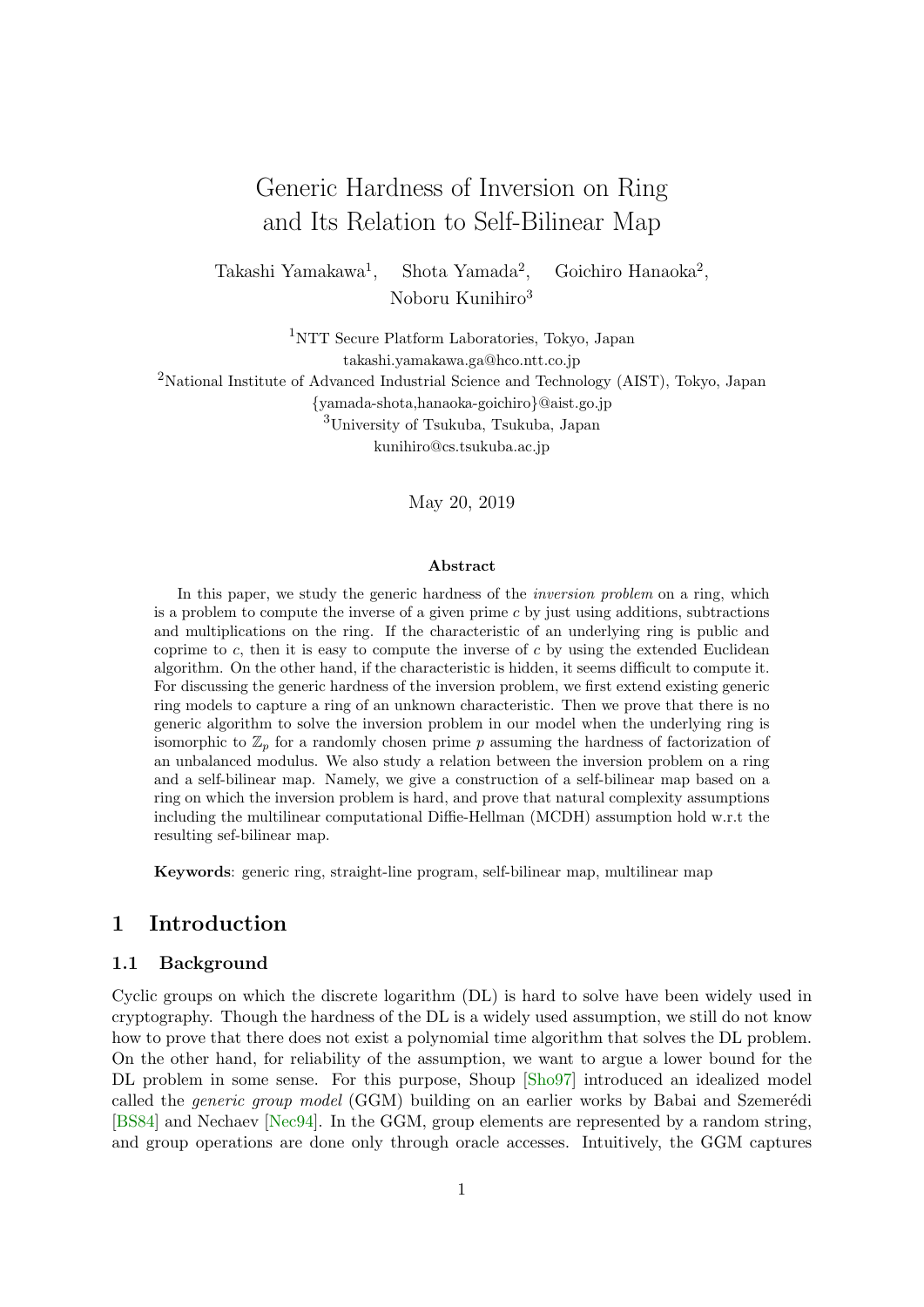<span id="page-1-2"></span>adversaries that do not depend on actual representations of group elements. Shoup proved that the DL problem and its related problems are hard to solve with polynomial number of group operations in the GGM.

Though Shoup's GGM can capture most DL-related problems, that does not capture the RSA problem [\[RSA78\]](#page-35-2), which is another commonly used problem in cryptography. The RSA problem is the problem to compute  $g^{1/c}$  given  $g \in \mathbb{Z}_N^*$  and a prime c where  $N = PQ$  is a product of two primes P and Q. It is well-known that the order of  $\mathbb{Z}_N^*$  is hard to compute as long as one cannot factorize  $N$ . On the other hand, Shoup's GGM model assumes that an order of a group is public, and this is the reason why his model does not capture the RSA problem. To address the issue, Damgård and Koprowski  $[DK02]$  extended the GGM to capture unknown order groups. Intuitively, they proved that the RSA problem is hard to solve for generic algorithms if an entropy of an order of an underlying group is large enough. $<sup>1</sup>$  $<sup>1</sup>$  $<sup>1</sup>$ </sup>

There is another extension of the GGM called the generic ring model (GRM) [\[LR06,](#page-34-0) [AM09,](#page-32-0) [JS09,](#page-34-1) [AMS11\]](#page-32-1). The GRM is defined similarly to the GGM by simply replacing a group with a ring. The motivation of considering the GRM is more precise validation of the RSA and its related problems. Specifically, since  $\mathbb{Z}_N$  is a ring, an adversary may utilize additions on  $\mathbb{Z}_N$  in addition to multiplications. Thus GRM is supposed to capture  $\mathbb{Z}_N$  as an underlying ring for an RSA modulus N. Here, we remark the characteristic N of a ring  $\mathbb{Z}_N$  is public and known by an adversary.

While these two types of extensions have been studied, almost no research has been done for the mix of them, i.e., the GRM in an unknown characteristic setting.<sup>[2](#page-1-1)</sup> We suppose that this is because currently we have no candidate of a ring whose ring operations can be done efficiently while keeping its characteristic hidden. On the other hand, Kim et al. [\[KKS15\]](#page-34-2) observed that if such a ring exists, then we can construct a self-bilinear map [\[CL09,](#page-33-2) [YYHK17\]](#page-35-3), which is a bilinear map whose source and target groups are identical. As observed in some works [\[CL09,](#page-33-2) [YYHK17\]](#page-35-3), a self-bilinear map is quite a powerful primitive for constructing various cryptographic schemes. For example, a self-bilinear map gives an unbounded level multilinear map, which immediately gives an improvement for some multilinear-map-based cryptographic schemes such as multiparty non-interactive key exchange and broadcast encryption [\[BS02\]](#page-33-3). Considering the extreme usefulness of a self-bilinear map, even with the lack of an instantiation, it is still meaningful to study more on a ring of unknown characteristic since a candidate of such a ring may be found in the future.

In addition, though Kim et al. [\[KKS15\]](#page-34-2) gave an idea to construct a self-bilinear map based on a ring of an unknown characteristic, they did not give any formal reduction between assumptions of a resulting self-bilinear map and an underlying ring. For further understanding ring-based construction of a self-bilinear map, it would be helpful to study their relations more.

## 1.2 Our Contribution

In this work, we consider the *inversion problem* on a ring R that is isomorphic to  $\mathbb{Z}_p$  where  $p$  is a "hidden" prime. Namely, we assume that additions, subtractions and multiplications on R can be done efficiently, and consider if the multiplicative inverse of a public prime  $c$ is efficiently computable. If p is public, then it is easy to compute  $c^{-1}$  mod p by using the extended Euclidean algorithm. However, if  $p$  is unknown, then we do not know how to compute  $c^{-1}$  mod p and it seems difficult to compute it.

<span id="page-1-0"></span><sup>&</sup>lt;sup>1</sup>In the real world, the order of  $\mathbb{Z}_N^*$  has no entropy given N though that is hard to compute. They consider an idealized setting where the order has an information theoretical entropy.

<span id="page-1-1"></span> $2^2$ To the best of our knowledge, the only work that is relevant to this setting is the work by Kim et al. [\[KKS15\]](#page-34-2) that considered a "restricted" variant of the model. See Sec [1.4](#page-4-0) for the details.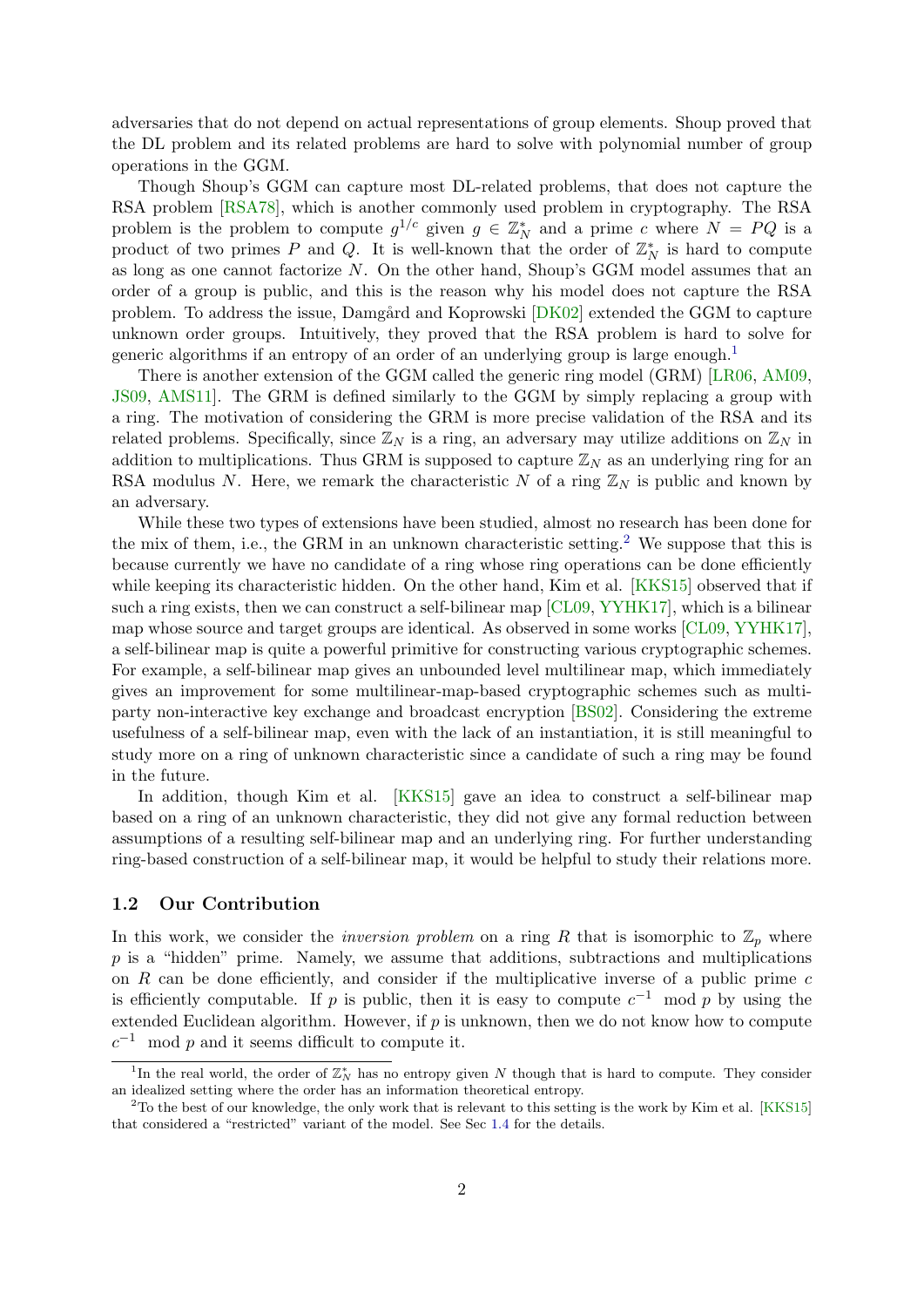<span id="page-2-0"></span>To give a generic lower bound for this problem, we extend the GRM to an unknown characteristic setting. Our model is defined almost similarly to an existing GRM [\[JS09\]](#page-34-1) except that the ring is chosen according to a certain distribution and its characteristic is hidden to an adversary. We prove that the inverse of a prime  $c$  is hard to compute in our model when  $p$ is randomly chosen from the set of all primes smaller than  $2^\ell$  where  $\ell = \Omega(\lambda)$  if the factoring of an unbalanced modulus is hard. Moreover, we give a partial evidence that the factoring assumption (or some assumption of similar nature) is needed for proving the generic hardness of the inversion by relating it to straight-line complexity of factorials.

Then we study a relation between an inversion-hard ring and a self-bilinear map. Based on the idea of Kim et al. [\[KKS15\]](#page-34-2), we consider a ring-based construction of a self-bilinear map. We prove that if the  $c$ -inversion problem is hard on the underlying ring for some prime c that is coprime to the characteristic of the ring, then the resulting self-bilinear map satisfies several natural complexity assumptions including the multilinear computational Diffie-Hellman (MCDH) assumption. By combining with the generic hardness result for the inversion problem, we can conclude that these natural complexity assumptions for self-bilinear maps hold against generic adversaries if the factoring of an unbalanced modulus is hard.

Finally, we show that some existing multilinear-map-based constructions gain some advantages if they are instantiated with an unbounded-level multilinear map obtained from a selfbilinear map by showing examples of the non-interactive key exchange (NIKE) and broadcast encryption schemes proposed by Boneh and Silverberg [\[BS02\]](#page-33-3) and the homomorphic signatures proposed by Catalano et al. [\[CFW14\]](#page-33-4). We believe that self-bilinear maps have further applications.

#### 1.3 Discussion

Interpretation. Here, we discuss how we should interpret our results. First, we remark that hardness in the GRM (resp. GGM) does not mean hardness with respect to a specific way of representing ring (resp. group) elements. For example, Jager and Schwenk [\[JS09\]](#page-34-1) showed that computing the Jacobi symbol on  $\mathbb{Z}_n$  for a composite number n is as hard as factorizing n in the GRM though that can be done efficiently if group elements are represented in a standard way. Nonetheless, a hardness result in the GRM (resp. GGM) rules out a large class of attacks that do not depend on representations of ring (resp. group) elements. Especially, our result rules out generic attacks against natural assumptions on a prime-order cyclic group with efficiently computable self-bilinear map that do not depend on representations of group elements (under hardness of factoring). This encourages further study for finding a way of representing group elements with which these assumptions survive. We also believe that the complexity of computing inverses by just using generic ring operations (except for division) is of independent interest from the view of broader theoretical computer science as it treats a fundamental problem on computations on rings.

Candidate instantiation. In this paper, we prove that an inversion-hard ring gives a cryprographically useful self-bilinear map. On the other hand, we are currently unaware of any ring with efficiently computable group operations that may satisfy the *c*-inversion assumption. Here, we discuss a heuristic candidate instantiation of an inversion-hard ring based on an obfuscation  $[BGI<sup>+</sup>01]$  $[BGI<sup>+</sup>01]$ . Intuitively, an obfuscation is to make a program "unintelligible" while keeping its functionality. Our idea is to consider an "encrypted ring" where all ring elements are encrypted and the program that computes ring operations over ciphertexts is obfuscated. Since all ring elements are encrypted, any algorithm cannot obtain any useful information from the representation of ring elements. Therefore the ring can be treated as if that is a "generic ring", and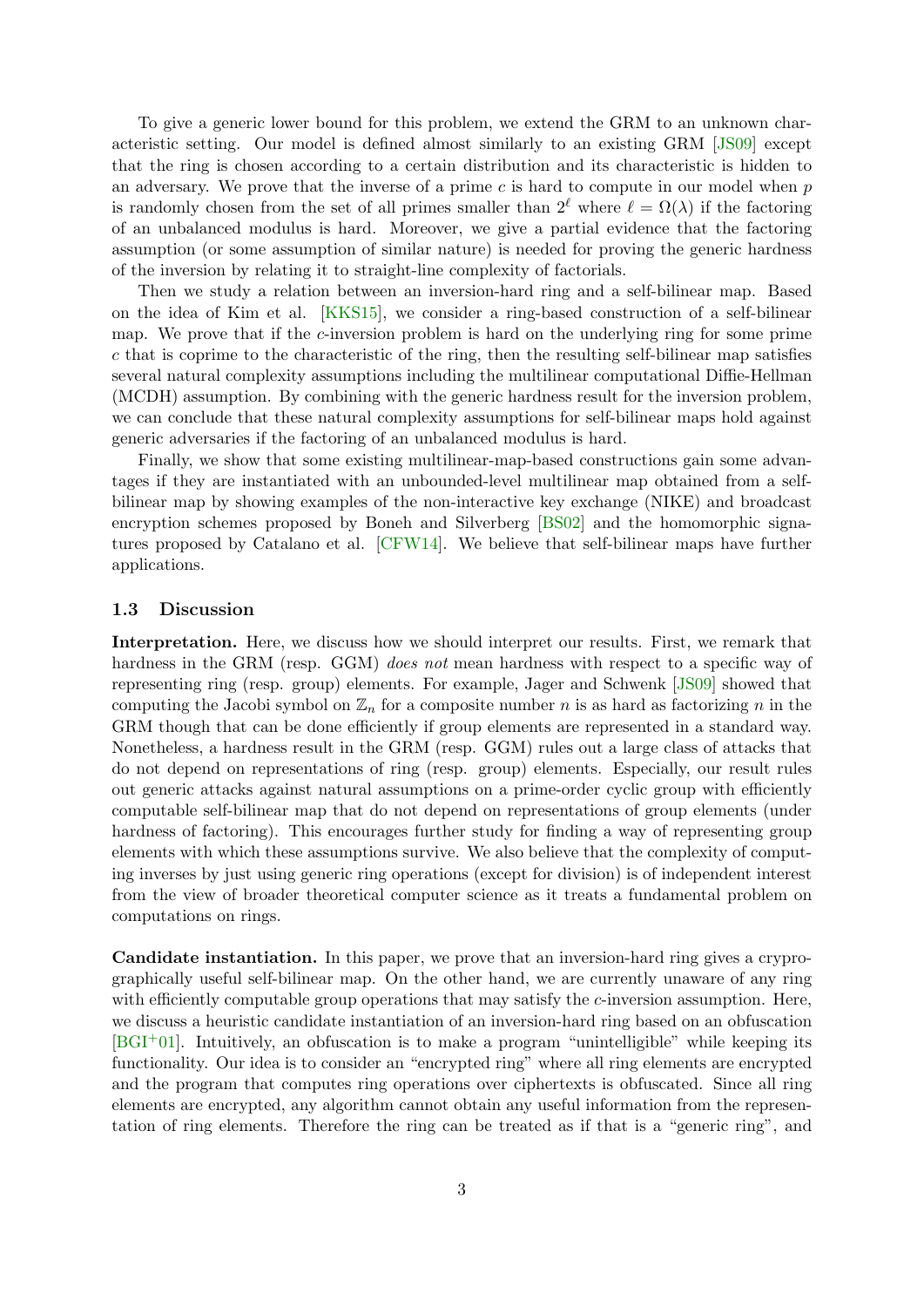<span id="page-3-0"></span>we can expect that the inversion assumption holds for this ring. Indeed, if we assume that an underlying obfuscation satisfies the virtual black-box (VBB) security  $[**BGI** + 01]$ , then the resulting scheme satisfies the inversion assumption as shown in Appendix [A.](#page-35-4)

One may think that VBB obfuscation is a too strong assumption, and we can trivially obtain whatever we want based on that. However, we remark that the existence of an inversion-hard ring is not trivial even if we assume VBB obfuscation. What we can say based on VBB obfuscation is that an "encrypted ring" as described above is as secure as a "generic ring" where an adversary can perform ring operations only through operation oracles. Therefore if there exists a generic attack against the c-inversion problem, then the attack also works in the VBB obfuscation-based instantiation. Thus even if we assume VBB obfuscation, it is unclear if the above construction gives an inversion-hard ring without additionally assuming the factoring assumption.

Comparison to existing works. Here, we discuss the relation between our technique and ones used in works by Altmann et al. [\[AJR08\]](#page-32-2) and Aggarwal and Maurer [\[AM09\]](#page-32-0). Their techniques are similar to ours in the sense that they also related generic hardness of some problems on a ring to factoring. Namely, Altmann et al. [\[AJR08\]](#page-32-2) reduced the ring extraction problem to factoring, and Aggarwal and Maurer [\[AM09\]](#page-32-0) reduced the RSA problem to factoring in their models. However, a significant difference of this work from theirs is that we consider a ring of an unknown prime characteristic p whereas they consider a ring of a known composite *characteristic*  $N$  whose factorization is unknown. It looks rather natural that the factoring assumption appears in their setting because they consider a ring of characteristic  $N$ , which is a composite number to factorize. On the other hand, in our model, we only consider a ring of a prime characteristic, and no composite number appears in the model. Thus we believe that the relation between the inversion problem in our model and factoring is quite surprising and interesting.

Brown [\[Bro16,](#page-33-6) Appendix B] considered the hardness of computing the inverse of a randomly chosen element  $x \in \mathbb{Z}_n$  given an encoding of x, where n is the product of randomly chosen primes  $p$  and  $q$ . He proved that this problem is hard to solve by using straight-line programs if the factorization of  $n$  is unknown. Though this seems quite related to our result, there is a significant difference. Namely, he considered a ring with a fixed characteristic  $n$  (that is supposed to be public) whereas we consider a ring with a randomly chosen characteristic (that is supposed to be hidden). In the setting of the fixed characteristic, the problem of computing the inverse of a fixed prime c is not hard at all since we can hardwire  $(c^{-1} \mod n)$  into the description of a straight-line program. So he considered a problem of computing the inverse of a randomly chosen ring element instead of a fixed one. On the other hand, in our setting, what is randomly chosen is the characteristic of the ring, and not the ring element to compute the inverse. Also, as a less significant difference, he considered composite characteristics whereas we consider prime characteristics. By these differences, our result is incomparable to his result.

Damgård and Koprowski [\[DK02\]](#page-33-1) considered the generic hardness of computing the inverse of a fixed prime in a cyclic group of unknown order. Their generic group model is conceptually similar to our GRM in the sense that the order of the group is randomly chosen by the model to capture the setting where the order is hidden from an adversary. On the other hand, an apparent difference from our work is that they considered groups whereas we consider rings.

Future direction. An obvious open problem is a construction of an inversion-hard ring, which implies a self-bilinear map, in the standard model. A possible approach is to use indistinguishability obfuscation (iO) instead of VBB obfuscation based on a similar idea to the works by Albrecht et al.  $[AFH<sup>+</sup>16]$  and Farshim et al.  $[FHH<sup>18</sup>]$ , which constructed multilinear maps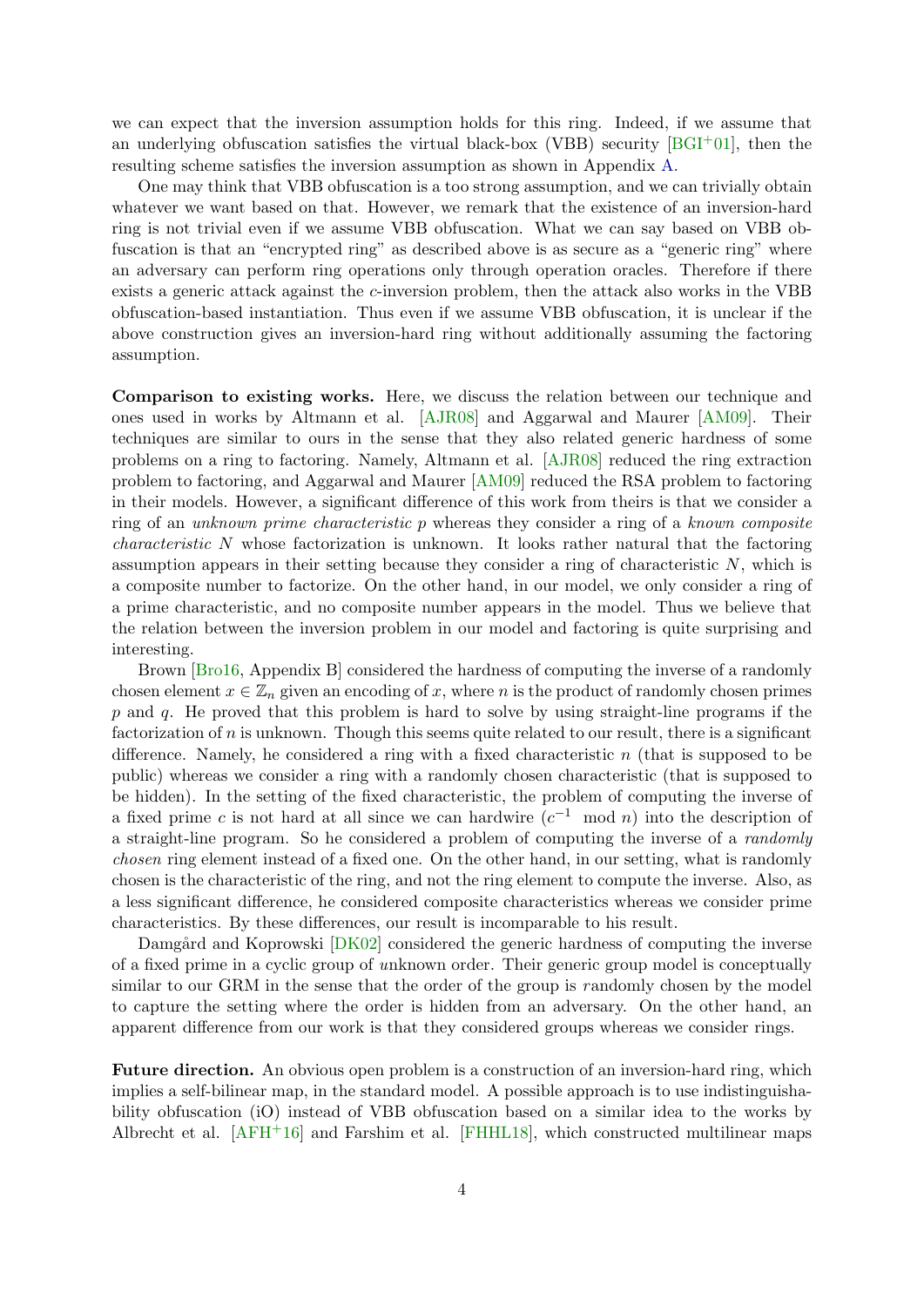<span id="page-4-2"></span>and graded encodings based on iO. However, a simple adaptation of their techniques would not work since we at least need that the uniform factorial conjecture is true as discussed in Sec. [5.4,](#page-17-0) whereas iO along with some other assumptions that do not imply the hardness of factoring seem not to imply that the uniform factorial conjecture is true. Thus, to construct an inversion-hard ring, it seems that we have to assume hardness of factoring or some assumption of similar nature in addition to iO, which would require new techniques.

#### <span id="page-4-0"></span>1.4 Related Work

Groups of unknown order. In this paper, we consider a ring of an unknown characteristic. If we consider an additive group of a ring, then that is a group of unknown order, which have been studied well. A typical example of an unknown order group is  $\mathbb{Z}_N^*$  for an RSA modulus  $N = pq$ . If we consider a setting where the Diffie-Hellman oracle on  $\mathbb{Z}_N^*$  (with a fixed generator  $g \in \mathbb{Z}_N^*$  is available, then that can be seen as a ring of an unknown characteristic, and the inversion problem roughly corresponds to the RSA problem. We remark that in such a setting, the characteristic  $\phi(N)$  of the ring is not prime, and our results cannot be directly applied to this setting, though we believe that our results also extend to this setting.

Groups of infeasible inversion. Hohenberger [\[Hoh03\]](#page-34-3) and Molnar [\[Mol03\]](#page-34-4) considered groups of infeasible inversion, on which it is hard to compute the inverse of a random group element, and showed that such a group is useful for constructing directed transitive signature. Irrer et al. [\[ILOP04\]](#page-34-5) showed that such a group is also useful for constructing broadcast encryption. However, there have been no known instantiations for such a group until very recently Altuğ and Chen [\[AC18\]](#page-32-4) proposed a candidate instantiation based on a new computational problem related to isogenies of elliptic curves over unknown characteristic rings.

A group of infeasible inversion can be seen as a special case of our notion of inversion-hard ring where we only consider multiplications and do not consider additions.[3](#page-4-1) There is still no candidate construction of an inversion-hard ring (except for the obfuscation-based one given in Appendix [A\)](#page-35-4).

"Restricted" GRM in  $[KKS15]$ . Sec. 3.3 of Kim et al.'s work  $[KKS15]$  can be seen as analyses of certain assumptions in a restricted variant of the GRM of an unknown characteristic. Here the term "'restricted"' means that they restrict a degree of the computation on a ring. More specifically, on a ring  $\mathbb{Z}_p$ , they restrict the degree of allowed computations to be much smaller than  $p$ . This is essential in their analyses because they use the Schwartz-Zippel lemma to argue that for a function f with n variables of degree d, the probability that  $f(x_1, \ldots, x_n) = 0$ mod p is negligible for randomly chosen  $x_1, \ldots, x_n \in \mathbb{Z}_p$ . If d is larger than p, this argument completely does not work. Thus their result cannot be extended to the case where there is no restriction for computations on a ring.

Self-bilinear map. The work of Lee [\[Lee04\]](#page-34-6) was the first to consider self-bilinear maps in a cryptographic context. However, Cheon and Lee [\[CL09\]](#page-33-2) observed that Lee's self-bilinear map is essentially not a self-bilinear map. They also showed a strong negative result on the existence of a self-bilinear map of a known order. Namely, they showed that if there exists an efficiently computable self-bilinear map on a known order group, then the computational Diffie-Hellman (CDH) assumption does not hold on the group.

<span id="page-4-1"></span> $3$ Actually, there is a slight difference between them that in groups of infeasible inversion, we consider a problem of computing an encoding of  $x^{-1}$  given an encoding of a randomly chosen element x whereas in inversion-hard rings, we consider a problem of computing an encoding of  $c^{-1}$  for a fixed and public prime c. However, we can show that if the latter is hard, then the former is also hard. See Remark [1](#page-15-0) for details.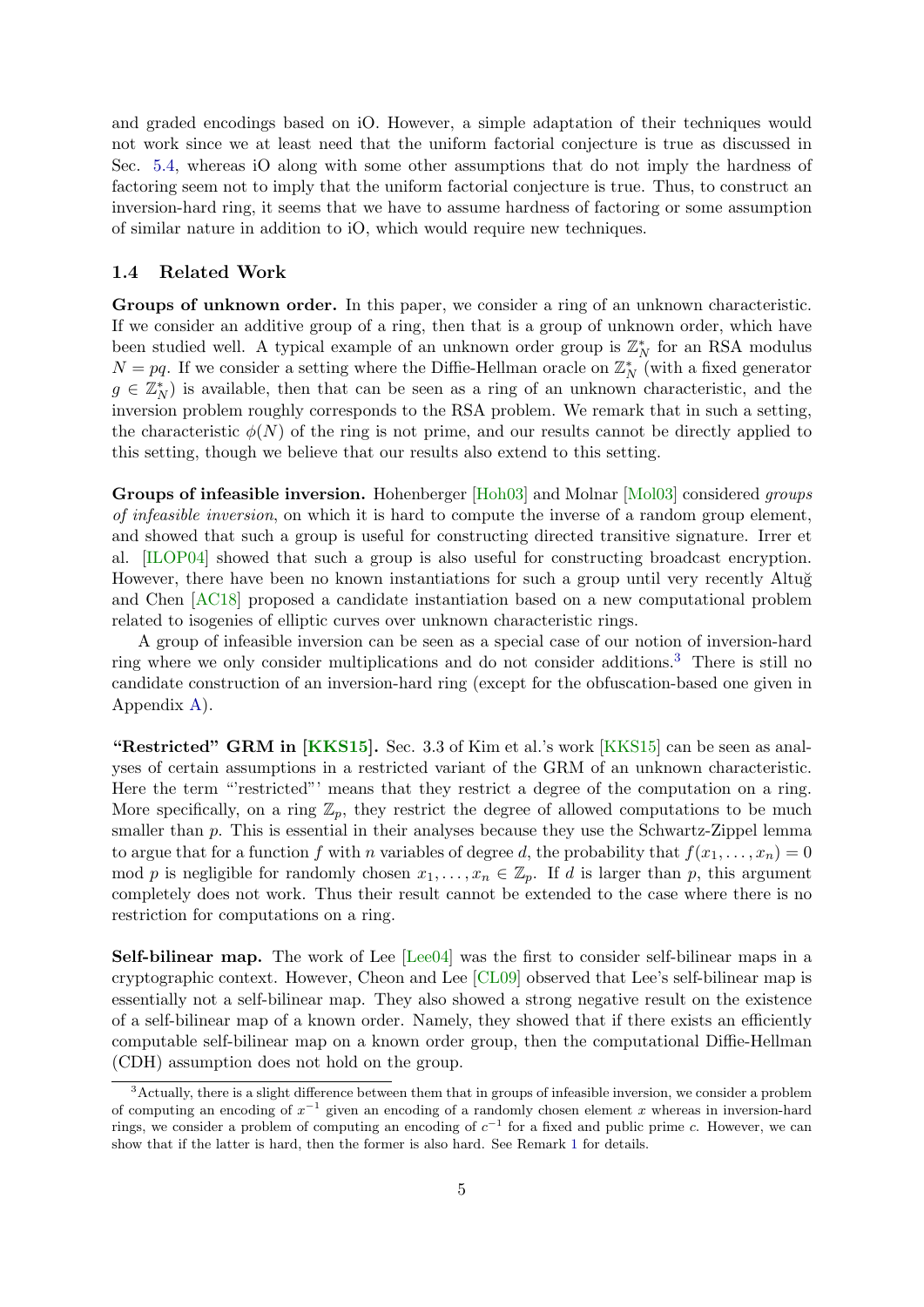<span id="page-5-0"></span>Yamakawa et al. [\[YYHK17\]](#page-35-3) gave the first positive result on a self-bilinear map. They defined a weaker variant of a self-bilinear map which they call a self-bilinear map with auxiliary information. Then they constructed it based on the factoring assumption and the existence of iO. A self-bilinear map with auxiliary information is defined as a self-bilinear map that can be computed efficiently when some auxiliary information is given. Unfortunately, a self-bilinear map with auxiliary information is not as useful as an "ideal" self-bilinear map. For example, that cannot be used for constructing fully homomorphic signatures as done in this work. This is becuase the size of auxiliary information grows at least by double whenever we apply a group operation.

Kim et al. [\[KKS15\]](#page-34-2) gave a candidate construction of a cryptographic self-bilinear map. However, it turns out that their construction is not secure [\[Seo17\]](#page-35-5).

Multilinear map from obfuscation. There are some works that shows the relation between multilinear maps and iO. Paneth and Sahai [\[PS15\]](#page-35-6) constructed a polynomial jigsaw puzzle, which is a variant of a multilinear map, solely based on iO. However, they did not provide any application of polynomial jigsaw puzzles except iO itself and thus it is unclear how that is useful in constructions of other cryptographic primitives.

Albrecht et al.  $[AFH^+16]$  constructed a multilinear map based on iO. The construction was recently extended to a graded encoding scheme by Farshim et al. [\[FHHL18\]](#page-33-7). However, the levels of multilinearity in their constructions are bounded, and they did not give unbounded-level multilinear map based on iO.

Subsequent work. Subsequent to the posting of our work online, Bartusek, Ma, and Zhandry [\[BMZ19\]](#page-33-8) used our result to give a separation between the CDH assumption w.r.t. a fixed generator and the CDH assumption w.r.t. a random generator.

# 2 Technical Overview

In this section, we give more detailed overview of our results.

#### 2.1 Generic Ring with Unknown Characteristic

To formally discuss generic hardness of the inversion problem on rings of unknown characteristic (specifically,  $\mathbb{Z}_p$  for a hidden prime p), we extend existing GRMs to treat such cases. Our model is formalized by using a stright-line program (SLP) similarly to the one in [\[JS09\]](#page-34-1). Especially, since we only consider the inversion problem on a ring  $R$  in which an adversary is only given a multiplicative identity  $[1]_R$  of the ring as an input, we formalize our model by using a no-input stright-line program (NI-SLP), which is a simpler variant of a SLP that do not take any input other than  $[1]_R$ .

No-input straight-line program. An NI-SLP with length  $L$  is described by a sequence of instructions  $P = (i_1, j_1, \circ_1), \ldots, (i_L, j_L, \circ_L)$  where  $i_k, j_k \in \{0, 1, \ldots, k-1\}$  and  $\circ_k \in \{+, -, \cdot\}$  for all  $k \in [L]$ . On a ring R, a program P does the following recursive computation.

- 1. Let  $x_0 := [1]_R$ .
- 2. For  $1 \leq k \leq L$ , let  $x_k := x_{i_k} \circ_k x_{j_k}$ .
- 3. Output  $x_L$ .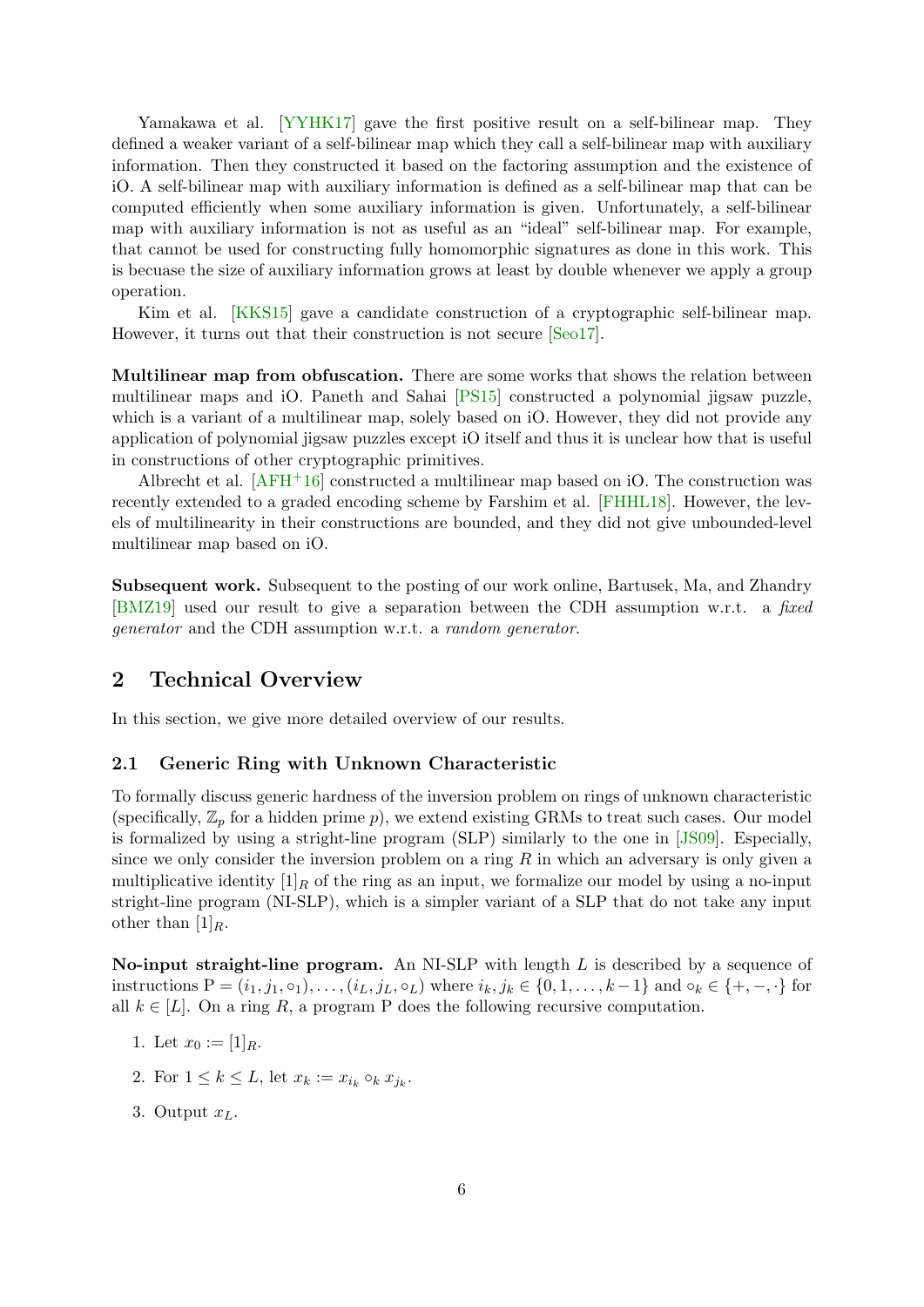<span id="page-6-0"></span>We denote the output of P on a ring R by  $P(R)$ . That is, an NI-SLP expresses a computation on a ring that consists of additions, subtractions and multiplications starting from the multiplicative identity  $[1]_R$ . This is essentially the same as an arithmetic circuit with fixed input  $[1]_R$ . We use the notion of NI-SLP because this is suitable for stating our model.

Our generic ring model. Here, we explain our extended GRM that captures an unknown characteristic setting. Our model is similarly defined to the GRM given by Jager and Schwenk [\[JS09\]](#page-34-1) except that we consider a certain distribution  $\mathcal{D}_R$  of a ring instead of considering a fixed ring. To clarify the distribution explicitly, we often denote our model by  $\mathcal{D}_R$ -GRM. In the  $\mathcal{D}_R$ -GRM, a ring R is chosen according to the distribution  $\mathcal{D}_R$ , whose description (especially, its characteristic) is not given to an adversary. Let NI-SLP P be an SLP that is initialized to be an empty sequence (which implicitly sets  $x_0 := [1]_R$ ). Then a generic algorithm A in the model can make the following two types of queries: operation and equal queries.

operation query: When A makes an operation query  $(i, j, o) \in \{0, ..., |P|\} \times \{0, ..., |P|\} \times$  $\{+, -, \cdot\}$ , then  $\mathcal{O}_{\text{ring}}$  append  $(i, j, \circ)$  to P.

equal query: When A makes an equal query  $(i, j) \in \{0, \ldots, |P|\} \times \{0, \ldots, |P|\}$ , then O returns true if  $P_i(R) = P_i(R)$  and false otherwise.

That is, A makes an operation query  $(i, j, \circ)$  to compute  $x_i \circ x_j$  and append the value to the sequence  $x_0, ..., x_{|\mathcal{P}|}$  of ring elements, and it makes an equal query  $(i, j)$  to check the equality of  $x_i$  and  $x_j$ . Intuitively, this captures everything one can generically perform on a ring. Finally,  $\mathcal A$ outputs an index  $i^*$ , which is interpreted to output  $x_{i^*}$ . In this model, for a prime c, we say that the c-inversion assumption holds, if for any PPT algorithm  $A$ , the probability that  $A$  outputs  $[c]_R^{-1}$  $^{-1}_{R}$  (i.e.,  $x_{i^*} = [c]_R^{-1}$  $\binom{-1}{R}$  is negligible where  $[c]_R$  denotes  $c \cdot [1]_R$  and  $\binom{-1}{R}$  denotes a multiplicative inverse.

## 2.2 Generic Hardness of Inversion

Here, we describe how we give a lower bound for the c-inversion problem on the  $\mathcal{D}_R$ -GRM in the case where  $\mathcal{D}_R$  is  $\mathbb{Z}_p$  for randomly chosen  $\ell$ -bit prime p. For obtaining the lower bound, we introduce two assumptions on NI-SLPs. Interestingly, both of these assumptions can be reduced to the factoring assumption w.r.t. unvalanced moduli, which is seemingly unrelevant to NI-SLPs. Finally, we give a partial evidence that the factoring assumption is necessary to prove the generic hardness of the c-inversion problem.

New assumptions on NI-SLP. Here, we describe our new assumptions on NI-SLPs, which we call the SLP assumption 1 and 2, respectively. We prove that they hold under the factoring assumption w.r.t. unbalanced moduli. These assumptions are defined as follows, where  $\mathcal{P}_{\ell}$ denotes the set of all primes smaller than  $2^{\ell}$ .

- **SLP** assumption 1: We say that the  $SLP$  assumption 1 holds if for any PPT algorithm  $\mathcal{A}$ ,  $\mathsf{Adv}_{\mathcal{A}}^{\mathsf{SLP-1}}(\lambda) := \Pr[\mathrm{P} \leftarrow \mathcal{A}(1^{\lambda}), p \stackrel{\$}{\leftarrow} \mathcal{P}_{\lambda}; \mathrm{P}(\mathbb{Z}) \neq 0 \wedge \mathrm{P}(\mathbb{Z}_p) = 0]$  is negligible.
- **SLP assumption 2:** We say that the SLP assumption 2 holds if for any PPT algorithm  $\mathcal{A}$ ,  $\mathsf{Adv}_{\mathcal{A}}^{\mathsf{SLP-2}}(\lambda) := \Pr[P \leftarrow \mathcal{A}(1^{\lambda}), p_1, p_2 \stackrel{\hspace{0.1em}\mathsf{\scriptscriptstyle\$}}{\leftarrow} \mathcal{P}_{\lambda}; (\mathrm{P}(\mathbb{Z}_{p_1}) \stackrel{?}{=} 0) \neq (\mathrm{P}(\mathbb{Z}_{p_2}) \stackrel{?}{=} 0)]$  is negligible.

Intuitively, the SLP assumption 1 claims that for any efficiently generated NI-SLP P, if  $P(\mathbb{Z}) \neq$ 0, then we also have  $P(\mathbb{Z}_p) \neq 0$  with overwhelming probability when  $p \stackrel{\$}{\leftarrow} \mathcal{P}_{\ell}$  where  $\mathcal{P}_{\ell}$  denotes the set of all primes smaller than  $2^{\ell}$ , and the SLP assumption 2 claims that for any efficiently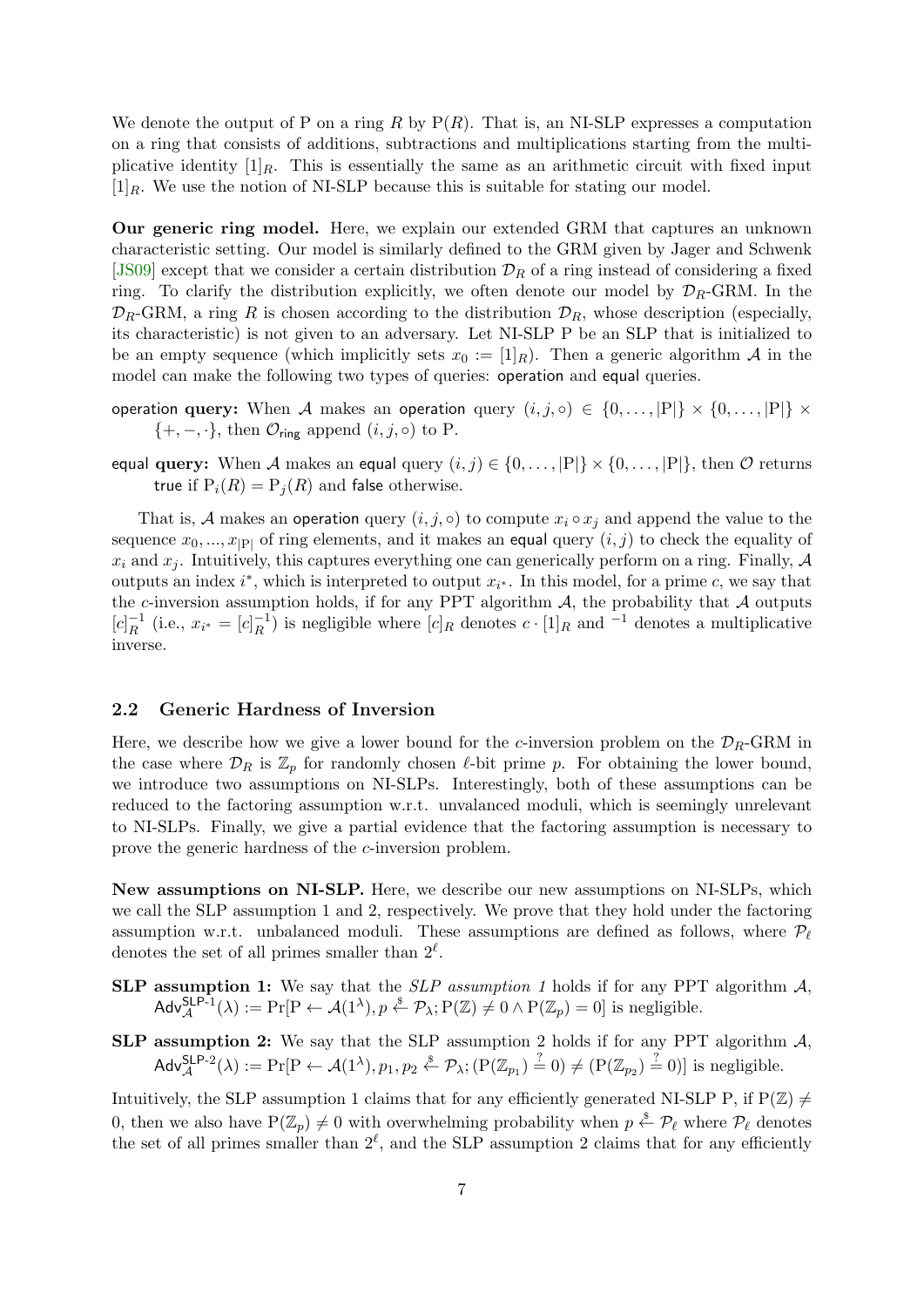generated NI-SLP P, we have  $(P(\mathbb{Z}_{p_1}) \stackrel{?}{=} 0) = (P(\mathbb{Z}_{p_2}) \stackrel{?}{=} 0)$  with overwhelming probability where  $p_1, p_2 \stackrel{\$}{\leftarrow} \mathcal{P}_{\ell}$  and  $(P(\mathbb{Z}_{p_i}) \stackrel{?}{=} 0)$  is a variable in  $\{0,1\}$  that is 1 if and only if  $P(\mathbb{Z}_{p_i}) = 0$ holds for  $i = 1, 2$ .

First, it is easy to see that the SLP assumption 2 is implied by the SLP assumption 1 because  $P(\mathbb{Z}_{p_1}) \neq 0$  or  $P(\mathbb{Z}_{p_2}) \neq 0$  implies  $P(\mathbb{Z}) \neq 0$ . Moreover, we prove that the SLP assumption 1 holds assuming the hardness of factorizing an unbalanced modulus, i.e.,  $N = pq$  for primes p and q such that q is much larger than  $p$ . The proof outline is as follows. Suppose that there exists an adversary  $A$  that breaks the SLP assumption 1. Based on  $A$ , we construct an algorithm B that factorizes an unbalanced modulus N as follows. B, given  $N = pq$ , runs  $\mathcal{A}(1^{\lambda})$  to obtain P. Since A breaks the SLP assumption 1, the probability that  $P(\mathbb{Z}) \neq 0$  and  $P(\mathbb{Z}_p) = 0$ hold is non-negligible. We can show that if  $q$  is chosen from a large enough set of primes, then  $P(\mathbb{Z}) \neq 0$  implies  $P(\mathbb{Z}_q) \neq 0$  with overwhelming probability. (See Lemma [2](#page-13-0) for details.) In this case, we have  $gcd(P(\mathbb{Z}_N), N) = p$  since  $P(\mathbb{Z}_p) = 0$  implies  $p|P(\mathbb{Z}_N)$  and  $P(\mathbb{Z}_q) \neq 0$  implies q  $/P(\mathbb{Z}_N)$ . Thus  $\mathcal B$  can factorize N by computing gcd( $P(\mathbb{Z}_N)$ , N).

Generic hardness of inversion. Our main result can be stated as follows.

<span id="page-7-0"></span>**Theorem 1.** Let  $\mathcal{D}_R$  be the distribution of  $\mathbb{Z}_p$  for a randomly chosen prime p from  $\mathcal{P}_\ell$ . If the SLP assumption 1 holds, then the c-inversion assumption holds in the  $\mathcal{D}_R$ -GRM. Especially, if the factoring assumption w.r.t. unbalanced moduli holds, then the c-inversion assumption holds in the  $\mathcal{D}_R$ -GRM.

In the following we give a proof sketch for the theorem. We consdier the following game hops.

- Game 1 : This game is the original game that defines the c-inversion assumption. At the beginning of the game, a prime  $p \stackrel{\$}{\leftarrow} \mathcal{P}_{\ell}$  is chosen and P is initialized to be an empty sequence. When A makes an operation query  $(i, j, \circ)$ , then  $(i, j, \circ)$  is appended to P. When A makes an equal query  $(i, j)$ , then the oracle returns true if  $P_i(\mathbb{Z}_p) = P_j(\mathbb{Z}_p)$  and false otherwise. When A outputs i<sup>\*</sup>, we say that A wins if  $P_{i^*}(\mathbb{Z}_p) = [c]_{\mathbb{Z}_p}^{-1}$  holds.
- Game 2: This game is the same as the above game except that the equality oracle uses a independently random prime  $p_k$  instead of p for the k-th equal query for each k. That is, when A makes the k-th equal query  $(i, j)$ , the oracle picks an independently random prime  $p_k \stackrel{\hspace{0.1em}\mathsf{\scriptscriptstyle\$}}{\leftarrow} \mathcal{P}_\ell$  and returns true if  $\mathrm{P}_i(\mathbb{Z}_{p_k}) = \mathrm{P}_j(\mathbb{Z}_{p_k})$  and false otherwise. We note that the winning condition of  $A$  remains unchanged, and it is decided by using  $p$ .

What we want to prove is that the  $\mathcal{A}$ 's winning probability in Game 1 is negligible. First, we show that the difference between its winning probabilities in Game 1 and Game 2 is negligible. In Game 2, responses by the oracle do not differ from the original game unless we have  $(P(\mathbb{Z}_{p_1}) \stackrel{?}{=} 0) \neq (P(\mathbb{Z}_{p_2}) \stackrel{?}{=} 0)$ . The probability that such an event occurs is negligible under the SLP assumption 2, which can be reduced to the SLP assumption 1 as mentioned in the previous paragraph. Thus this modification causes a negligible difference on  $\mathcal{A}$ 's winning probability. Next, we move on to proving  $\mathcal{A}$ 's winning probability in Game 2 is negligible. In Game 2, a prime p is not used at all except for deciding if A wins the game (i.e.,  $P_{i^*}(\mathbb{Z}_p) = [c]_R^{-1}$  $\frac{-1}{R}$ ). If we let  $P' := c \cdot P_{i^*} - 1$  where  $c \cdot P_{i^*} - 1$  denotes the NI-SLP that computes  $c \cdot P_{i^*}(R) - [1]_R$  on any ring R, then the winning condition is equivalent to  $P'(\mathbb{Z}_p) = 0$ . Here, it is easy to see that  $P'(\mathbb{Z}) \neq 0$  holds since 1 is not a multiple of c. Therefore under the SLP assumption 1, A's winning probability (i.e.,  $Pr[P(\mathbb{Z}_p) = 0]$ ) is negligible. Thus, the c-inversion assumption holds in the  $\mathcal{D}_R$ -GRM. Finally, since the SLP assumptions 1 and 2 hold under the factoring assumption w.r.t. unbalanced moduli as mentioned in the previous paragraph, the generic hardness of the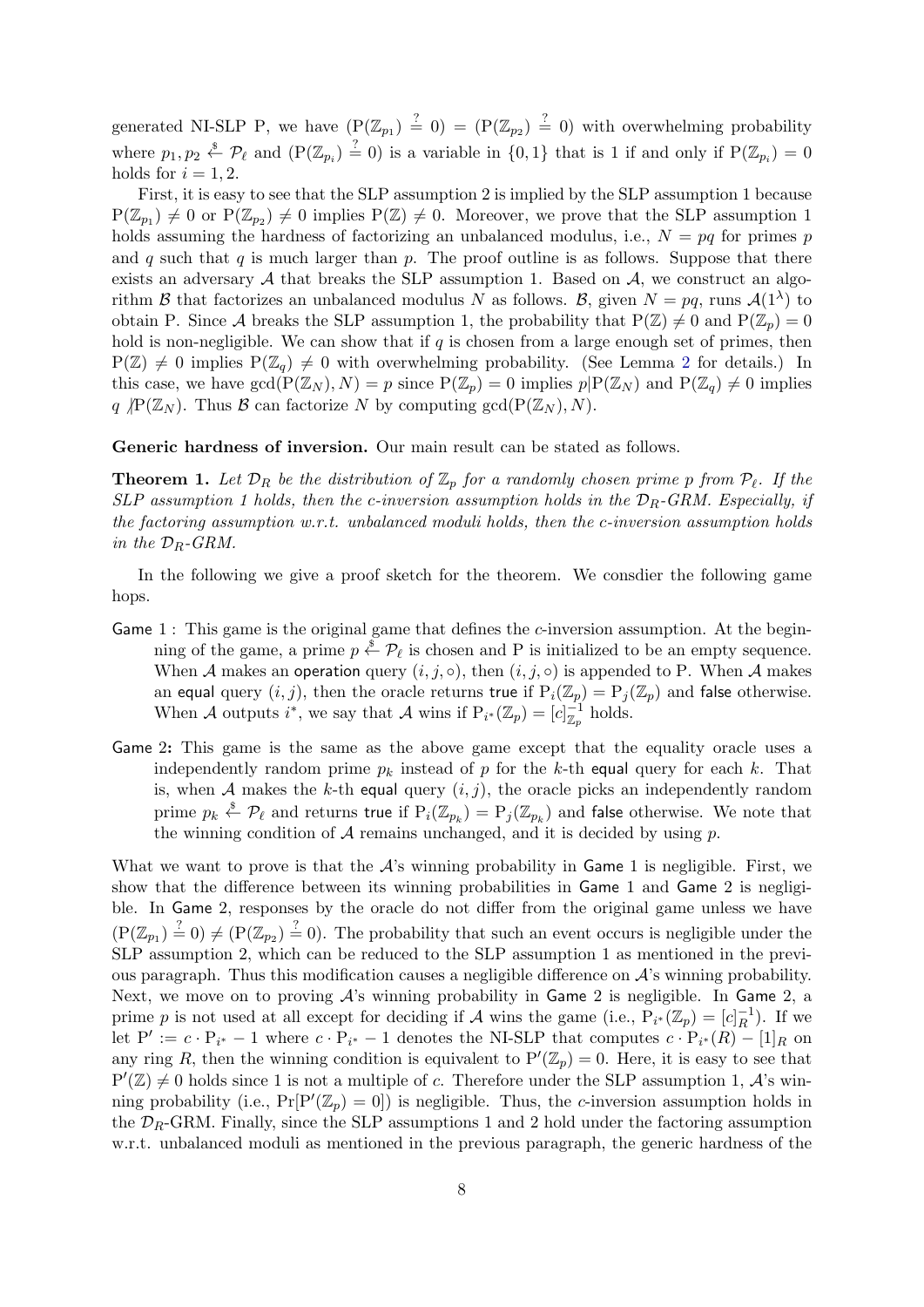<span id="page-8-0"></span>c-inversion problem is proven under the same assumption.

Is factoring assumption necessary? For proving the generic hardness of the  $c$ -inversion assumption, we assumed the factoring assumption (or the SLP assumption 1, which is implied by the factoring assumption). One may wonder if this can be done without assuming any unproven assumption. We give a partial evidence that the factoring assumption (or some assumption of similar nature) is necessary. Specifically, we relate the hardness of the problem to the straight-line complexity [\[SS95\]](#page-35-7) of factorials. For an integer N, the straight-line complexity  $\tau(N)$  of N is defined as the minimum length of a NI-SLP P such that  $P(\mathbb{Z}) = N$ . That is, the straight-line complexity is the smallest number of additions or multiplications to compute N starting from 1. Though it is conjectured that  $\tau(n!)$  is super polynomial in  $\log(n)$  [\[SS95,](#page-35-7) [Che04,](#page-33-9) [Mar13\]](#page-34-7), that has been open for a long time. Here, we consider the uniform version of this conjecture.

Uniform Factorial Conjecture. . There does not exist a PPT algorithm  $A$  that is given n as input and outputs an NI-SLP  $P^n$  such that  $P^n(\mathbb{Z}) = n!$  for all  $n \in \mathbb{N}$ .

Though this conjecture is plausible, it still seems difficult to prove that this conjecture is true since this is just a uniform variant of the above mentioned long standing open problem. If the uniform factorial conjecture is false, then we can compute the characteristic char( $R$ ) of any ring R as long as  $char(R)$  is a prime by a simple binary search algorithm (See [5.4](#page-17-0) for the detail). If  $char(R)$  is known, then the c-inversion assumption is trivially broken by the extended Eucledian algorithm. Therefore to prove the generic hardness of the c-inversion problem or even ensuring that hardness of computing a characteristic of a ring of a prime characteristic, we have to assume at least that the uniforml factorial conjecture is true, which seems difficult to unconditionally prove.

It has been widely recognized that there is a close relationship between the complexity of computing factorials and interger factorization (e.g., [\[Sha79,](#page-35-8) [Che04\]](#page-33-9)). Indeed, the uniform factorial conjecture can be easily proven true under the factoring assumption by a binary search algorithm similar to the one described above. On the other hand, we are unaware of any other standard assumption that would imply the uniform factorial conjecture. For example, even if we assume the existence of iO, it is not clear if the uniform factorial conjecture is true or not. Thus, if we want to reduce the generic hardness of the c-inversion problem to a standard assumption, it is somehow unavoidable to assume the factoring assumption (unless we find any other standard assumption that implies the uniform factorial conjecture).

#### 2.3 Self-Bilinear Map from Inversion-Hard Ring

Here, we explain how to obtain a self-bilinear map based on an inversion-hard ring. Conceptually, the idea is quite simple: we consider the multiplication on the underlying ring to be a self-bilinear map. Actually, this idea was already presented by Kim et al. [\[KKS15\]](#page-34-2), but they did not give a specific condition for a ring so that natural complexity assumptions for a resulting self-bilinear map hold. In this paper, we prove that the hardness of c-inversion problem for a prime c is sufficient to obtain useful assumptions for a resulting self-bilinear map. Specifically, we prove that several complexity assumptions for self-bilinear maps including the MCDH assumption hold if the  $c$ -inversion problem for some prime  $c$  is hard on an underlying ring. The proof is based on the very similar idea to classical results that reduce the CDH assumption to the factoring assumption [\[Shm85,](#page-35-9) [McC88\]](#page-34-8) and its extensions [\[HK09,](#page-34-9) [Seu13,](#page-35-10) [YYHK17\]](#page-35-3). We give a rough sketch of our construction and proof below.

We first describe the construction of a group  $G$  with a self-bilinear map  $e$  based on a ring R and prepare some notations. We let a group G be an additive subgroup of R generated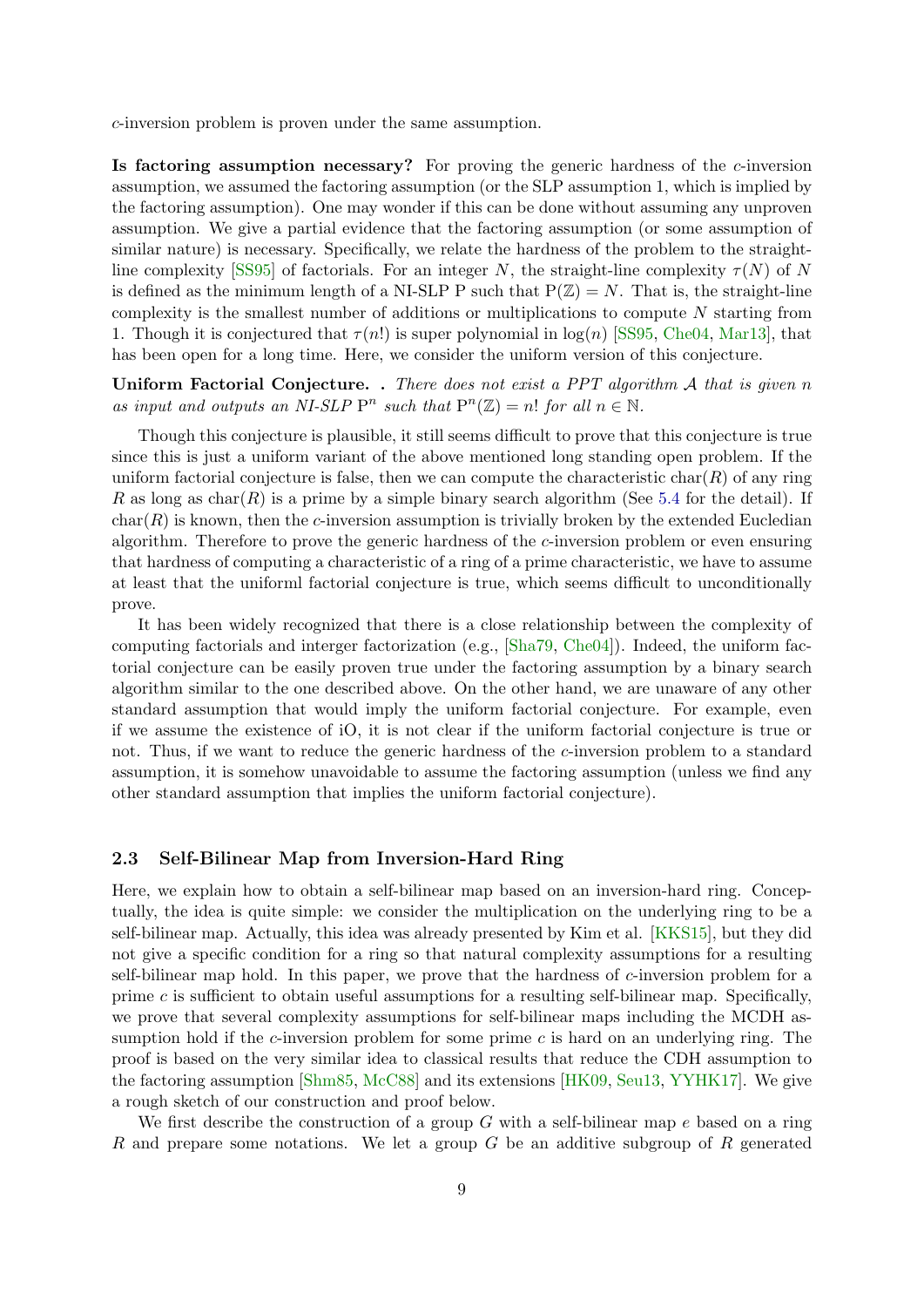<span id="page-9-2"></span>by  $[1]_R$  and set the generator  $[1]_G$  to be  $[c]_R$ . Then we define e by  $e(X, Y) := X \cdot Y$  where  $\cdot$ denotes the multiplication on R. For an integer  $n \geq 2$ , we let  $e_n$  denote a *n*-multilinear map obtained from a self-bilinear map e. Namely,  $e_n$  is defined by  $e_2 := e$  and  $e_k(X_1, \ldots, X_k) :=$  $e(e_{k-1}(X_1,\ldots,X_{k-1}),X_k)$  for  $k\geq 3$ . For  $x\in\mathbb{Z}$ , we let  $[x]_G:=x\cdot[1]_G$  and for  $x\in\mathbb{Z}$  and  $k\in\mathbb{N}$ ,  $[x]_k$  denotes  $x \cdot e_k([1]_G, \ldots, [1]_G)$ . (If  $k = 1$ , then  $[x]_1$  denotes  $[x]_G$ .) By using this notation, we have  $e([x]_G,[y]_G) = [cxy]_G$ ,  $[x]_k = [c^kx]_R$ ,  $[x]_k + [y]_k = [x+y]_k$  and  $e([x]_{k_1},[x]_{k_2}) = [x \cdot y]_{k_1+k_2}$ for any  $x, y \in \mathbb{Z}$  and  $k, k_1, k_2 \in \mathbb{N}$ .

For  $n \in \mathbb{N}$ , we say that the n-MCDH assumption holds if any PPT adversary given  $[x_1]_1, \ldots, [x_{n+1}]_1$  cannot compute  $\prod_{i=1}^{n+1} x_i]_n$  with non-negligible probability where  $x_1, \ldots, x_{n+1} \stackrel{\$}{\leftarrow}$  $[2^{\ell+\lambda}]$  and  $2^{\ell}$  is an upper bound of ord $(G)$ <sup>[4](#page-9-0)</sup>. Then we prove the following theorem.

<span id="page-9-1"></span>**Theorem 2.** If the c-inversion assumption holds for the underlying ring R, then for any integer  $n \geq 2$ , the n-MCDH assumption holds for  $(G, e)$ .

In this overview, we give a proof sketch for the case of  $n = 2$  since the basic idea is the same for the general case. Suppose that there exists a PPT algorithm  $A$  that breaks the 2-MCDH assumption. Then we construct a PPT algorithm  $\beta$  that solves the c-inversion assumption.  $\beta$ is given  $[1]_R$  and its goal is to compute  $[c]_R^{-1}$  $R^{-1}$ . B sets  $[1]_G := [c]_R$ , picks  $x'_i \stackrel{\$}{\leftarrow} [2^{\ell+\lambda}]$  and sets  $[x_i]_G := [cx_i' + 1]_R$  for  $i = 1, 2, 3$  where  $\ell$  is an integer such that ord $(G) < 2^{\ell}$ . This implicitly defines  $x_i = x'_i + c^{-1} \mod ord(G)$  for  $i = 1, 2, 3$ . Since  $(x'_i \mod ord(G))$  is distributed almost uniformly and we have  $gcd(c, ord(G)) = 1, (x_i' \mod ord(G))$  is also almost uniformly distributed for  $i = 1, 2, 3$ . Thus if B gives  $([1]_G, [x_1]_G, [x_2]_G, [x_3]_G)$  generated as above to A as input, then A outputs  $T = [x_1x_2x_3]_2$  with non-negligible probability. Here, we have

$$
T = [x_1 x_2 x_3]_2
$$
  
=  $[c^2 (x'_1 + c^{-1})(x'_2 + c^{-1})(x'_3 + c^{-1})]_R$   
=  $[c^2 x'_1 x'_2 x'_3 + c(x'_1 x'_2 + x'_2 x'_3 + x'_3 x'_1) + (x'_1 + x'_2 + x'_3) + c^{-1}]_R$ .

Therefore if B subtracts  $[c^2x'_1x'_2x'_3 + c(x'_1x'_2 + x'_2x'_3 + x'_3x'_1) + (x'_1 + x'_2 + x'_3)]_R$  from T, then it obtains  $[c^{-1}]_R$  and succeeds in solving the *c*-inversion problem. Thus the 2-MCDH assumption holds under the c-inversion assumption. In Sec. [6](#page-18-0) we show that we can apply the similar technique for more general assumptions.

#### 2.4 Applications of Self-Bilinear Maps

Here, we give some applications of self-bilinear maps. As already observed in previous works [\[CL09,](#page-33-2) [YYHK17\]](#page-35-3), self-bilinear maps imply multilinear maps (or more generally, graded encodings [\[GGH13\]](#page-33-10)) with unbounded multilinearity. By this feature, if we instantiate existing multi-linear map-based scheme by using self-bilinear maps, then the resulting scheme gains certain advantages. Here we give example of multiparty non-interactive key exchange (NIKE), broadcast encryption, and homomorphic signatures. We believe that self-bilinear maps have further applications.

Multiparty NIKE and broadcast encryption. Boneh and Silverberg [\[BS02\]](#page-33-3) gave constructions of non-interactive key exchange (NIKE) and broadcast encryption schemes based on a multilinear map. If we instantiate these schemes by self-bilinear maps, the resulting schemes gain the following two advantages. First, we need not bound the maximum number of users at the setup phase. Second, the public key size of each user does not depend on the number of

<span id="page-9-0"></span><sup>&</sup>lt;sup>4</sup>In our definition of the MCDH assumption,  $x_1, \ldots, x_{n+1}$  are chosen from  $[2^{\ell+\lambda}]$  instead of  $[\text{ord}(G)]$  because  $\mathrm{ord}(G)$  is unknown in our setting. However, this causes a negligible difference (See Remark [4\)](#page-19-0)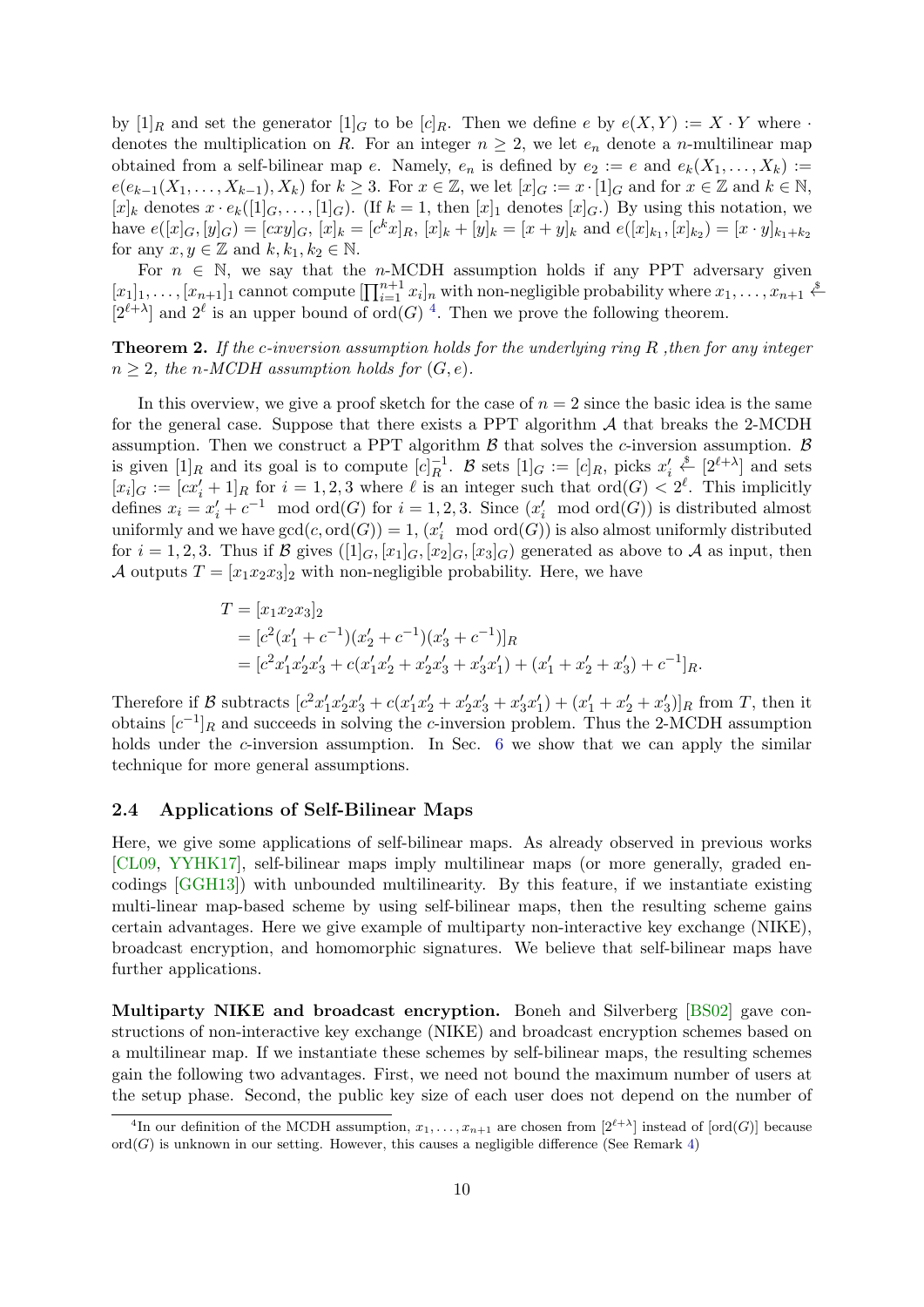<span id="page-10-0"></span>users. Boneh and Silverberg [\[BS02\]](#page-33-3) also gave a construction of a multilinear-map-based broadcast encryption scheme based on the similar idea to their NIKE scheme. Similarly to NIKE, if we replace a multilinear map with a self-bilinear map in their construction, we obtain a broadcast encryption such that we need not bound the maximum number of users at the setup phase, and the sizes of ciphertext and public key of each user does not depend on the number of users. The formal descriptions of our schemes are given in Sec [7.1](#page-25-0) and [7.2.](#page-27-0)

Homomorphic signatures. Here, we give a construction of homomorphic signatures based on a self-bilinear map. Our construction is based on the scheme proposed by Catalano et al. [\[CFW14\]](#page-33-4) based on a multilinear map. Their scheme supports any polynomial of degree  $p(\lambda)$  for a priori fixed polynomial p, and the security is proven under the  $2p(\lambda)$ -APMDH assumption. Our idea is to replace a multilinear map with a self-bilinear map. The reason the scheme in [\[CFW14\]](#page-33-4) only supports polynomials of bounded polynomial degree is that existing multilinear maps only have a polynomially bounded level of multilinearity. On the other hand, a self-bilinear map gives an exponentially unbounded level multilinear map. Therefore if we instantiate the scheme in [\[CFW14\]](#page-33-4) with such a multilinear map, the resulting scheme supports polynomials of exponentially unbounded degree, which is equivalent to polynomial size circuits of unbounded depth. As a result, we obtain fully homomorphic signatures that supports all polynomial size circuits of unbounded depth based on a self-bilinear map. We prove that our scheme is selectively secure under the  $\ell$ -APMDH assumption for all  $\ell$  such that  $\log(\ell) = \text{poly}(\lambda)$ . Since we give a candidate construction of a self-bilinear map that satisfies the above assumption in Sec. [6,](#page-18-0) we can instantiate our scheme with our self-bilinear map. To the best of our knowledge, this is the first construction of a fully homomorphic signatures for unbounded depth circuits without relying on succinct non-interactive argument of knowledge SNARK [\[BCCT12\]](#page-32-5). The definition of fully homomorphic signatures and the full description of our scheme can be found in Sec [7.3.](#page-28-0)

## 3 Preliminaries

#### 3.1 Notations

For any natural number n, [n] denotes the set  $\{1,\ldots,n\}$ .  $x \stackrel{\$}{\leftarrow} S$  denotes x is randomly chosen from a finite set S, and  $x \stackrel{\$}{\leftarrow} A(y)$  denotes that x is an output of a randomized algorithm A with input y. We say that a function  $f(\cdot): \mathbb{N} \to [0, 1]$  is negligible if for all positive polynomials  $p(\cdot)$  and all sufficiently large  $\lambda \in \mathbb{N}$ , we have  $f(\lambda) < 1/p(\lambda)$ . We say that an algorithm A is probabilistic polynomial time (PPT) if there exists a polynomial  $p$  such that a running time of A with input length  $\lambda$  is less than  $p(\lambda)$ . We often use poly to denote an unspecified polynomial. For a polynomial p,  $deg(p)$  denotes the degree of p.  $\mathcal{P}_{\ell}$  denotes the set of all primes smaller than  $2^{\ell}$ . For a ring R,  $[1]_R$  denotes its multiplicative identity, for any integer n,  $[n]_R$  denotes  $n \cdot [1]_R$ , and char(R) denotes the characteristic of R, i.e., the smallest positive integer n such that  $[n]_R = [0]_R$ . We often denote  $[0]_R$  by 0. Similarly, for an additive cyclic group G with a generator  $[1]_G$ , for any integer n,  $[n]_G$  denotes  $n \cdot [1]_G$ , and ord $(G)$  denotes the order of G, i.e., the smallest positive integer n such that  $[n]_G = 0$ . We often denote  $[0]_G$  by 0. We note that this bracket notation for G depends on the value of  $[1]_G$ , and thus it is well-defined only when  $[1]_G$  is fixed.

## 3.2 Factoring Assumption

Here we define the factoring assumption. In this paper, unlike common style of the factoring assumption in cryptography, we assume the hardness of the factoring w.r.t. unbalanced moduli,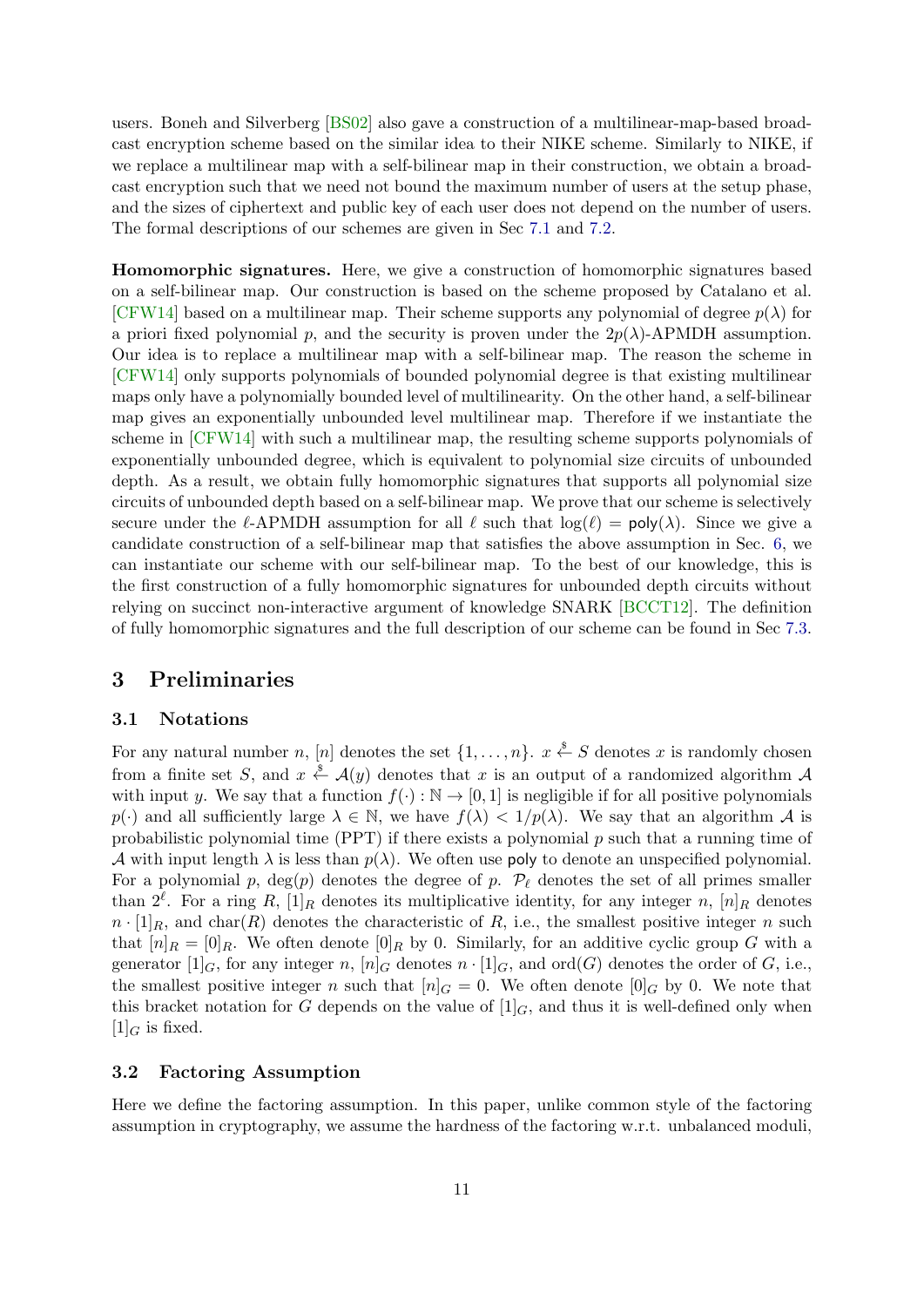<span id="page-11-1"></span>which is written as  $N = pq$  for primes p and q such that p is much smaller than q. We note that the similar assumption was used in [\[Lip94\]](#page-34-10). The formal definition of our assumption is as follows.

**Definition 1.** We say that the factoring assumption w.r.t. unbalanced moduli holds if for any PPT algorithm A and any polynomial poly,

$$
\Pr[p \stackrel{\$}{\leftarrow} \mathcal{P}_{\lambda}, q \stackrel{\$}{\leftarrow} \mathcal{P}_{\mathsf{poly}(\lambda)}; p \leftarrow \mathcal{A}(\lambda, pq)]
$$

is negligible.

The best known factoring algorithm for RSA moduli of the form  $N = pq$  where p is much smaller than  $q$  is the elliptic curve method  $\text{[Len87]}$ , which works in sub-exponential time in  $\log p \approx \lambda$ . Therefore the above assumption is plausible.

#### 3.3 Self-bilinear Map

Here, we define a self-bilinear map. We note that we use the additive notation rather than the multiplicative notation as in [\[CL09\]](#page-33-2) for compatibility with a ring. Looking ahead, we construct a group with a self-bilinear map based on a ring and the group operation of the group is defined as the addition of the underlying ring.

<span id="page-11-0"></span>Definition 2. (Self-bilinear Map [\[CL09\]](#page-33-2)) For a cyclic additive group G, a self-bilinear map  $e: G \times G \rightarrow G$  has the following properties.

• For all  $X, Y \in G$  and  $\alpha \in \mathbb{Z}$ , it holds that

$$
e(\alpha \cdot X, Y) = e(X, \alpha \cdot Y) = \alpha \cdot e(X, Y).
$$

• The map e is non-degenerate, i.e, if  $X, Y \in G$  are generators of G, then  $e(X, Y)$  is also a generator of G.

A self bilinear map naturally extends to an *n*-multilinear map for any integer  $n \geq 2$ . This is done in the following recursive way: suppose that an n-multilinear map  $e_n$  can be constructed from a self-bilinear map e, then we can construct an  $(n + 1)$ -multilinear map  $e_{n+1}$  by defining

$$
e_{n+1}(X_1,\ldots,X_n,X_{n+1}) := e(e_n(X_1,\ldots,X_n),X_{n+1}).
$$

We note that for any  $X \in G$  and  $n \in \mathbb{Z}$ ,  $e_n(X, \ldots, X)$  can be computed by  $O(\log(n))$  times evaluations of e in the similar way to the square-and-multiply algorithm for exponentiations. Especially, even if  $n = 2^{\text{poly}(\lambda)}$ ,  $e_n(X, \ldots, X)$  can be computed in polynomial time in  $\lambda$  as long as e is computable in polynomial time in  $\lambda$ . Let  $[1]_G$  be a generator of G. For  $x \in \mathbb{Z}$  and  $k \in \mathbb{N}$ ,  $[x]_k$  denotes  $x \cdot e_k([1]_G, \ldots, [1]_G)$ . (If  $k = 1$ , then  $[x]_1$  denotes  $[x]_G = x \cdot [1]_G$ .) By using this notation, for any  $x, y \in \mathbb{Z}$  and  $k, k_1, k_2 \in \mathbb{N}$ , we have

$$
[x]_k + [y]_k = [x + y]_k
$$

and

$$
e([x]_{k_1}, [y]_{k_2}) = [x \cdot y]_{k_1 + k_2}.
$$

In this way, a self-bilinear map can be seen as a graded encoding system [\[GGH13\]](#page-33-10) with unique encodings and unbounded levels. We note that values in a bracket can be reduced modulo ord(G), i.e., for any  $x \in \mathbb{Z}$  and  $k \in \mathbb{N}$ , we have  $[x]_k = [x \mod \text{ord}(G)]_k$ . We remark that this bracket notation depends on a generator  $[1]_G$ . Therefore when we consider a self-bilinear map on a group, we always clarify which element is set to be  $[1]_G$  as a part of public parameters. In the above way, a self-bilinear map can be seen as a graded encoding system [\[GGH13\]](#page-33-10) with unique encodings and exponentially unbounded levels.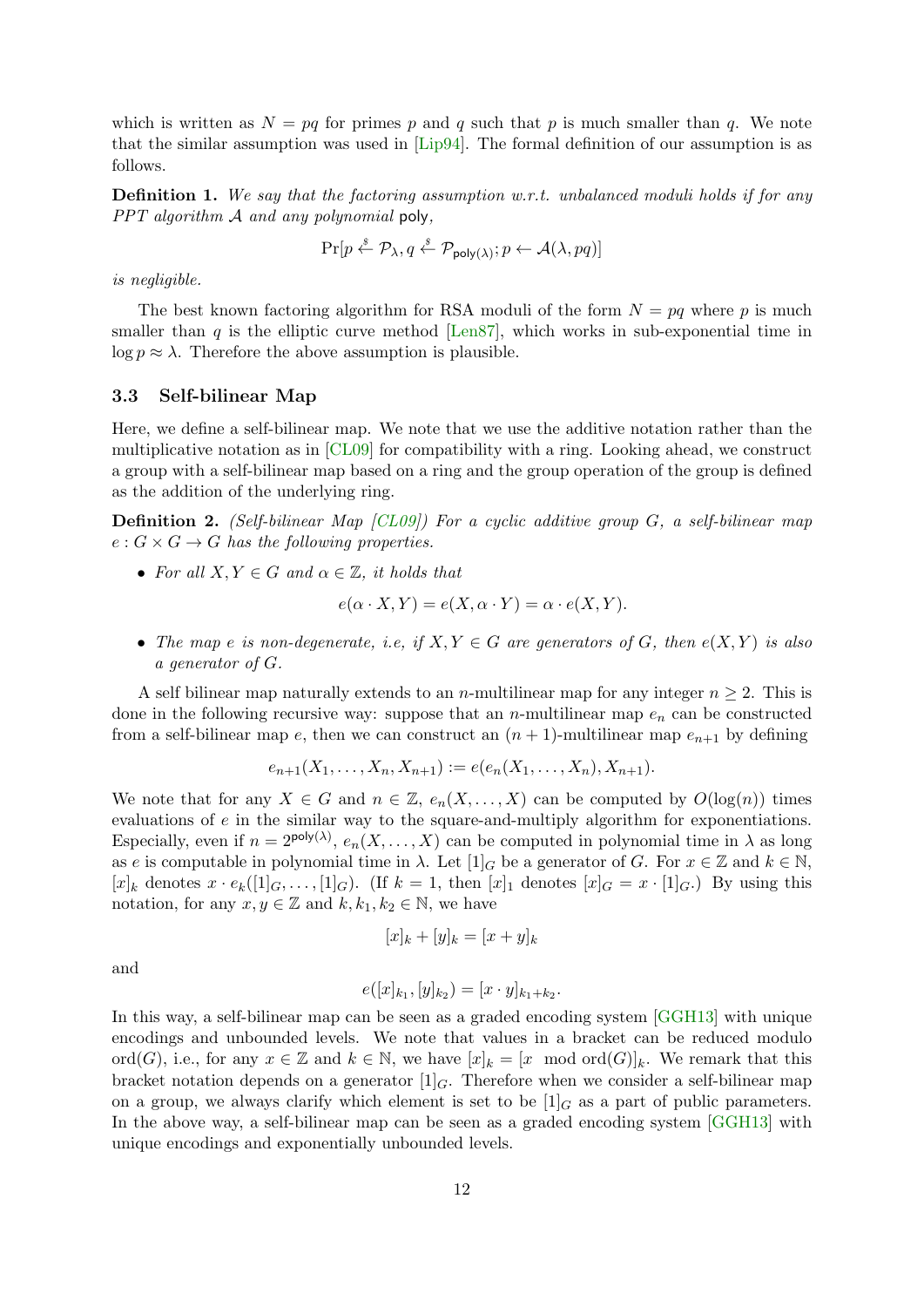## <span id="page-12-0"></span>4 Straight-line Program

Here, we define a straight-line program (SLP) which is a computation model over ring. Actually, we define a simplified variant of an SLP which we call a no-input SLP (NI-SLP). We define two complexity assumptions about NI-SLPs. We prove that these assumptions hold under the factoring assumption.

## 4.1 Definition

Here, we define an NI-SLP. An NI-SLP is defined as a usual SLP except that no ring element is given to a program as input. Actually, for an NI-SLP, a ring on which the computation is done itself is considered to be an "input" of the program. The following definition of an NI-SLP is the same as the definition of an SLP in [\[Bro16\]](#page-33-6) except that no ring element is given to the program as input.

Definition 3. (straight-line program with no-input) A no-input straight-line program (NI-SLP) P of length L is written as a sequence of instructions  $P = (i_1, j_1, \circ_1), \ldots, (i_L, j_L, \circ_L)$  where  $i_k, j_k \in \{0, 1, \ldots, k-1\}$  and  $\circ_k \in \{+, -, \cdot\}$  for all  $k \in [L]$ . On a ring R, P computes as follows.

- 1. Let  $x_0 := [1]_R$ .
- 2. For  $1 \leq k \leq L$ , let  $x_k := x_{i_k} \circ_k x_{j_k}$ .
- 3. Output  $x_L$ .

We denote the output of P on a ring R by  $P(R)$ .

**Notations.** For an NI-SLP P, |P| denotes the length of P, and  $P_k$  denotes the NI-SLP given by the sequence of the first k instructions of P. For any NI-SLPs  $P^1$ ,  $P^2$  and  $\circ \in \{+,-, \cdot\}$ ,  $P^1 \circ P^2$ denotes an NI-SLP that computes  $P^1(R) \circ P^2(R)$  over any ring R. For any NI-SLP P and an integer  $z \in \mathbb{Z}$ ,  $z \cdot P$  denotes an NI-SLP that computes  $[z]_R \circ P(R)$  for any ring R. It is easy to see that we can define them so that we have  $|P^1 \circ P^2| = |P^1| + |P^2| + 1$  and  $|z \cdot P| \leq 2 \log(z) + |P|$ for any NI-SLPs  $P^1$ ,  $P^2$ , P and integer z.

#### 4.2 Complexity Assumptions

Here, we define complexity assumptions about an NI-SLP, which is used in the proof of our result in Sec. [5.](#page-14-0) Then we prove that these assumptions hold under the factoring assumption w.r.t. unbalanced moduli.

Intuitively, the first assumption claims that for any efficiently generated NI-SLP P, if  $P(\mathbb{Z}) \neq$ 0, then  $P(\mathbb{Z}_p) \neq 0$  also holds with overwhelming probability when p is uniformly chosen from  $\mathcal{P}_{\lambda}$ .

**Definition 4.** We say that the SLP assumption 1 holds if for any PPT algorithm A,  $\text{Adv}_{\mathcal{A}}^{\text{SLP-1}}(\lambda) :=$  $\Pr[P \leftarrow \mathcal{A}(1^{\lambda}), p \stackrel{s}{\leftarrow} \mathcal{P}_{\lambda}; P(\mathbb{Z}) \neq 0 \wedge P(\mathbb{Z}_p) = 0]$  is negligible.

The second assumption claims that for any efficiently generated NI-SLP P, we have  $(P(\mathbb{Z}_{p_1}) \stackrel{?}{=}$  $(0) = (P(\mathbb{Z}_{p_2}) \stackrel{?}{=} 0)$  with overwhelming probability where  $p_1$  and  $p_2$  are uniformly chosen from  $\mathcal{P}_{\lambda}$ .

**Definition 5.** We say that the SLP assumption 2 holds if for any PPT algorithm A,  $\text{Adv}_{\mathcal{A}}^{\text{SLP-2}}(\lambda) :=$  $\Pr[P \leftarrow \mathcal{A}(1^{\lambda}), p_1, p_2 \stackrel{s}{\leftarrow} \mathcal{P}_{\lambda}; (\mathrm{P}(\mathbb{Z}_{p_1}) \stackrel{?}{=} 0) \neq (\mathrm{P}(\mathbb{Z}_{p_2}) \stackrel{?}{=} 0)]$  is negligible.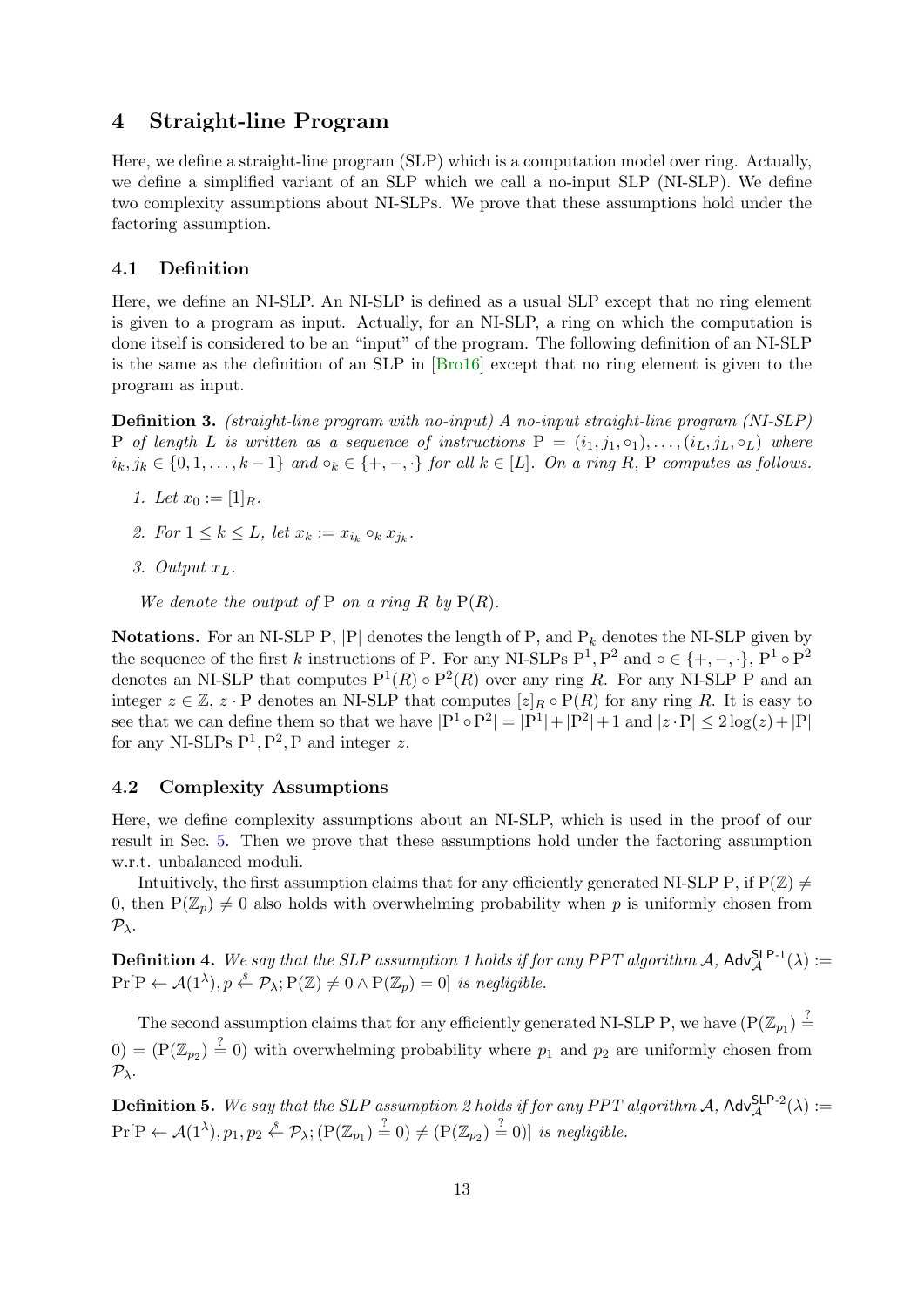We prove that the above assumptions hold under the factoring assumption w.r.t. unbalanced moduli.

<span id="page-13-2"></span>**Theorem 3.** If the factoring assumption w.r.t. unbalanced moduli holds, then the SLP assumption 1 and 2 hold.

Before proving the above theorem, we prepare some lemmas.

<span id="page-13-1"></span>**Lemma 1.** For any NI-SLP P of length L, we have  $|P(\mathbb{Z})| \leq 2^{2^{L-1}}$ .

*Proof.* We prove the lemma by the induction. When  $L = 1$  clearly we have  $P(\mathbb{Z}) \leq 2$ . (The equation holds when  $P = (1, 1, +)$ .) We assume that  $|P(\mathbb{Z})| \leq 2^{2^{L-1}}$  holds for all NI-SLP P of length smaller than L. Suppose that P is written as  $P = (i_1, j_1, o_1), \ldots, (i_{L+1}, j_{L+1}, o_{L+1}).$ Then we let  $P_1 = (i_1, j_1, o_1), \ldots, (i_{i_{L+1}}, j_{i_{L+1}}, o_{i_{L+1}})$  and  $P_2 = (i_1, j_1, o_1), \ldots, (i_{j_{L+1}}, j_{j_{L+1}}, o_{j_{L+1}})$ . Then clearly we have  $P(\mathbb{Z}) = P_1(\mathbb{Z}) \circ_{L+1} P_2(\mathbb{Z})$ . By the assumption, we have  $|P_i(\mathbb{Z})| \leq 2^{2^{L-1}}$  for  $i = 1, 2$ . Therefore we have  $|P(\mathbb{Z})| = |P_1(\mathbb{Z})| \circ_{L+1} |P_2(\mathbb{Z})| \leq 2^{2^{L-1}} \circ_{L+1} 2^{2^{L-1}} \leq 2^{2^L}$ . Therefore the lemma also holds for an NI-SLP with length  $L + 1$  and thus the lemma is proven.  $\square$  $\Box$ 

<span id="page-13-0"></span>**Lemma 2.** For any NI-SLP P of length L,  $Pr[q \stackrel{s}{\leftarrow} \mathcal{P}_{2L}; P(\mathbb{Z}) \neq 0 \wedge P(\mathbb{Z}_q) = 0]$  is negligible in L.

*Proof.* By Lemma [1,](#page-13-1) we have  $P(\mathbb{Z}) \leq 2^{2^{L-1}}$ . Therefore the number of primes that divides  $P(\mathbb{Z})$ is at most  $2^{L-1}$ . On the other hand, by the prime number theorem, the number of primes smaller than  $2^{2L}$  is  $\Omega(2^{2L}/L)$ . Therefore when q is uniformly chosen from primes smaller than  $2^{2L}$ , the probability that q divides  $P(\mathbb{Z})$  is  $O(L/2^L)$ , which is negligible. Clearly,  $q|P(\mathbb{Z})$  and  $P(\mathbb{Z}_q) = 0$  are equivalent, and thus the probability that  $P(\mathbb{Z}_q) = 0$  holds is negligible.  $\Box$  $\Box$ 

<span id="page-13-3"></span>Lemma 3. If the SLP assumption 1 holds, then the SLP assumption 2 holds.

*Proof.* Let  $A$  be any algorithm. Then we have

$$
Adv_{\mathcal{A}}^{\mathsf{SLP-2}}(\lambda)
$$
\n
$$
= \Pr[P \leftarrow \mathcal{A}(1^{\lambda}), p_1, p_2 \stackrel{\$}{\leftarrow} \mathcal{P}_{\lambda}; (P(\mathbb{Z}_{p_1}) \stackrel{?}{=} 0) \neq (P(\mathbb{Z}_{p_2}) \stackrel{?}{=} 0)]
$$
\n
$$
= \Pr[P \leftarrow \mathcal{A}(1^{\lambda}), p_1, p_2 \stackrel{\$}{\leftarrow} \mathcal{P}_{\lambda}; (P(\mathbb{Z}_{p_1}) = 0 \land P(\mathbb{Z}_{p_2}) \neq 0) \lor (P(\mathbb{Z}_{p_1}) \neq 0 \land P(\mathbb{Z}_{p_2}) = 0)]
$$
\n
$$
\leq \Pr[P \leftarrow \mathcal{A}(1^{\lambda}), p_1, p_2 \stackrel{\$}{\leftarrow} \mathcal{P}_{\lambda}; (P(\mathbb{Z}_{p_1}) = 0 \land P(\mathbb{Z}_{p_2}) \neq 0)]
$$
\n
$$
+ \Pr[P \leftarrow \mathcal{A}(1^{\lambda}), p_1, p_2 \stackrel{\$}{\leftarrow} \mathcal{P}_{\lambda}; (P(\mathbb{Z}_{p_1}) \neq 0 \land P(\mathbb{Z}_{p_2}) = 0)]
$$
\n
$$
= 2 \cdot \Pr[P \leftarrow \mathcal{A}(1^{\lambda}), p_1, p_2 \stackrel{\$}{\leftarrow} \mathcal{P}_{\lambda}; P(\mathbb{Z}_{p_1}) = 0 \land P(\mathbb{Z}_{p_2}) \neq 0]
$$
\n
$$
\leq 2 \cdot \Pr[P \leftarrow \mathcal{A}(1^{\lambda}), p_1, p_2 \stackrel{\$}{\leftarrow} \mathcal{P}_{\lambda}; P(\mathbb{Z}_{p_1}) = 0 \land P(\mathbb{Z}) \neq 0]
$$
\n
$$
= 2 \cdot \text{Adv}_{\mathcal{A}}^{\mathsf{SLP-1}}(\lambda).
$$

Therefore if the SLP assumption 1 holds, then the SLP assumption 2 holds.  $\square$ 

Then we prove Theorem [3.](#page-13-2)

Proof. (of Theorem [3.](#page-13-2)) By Lemma [3,](#page-13-3) what we have to prove is that the SLP assumption 1 holds under the factoring assumption w.r.t. unbalanced moduli. Let  $A$  be a PPT adversary that breaks the SLP assumption 1 whose running time is at most  $T(\lambda)$ . Then we construct an algorithm B that factorizes  $N = pq$  where  $p \stackrel{s}{\leftarrow} \mathcal{P}_{\lambda}$  and  $q \stackrel{s}{\leftarrow} \mathcal{P}_{poly(\lambda)}$  for poly  $= 2T$ . The description of  $\beta$  is as follows.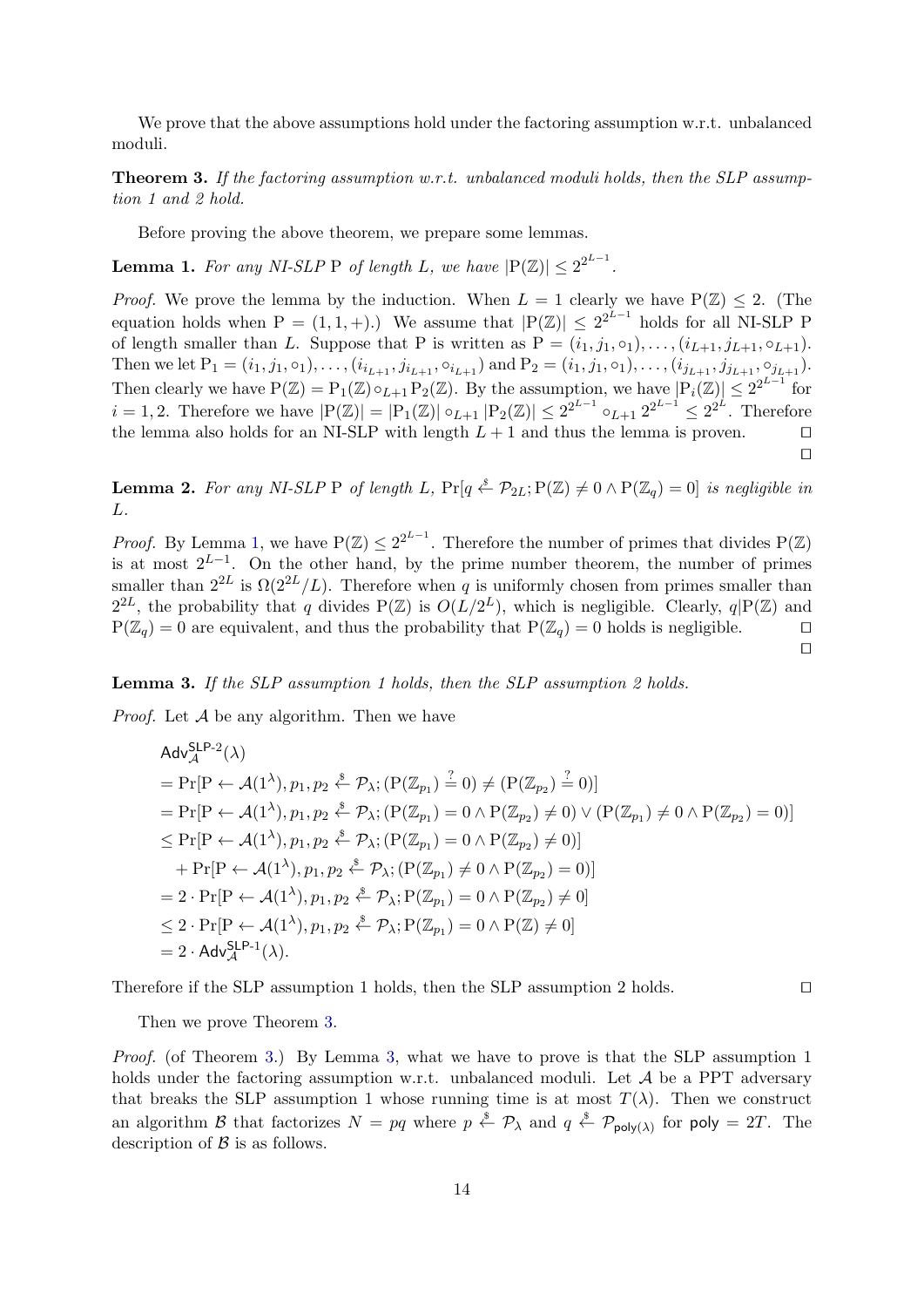$\mathcal{B}(\ell, N)$ : It computes  $P \leftarrow \mathcal{A}(1^{\ell})$  and  $s = P(\mathbb{Z}_N)$ , and output  $gcd(s, N)$ .

We show the correctness of the above algorithm. First, we have

$$
Pr[P(\mathbb{Z}_p) = 0 \land P(\mathbb{Z}_q) \neq 0]
$$
  
= 
$$
Pr[P(\mathbb{Z}_p) = 0 \land P(\mathbb{Z}) \neq 0] - Pr[P(\mathbb{Z}_p) = 0 \land P(\mathbb{Z}_q) = 0 \land P(\mathbb{Z}) \neq 0]
$$
  
> 
$$
Adv_{\mathcal{A}}^{\text{SLP-1}}(\lambda) - Pr[P(\mathbb{Z}_q) = 0 \land P(\mathbb{Z}) \neq 0].
$$

Since P is generated by A whose running time is at most  $T(\lambda)$ , the length of P is at most  $T(\lambda)$ . Therefore by Lemma [2,](#page-13-0)  $Pr[P(\mathbb{Z}_q) = 0 \wedge P(\mathbb{Z}) \neq 0]$  is negligible. Therefore, if  $\text{Adv}_{\mathcal{A}}^{\text{SLP-1}}(\lambda)$  is nonnegligible, then  $Pr[P(\mathbb{Z}_p) = 0 \wedge P(\mathbb{Z}_q) \neq 0]$  is also non-negligible. Therefore with non-negligible probability, we have  $gcd(s, N) = p$ , and  $\beta$  succeeds in factoring N.

# <span id="page-14-0"></span>5 Inversion-hard Ring

In this section, we first formalize a ring with efficient operations as a *ring scheme*, and for any prime  $c$ , define the c-inversion assumption for it. Next, we define the GRM that can capture unknown characteristic rings. Then we prove that for any prime c, the  $c$ -inversion assumption holds in the GRM under the factoring assumption for a certain ring distribution. Finally, we show an evidence that a certain complexity assumption is necessary for proving the generic hardness of the *c*-inversion assumption.

## 5.1 Ring Scheme

Here, we define a ring scheme and the c-inversion assumption for it. A ring scheme consists of PPT algorithms (RGen, Add, Sub, Mult).

- $RGen(1^{\lambda}) \rightarrow PP$ : This algorithm takes the security parameter  $1^{\lambda}$  as input and outputs the public parameter PP, which specifies a ring R whose characteristic is at most  $2^\ell$  and its multiplicative identity  $[1]_R$ . We assume that  $[1]_R$  can be computed efficiently from PP. Though PP is input to all other algorithms, we omit them for simplicity.
- $Add(X, Y) \to X + Y$ : This algorithm takes two elements  $X, Y \in R$  as input and outputs  $X +$  $Y \in R$ .
- $\mathsf{Sub}(X, Y) \to X Y$ : This algorithm takes two elements  $X, Y \in R$  as input and outputs  $X Y \in$ R.
- Mult(X, Y)  $\to X \cdot Y$ : This algorithm takes two elements  $X, Y \in R$  as input and outputs  $X \cdot Y \in$ R.

 $c$ -inversion assumption. Here, for a prime  $c$ , we define the  $c$ -inversion assumption for a ring scheme. We say that the c-inversion assumption holds for a ring scheme if no PPT algorithm can compute  $[c]_R^{-1}$  where  $^{-1}$  denotes the multiplicative inverse.

**Definition 6.** Let c be a prime (that may depend on  $\lambda$ ). The c-inversion assumption holds for a ring scheme (RGen, Add, Sub, Mult) if for any PPT algorithm  $A$ ,

> $\mathsf{Adv}_{\mathcal{A},c}^{\mathsf{inv}}(\lambda) := \Pr[PP \overset{\hspace{0.1em}\mathsf{\scriptscriptstyle\$}}{\leftarrow} \mathsf{GGen}(1^{\lambda}) : [c]_R^{-1}$  $R^{-1} \overset{\&}{\leftarrow} \mathcal{A}(PP, c)$

is negligible where  $R$  denotes the ring specified by  $PP$ .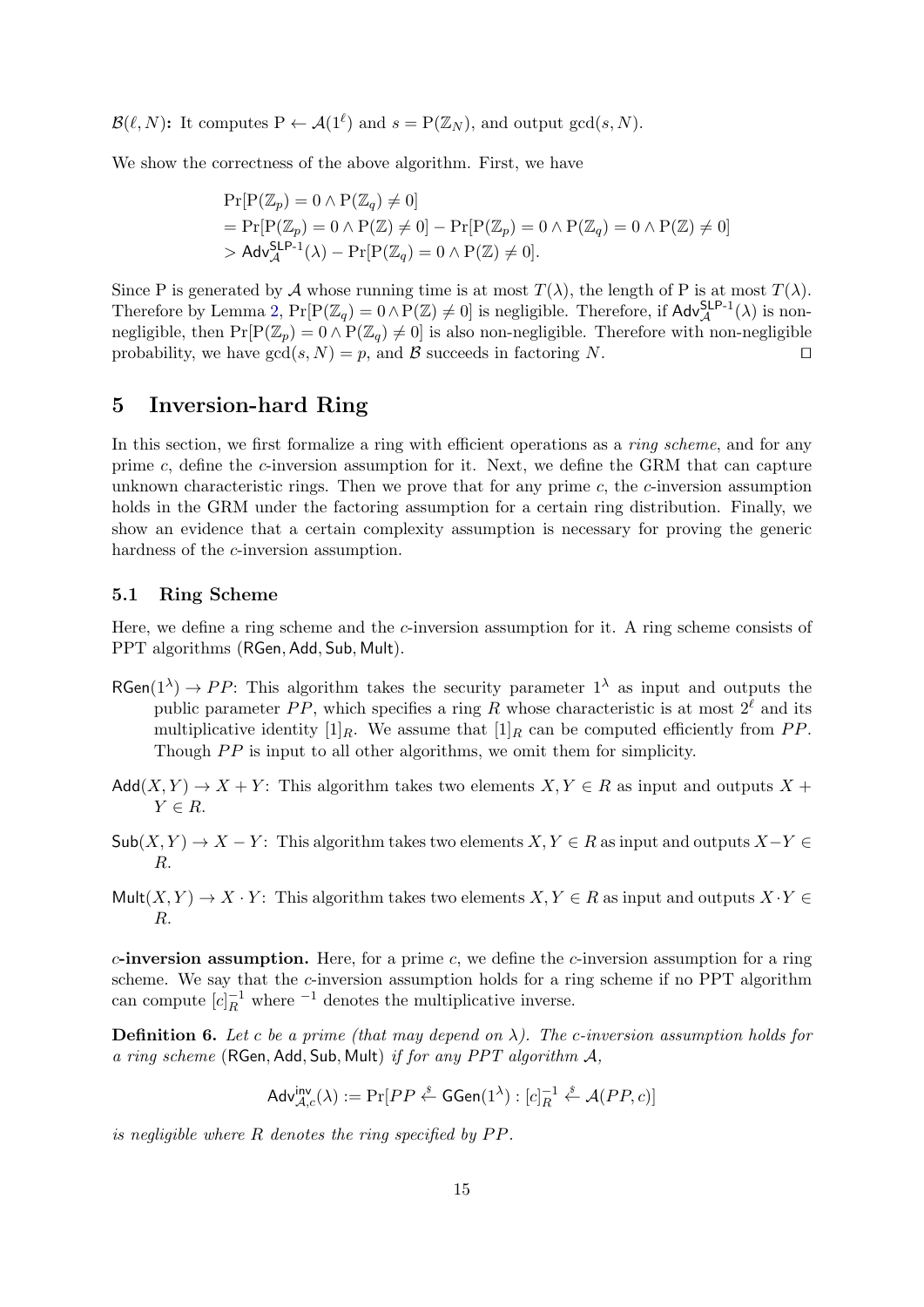<span id="page-15-2"></span><span id="page-15-0"></span>**Remark 1.** We can also define a problem to compute  $[x]_R^{-1}$  $R^{-1}$  given  $[x]_R$  for a randomly chosen ring element x similarly to the case for groups with infeasible inversion [\[Hoh03,](#page-34-3) [Mol03,](#page-34-4) [ILOP04,](#page-34-5) [AC18\]](#page-32-4) (We call the problem random-inversion problem.) Actually, if c is coprime to the characteristic of R and almost all elements of R is invertible, then the c-inversion assumption on the ring implies that the random-inversion problem is hard. We briefly describe the reduction below. A reduction algorithm randomly chooses  $[x']_R \stackrel{s}{\leftarrow} R$ , set  $[x]_R := [c]_R \cdot [x']_R$  and gives  $[x]_R$  to an algorithm that solves the random-inversion assumption with non-negligible probability. Since we assume that c is coprime to the characteristic of  $R$  and almost all elements of  $R$ are invertible, the distribution of  $[x]_R$  is almost uniform on R, and thus the algorithm returns  $[x]_R^{-1} = [c]_R^{-1}$  $\frac{1}{R}$   $\cdot$   $[x']_R^{-1}$  with non-negligible probability. Then the reduction algorithm multiply this by  $[x']_R$  to obtain  $[c^{-1}]_R$ , and breaks the c-inversion assumption. This completes the reduction.

## <span id="page-15-1"></span>5.2 Generic Ring Model

Here, we extend the GRM to capture rings of unknown characteristics. Our GRM is defined by modifying the model given by Jager and Schwenk [\[JS09\]](#page-34-1) in the following three aspects. First, our model is parametrized by a distribution  $\mathcal{D}_R$  of a ring, and ring is chosen according to  $\mathcal{D}_R$ whereas a ring is fixed in the model in [\[JS09\]](#page-34-1). Second, while their model allowed a generic algorithm to compute a multiplicative inverse, our model does not allow this because that cannot be computed on a ring of unknown characteristic. Third, while a random ring element is chosen as a "secret value" at the beginning of the game in their model, there is no secret value in our model. This is because the only problem we consider in our model is the c-inversion problem that does not have any secret value. (In our setting, the secret is a ring itself.) The formal definition of our generic ring model is as follows.

**Definition of**  $\mathcal{D}_R$ **-generic ring model.** Let  $\mathcal{D}_R = {\mathcal{D}_R(\lambda)}_{\lambda \in \mathbb{N}}$  be a sequence of a distribution  $\mathcal{D}_R(\lambda)$  of a ring R. In the  $\mathcal{D}_R$ -generic ring model, a generic algorithm A is given  $1^{\lambda}$  as input and given access to an oracle  $\mathcal{O}_{\text{ring}}$  described below.

 $\mathcal{O}_{\text{ring}}$  picks a ring R according to the distribution  $\mathcal{D}_R(\lambda)$ . It maintains an NI-SLP P, which is set to be empty sequence at the beginning.  $A$  is allowed to make the following two kinds of query, the operation and equal queries.

- operation query: When A makes an operation query  $(i, j, \circ) \in \{0, ..., |P|\} \times \{0, ..., |P|\} \times$  $\{+, -, \cdot\}$ , then  $\mathcal{O}_{\text{ring}}$  append  $(i, j, \circ)$  to P.
- equal query: When A makes an equal query  $(i, j) \in \{0, \ldots, |P|\} \times \{0, \ldots, |P|\}$ , then O returns true if  $P_i(R) = P_i(R)$  and false otherwise.

We define the *c*-inversion assumption in this model.

**Definition 7.** We say that the c-inversion assumption holds in the  $\mathcal{D}_R$ -generic model if for any PPT generic algorithm A,

$$
\mathsf{Adv}_{\mathcal{A},\mathcal{D}_R,c}^{\mathsf{gen-inv}}(\lambda) := \Pr[i^* \overset{\hspace{0.1em}\mathsf{\scriptscriptstyle\$}}{\leftarrow} \mathcal{A}^{\mathcal{O}_{\mathsf{ring}}}(1^\lambda,c) : \mathsf{P}_{i^*}(R) = [c]_R^{-1}]
$$

is negligible where  $\mathcal{O}_{\text{ring}}$  denotes the oracle in the  $\mathcal{D}_R$ -generic model, R denotes a ring chosen by  $\mathcal{O}_{\text{ring}}$  and P denotes an NI-SLP maintained by  $\mathcal{O}_{\text{ring}}$  at the end of the game.

#### 5.3 Generic Hardness of the c-inversion Assumption

Here, we prove that the c-inversion assumption holds for any prime c in the  $\mathcal{D}_R$ -generic ring model if the factoring assumption holds where  $\mathcal{D}_R$  is the distribution of  $R = \mathbb{Z}_p$  for randomly chosen prime  $p \overset{\hspace{0.1em}\mathsf{\scriptscriptstyle\$}}{\leftarrow} \mathcal{P}_{\ell}$ .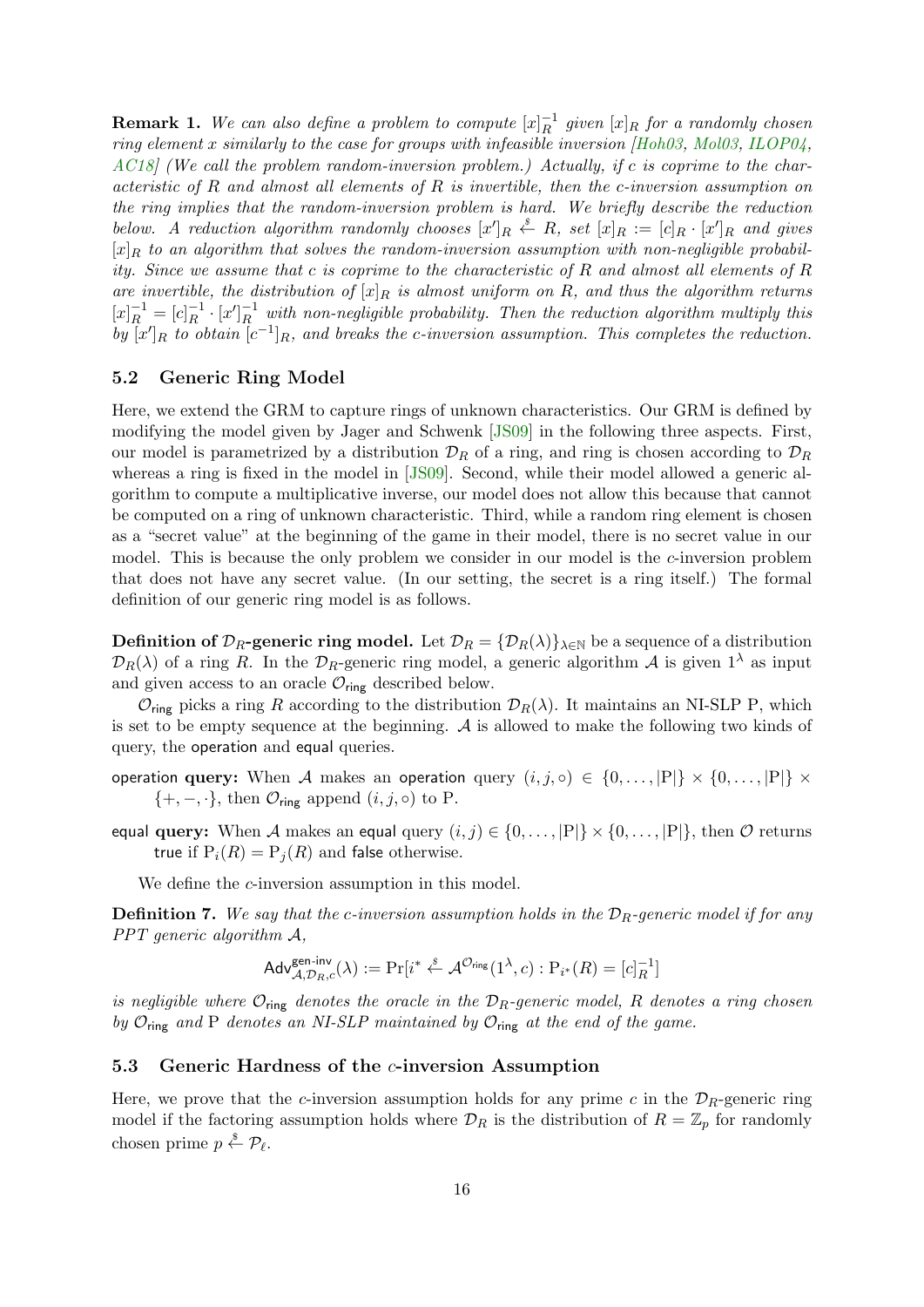<span id="page-16-0"></span>**Theorem 4.** (Parametrized version of Theorem [1.](#page-7-0)) Let  $\mathcal{D}_R$  be the distribution of  $R = \mathbb{Z}_p$  for randomly chosen prime  $p \stackrel{s}{\leftarrow} \mathcal{P}_{\ell}$ . Then for any prime c and PPT generic algorithm A, there exist PPT algorithms  $\beta$  and  $\beta$  such that the following holds:

$$
\mathsf{Adv}_{\mathcal{A},\mathcal{D}_R,c}^{\mathsf{gen-inv}}(\lambda) \leq Q\cdot \mathsf{Adv}_{\mathcal{B}}^{\mathsf{SLP-2}}(\ell) + \mathsf{Adv}_{\mathcal{C}}^{\mathsf{SLP-1}}(\ell)
$$

where Q is the maximum number of A's equal query. Especially, if  $\ell = \Omega(\lambda)$  and the factoring assumption w.r.t. unbalanced moduli holds, then the c-inversion assumption holds in the  $\mathcal{D}_R$ generic ring model.

**Remark 2.** In an asymptotic sense, we can set  $\ell = \lambda$ . However, since we only give reductions for SLP assumptions 1 and 2 from the factoring, for which there exists a sub-exponential time attack, there may exist sub-exponential attack against these assumptions. In that case, we have to set  $\ell$  larger than  $\lambda$  (say,  $\lambda^3$ ) for obtaining  $\lambda$ -bit security.

Proof. (of Theorem [4.](#page-16-0)) The latter part easily follows from the former part and Theorem [3.](#page-13-2) We prove the former part by considering the following sequence of games for a generic algorithm A.

- Game 1: This game is the original game that defines the c-inversion assumption as described in Sec. [5.2.](#page-15-1) For clarity, we describe the game again. In this game,  $\mathcal{O}_{ring}$  picks  $p \stackrel{\$}{\leftarrow} \mathcal{P}_{\ell}$ and initialize P to be an empty sequence. When A makes an operation query  $(i, j, \circ),$ then  $\mathcal{O}_{\text{ring}}$  append  $(i, j, \circ)$  to P. When A makes an equal query  $(i, j)$ , then  $\mathcal{O}_{\text{ring}}$  returns true if  $\text{P}_i(\mathbb{Z}_p)=\text{P}_j(\mathbb{Z}_p)$  and false otherwise. When  $\mathcal A$  outputs  $i^*$ , we say that  $\tilde{\mathcal A}$  wins if  $P_{i^*}(\mathbb{Z}_p) = [c]_{\mathbb{Z}_p}^{-1}$  holds.
- Game 2: This game is the same as the above game except that  $\mathcal{O}_{ring}$  uses a independently random prime  $p_k$  instead of p for the k-th equal query for each k. That is, when A makes the k-th equal query  $(i, j)$ , the oracle  $\mathcal{O}_{\text{ring}}$  picks an independently random prime  $p_k \overset{\$}{\leftarrow} \mathcal{P}_{\ell}$ and returns true if  $P_i(\mathbb{Z}_{p_k}) = P_j(\mathbb{Z}_{p_k})$  and false otherwise. We note that the winning condition of  $A$  remains unchanged, and it is decided by using  $p$ .

Let  $T_k$  be the event that A wins in Game k for  $k = 1, 2$ . Clearly, we have  $\mathsf{Adv}_{\mathcal{A},\mathcal{D}_R,c}^{\text{gen-inv}}(\lambda) =$  $Pr[T_1]$ . We prove that  $Pr[T_1]$  is negligible by the following lemmas. Let Q be the maximum number of  $A$ 's equal query.

**Lemma 4.** There exists a PPT algorithm B such that  $|\Pr[T_2] - \Pr[T_1]| \leq Q \cdot \text{Adv}_{\mathcal{B}}^{\text{SLP-2}}(\ell)$  holds.

*Proof.* For  $0 \le k \le Q$ , we consider hybrids  $H_k$ . where the oracle  $\mathcal{O}_{\text{ring}}$  works as in Game 2 until the k-th query, and as in Game 1 from the  $(k+1)$ -th query. Then it is clear that  $H_0$  is equivalent to Game 1 and  $H_Q$  is equivalent to Game 2. Let  $S_k$  be the event that A wins in  $H_k$ . By the triangle inequality, we have  $|\Pr[T_2] - \Pr[T_1]| \leq \sum_{k=1}^Q |\Pr[S_k] - \Pr[S_{k-1}]|$ . In the following, we prove that for any  $1 \leq k \leq Q$ ,  $|\Pr[S_k] - \Pr[S_{k-1}]| \leq \text{Adv}_{\mathcal{B}}^{\text{SLP-2}}$  holds. To do so, we construct an adversary  $\beta$  against the SLP assumption 2 by using  $\mathcal A$ . The description of  $\beta$  is as follows.

 $\mathcal{B}(1^{\lambda})$ : B gives 1<sup>\1</sup> to A as input. Then it simulates the oracle  $\mathcal{O}_{\text{ring}}$  in  $H_{k-1}$  and  $H_k$  until A makes k-th equal query  $(i, j)$  without choosing p. (We note that  $H_{k-1}$  and  $H_k$  are identical until this point. We also note that  $p$  is not needed until this point, and thus B can simulate it without choosing p.) Let P be an NI-SLP maintained by  $\mathcal{O}_{\text{ring}}$  at this point. B appends  $(i, j, -)$  to P to generate P' and outputs P'.

Then we prove that B works correctly. Let  $p_k$  be a prime randomly chosen from  $\mathcal{P}_\ell$  that is supposed to be chosen by  $\mathcal{O}_{ring}$  when responding the k-th equal query in  $H_k$ . We remark that  $\beta$  halts before simulating the oracle for the k-th equal query, and thus it works independently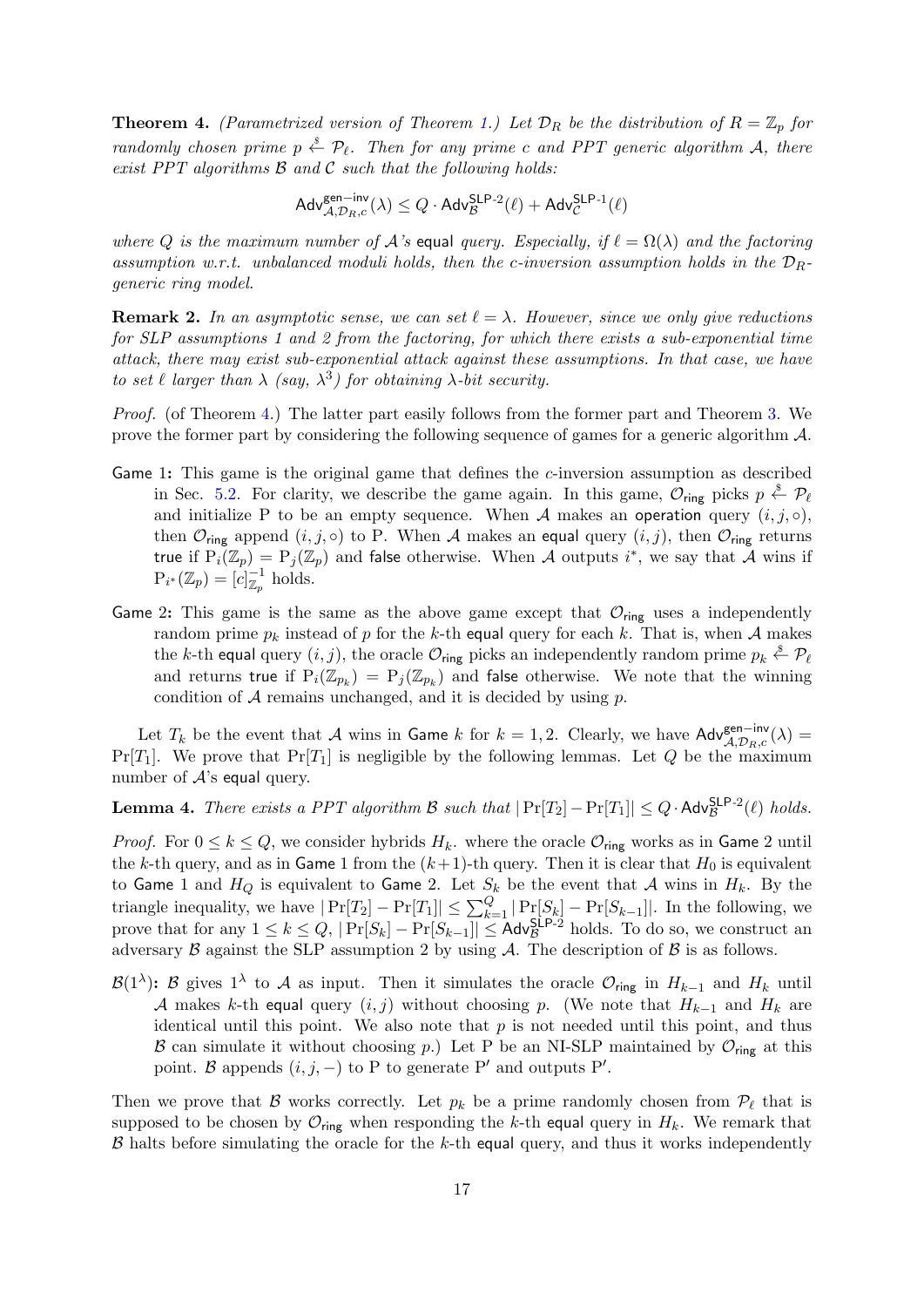<span id="page-17-2"></span>of  $p_k$ . Let  $F_k$  be the event that  $(P_i(\mathbb{Z}_p) = P_j(\mathbb{Z}_p) \wedge P_i(\mathbb{Z}_{p_k}) \neq P_j(\mathbb{Z}_{p_k}))$  or  $(P_i(\mathbb{Z}_p) \neq P_j(\mathbb{Z}_p) \wedge P_j(\mathbb{Z}_{p_k})$  $P_i(\mathbb{Z}_{p_k}) = P_j(\mathbb{Z}_{p_k})$  holds where P denotes an NI-SLP maintained by  $\mathcal{O}_{\text{ring}}$  at the point of A's k-th equal query.  $H_{k-1}$  and  $H_k$  are completely the same unless  $F_k$  occurs. Therefore we have  $|\Pr[S_k] - \Pr[S_{k-1}]| \leq \Pr[F_k]$ . If  $F_k$  occurs, then we have  $(\Pr(\mathbb{Z}_p) = 0 \wedge \Pr(\mathbb{Z}_{p_k}) \neq 0)$  or  $(P'(\mathbb{Z}_p) \neq 0 \wedge P'(\mathbb{Z}_{p_k}) = 0)$ . By the definition, the probability this event occurs is  $\text{Adv}_{\mathcal{B}}^{\text{SLP-2}}(\ell)$ . (We remark again that B works independently of p and  $p_k$ .) Then we have  $|Pr[S_k]-Pr[S_{k-1}]| \leq$  $\Pr[F_k] \leq \mathsf{Adv}_{\mathcal{B}}^{\mathsf{SLP-2}}(\ell)$  and thus the lemma follows.

**Lemma 5.** There exists a PPT algorithm C such that  $Pr[T_2] \leq \text{Adv}_{\mathcal{C}}^{\text{SLP-1}}(\ell)$  holds.

*Proof.* We construct an adversary C against the SLP assumption 1 by using  $A$ . the description of  $\mathcal C$  is as follows.

 $\Box$ 

 $\Box$ 

 $\Box$ 

 $\mathcal{C}(1^{\lambda})$ : C simulates Game 2 for A until A outputs i\* without choosing p. (We note that Game 2 can be simulated without using p until deciding if  $\mathcal A$  wins.) Let P be an NI-SLP maintained by  $\mathcal{O}_{\text{ring}}$  at this point. B sets  $P' := c \cdot P_{i^*} - 1$  and outputs  $P'$ .

We prove that C works correctly. If A wins in Game 2,  $P_{i^*}(\mathbb{Z}_p) = [c]_{\mathbb{Z}_p}^{-1}$  holds, and equivalently,  $P'(\mathbb{Z}_p) = 0$  holds for P' output by C. By the definition of P', we have  $P'(\mathbb{Z}) \neq 0$ . Therefore, the probability that  $P'(\mathbb{Z}_p) = 0$  holds is  $\mathsf{Adv}_{\mathcal{C}}^{\mathsf{SLP-2}}(\ell)$ . (We remark that C works independently of p.) Thus the lemma follows.  $\Box$ 

The theorem is proven by combining the above lemmas.  $\Box$ 

**Remark 3.** We can also rule out generic ring algorithms based on essentially the same proof that compute  $b \cdot [c^{-1}]_R$  for integers b, c adaptively chosen by the algorithm such that c does not divide b. We gave the proof for the simpler case where  $b = 1$  and c is a fixed prime because this is sufficient for the application for self-bilinear maps given in Sec. [6.](#page-18-0)

## <span id="page-17-0"></span>5.4 Is Factoring Assumption Necessary?

For proving the generic hardness of the c-inversion assumption, we assume the factoring assumption. One may wonder if this can be done without assuming any unproven assumption. Here, we give a partial evidence that the factoring assumption (or some assumption of similar nature) is needed. Specifically, we relate the hardness of the problem to the straight-line complexity [\[SS95\]](#page-35-7) of factorials. For an integer N, the straight-line complexity  $\tau(N)$  of N is defined as the minimum length of a NI-SLP P such that  $P(\mathbb{Z}) = N$ . That is, the straight-line complexity is the smallest number of additions or multiplications to compute N starting from 1. Though it is conjectured that  $\tau(n!)$  is super polynomial in log(n) [\[SS95,](#page-35-7) [Che04,](#page-33-9) [Mar13\]](#page-34-7), this has been open for a long time. Here, we consider the uniform version of this conjecture  $<sup>5</sup>$  $<sup>5</sup>$  $<sup>5</sup>$ .</sup>

Uniform Factorial Conjecture. . There does not exist a PPT algorithm  $A$  that is given n as input and outputs an NI-SLP  $P^n$  such that  $P^n(\mathbb{Z}) = n!$  for all  $n \in \mathbb{N}$ .

Though this conjecture is plausible, it still seems difficult to prove that this conjecture is unconditionally true since this is just a uniform variant of the above mentioned long standing open problem . Here, we prove that if the above conjecture is false, i.e., if there exists a PPT algorithm A that is given n as input and outputs an NI-SLP P<sup>n</sup> such that  $P^{n}(\mathbb{Z}) = n!$  for all

<span id="page-17-1"></span> ${}^{5}$ A related discussion can be found in [\[Che04,](#page-33-9) Sec. 5]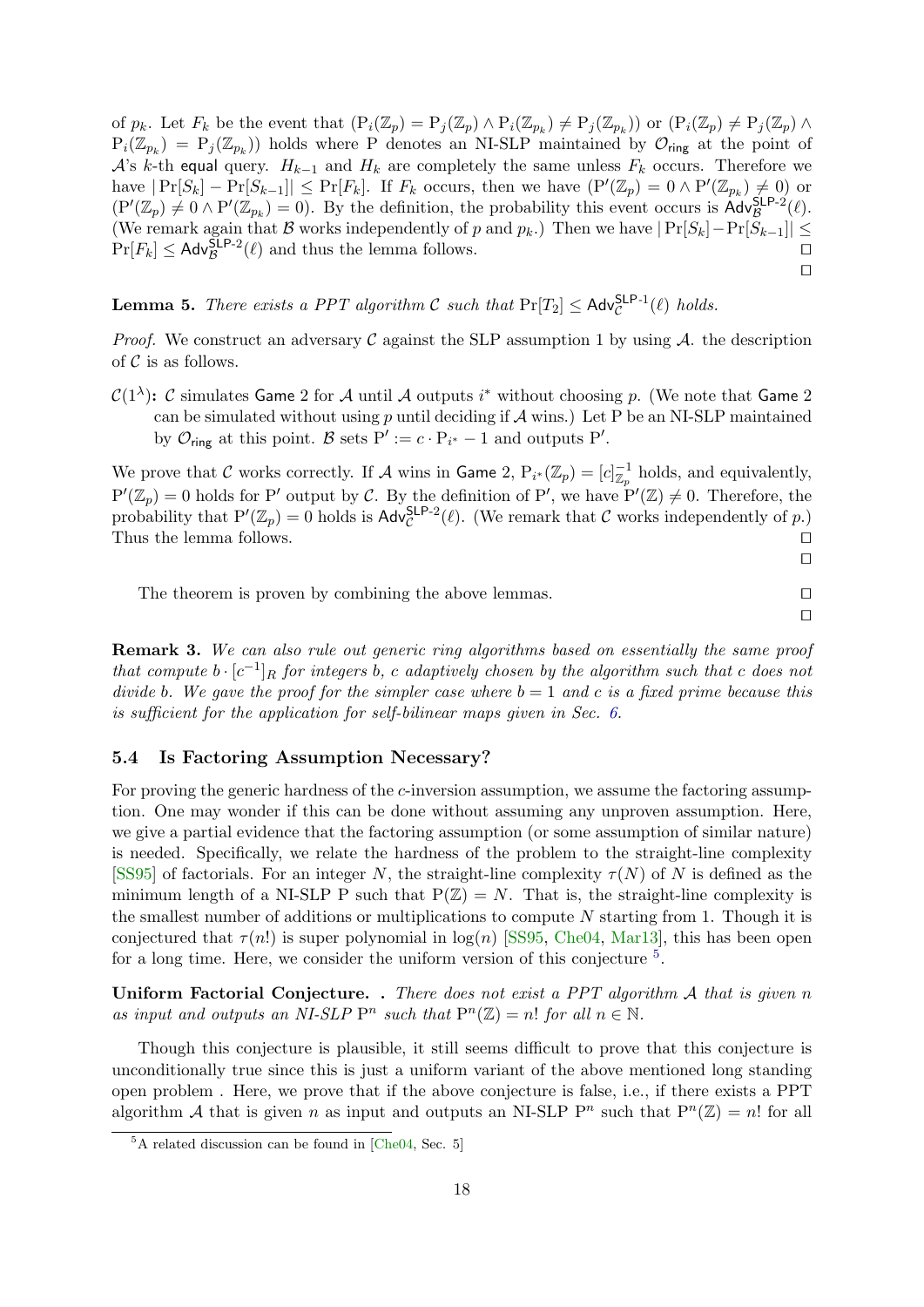<span id="page-18-2"></span> $n \in \mathbb{N}$ , then we can compute the characteristic char(R) of any ring R in polynomial time in  $log(char(R))$  as long as  $char(R)$  is a prime. If  $char(R)$  is known, then the c-inversion assumption is trivially broken by the extended Eucledian algorithm. The algorithm to compute  $char(R)$ is given as follows. For any integer n, let  $P<sup>n</sup>$  be an NI-SLP that computes n! on Z such that  $|P^n| = \text{poly}(\log n)$ . Let R be a ring whose characteristic is a prime smaller than  $2^{\ell}$ . First, we consider the following recursively defined procedure.

procedure $(A, B)$ : If  $A = B$ , it outputs A. Else it computes  $C := \frac{A+B}{2}$  and  $P^C \stackrel{\$}{\leftarrow} \mathcal{A}(C)$ . If  $P^{C}(R) = 0$ , then do procedure $(A, C)$ . Else do procedure $(C, B)$ .

By using this procedure, char(R) can be computed by executing **procedure** $(0, 2^{\ell})$ . This can be seen by the fact that  $P^{C}(R) = 0$  if and only if  $C \geq \text{char}(R)$  and thus this algorithm gives the binary search for char(R). Next, we verify that this algorithm runs in polynomial time in  $\ell$ . It is easy to see that the recursion depth of procedure is  $\ell$ . In each execution of procedure,  $P^{C}(R)$ is computed once for some  $0 \leq C \leq 2^{\ell}$ . Since we have  $|P^{C}| = \text{poly}(\log(C)) \leq \text{poly}(\ell)$  by the assumption, the whole algorithm runs in polynomial time in  $\ell$ .

Therefore to prove the generic hardness of the c-inversion problem or even ensuring that hardness of computing a characteristic of a ring of a prime characteristic, we have to assume at least that the uniform factorial conjecture is true, which seems difficult to unconditionally prove.

It has been widely recognized that there is a close relationship between the complexity of computing factorials and interger factorization (e.g., [\[Sha79,](#page-35-8) [Che04\]](#page-33-9)). Indeed, the uniform factorial conjecture can be easily reduced to the factoring assumption by a binary search algorithm similar to the one described above. On the other hand, we are unaware of any other standard assumption that would imply the uniform factorial conjecture. For example, even if we assume the existence of iO, it is not clear if the uniform factorial conjecture is true or not. Thus, if we want to reduce the generic hardness of the c-inversion problem to a standard assumption, it is somehow unavoidable to assume the factoring assumption (unless we find any other standard assumption that implies the uniform factorial conjecture).

## <span id="page-18-0"></span>6 Self-bilinear Map

In this section, we formalize a group with efficiently computable self-bilinear map as a selfbilinear group scheme. We define several complexity assumptions including the MCDH assumption for a self-bilinear map group scheme. We construct a self-bilinear group scheme that satisfies those assumptions based on a ring scheme that satisfies the c-inversion assumption for a prime c. We also give a definition of the generic self-bilinear map model (GSBM). By combining with the result in Sec. [5,](#page-14-0) we show that several assumptions holds in the model under the factoring assumption w.r.t. unbalanced moduli.

## <span id="page-18-1"></span>6.1 Self-bilinear group scheme.

Here, define a self-bilinear group scheme. A self-bilinear map group scheme consists of PPT algorithms (GGen, Add, Sub, Map).

 $\mathsf{GGen}(1^{\lambda}) \to PP:$  This algorithm takes the security parameter  $1^{\lambda}$  as input and outputs public parameters PP which specifies a cyclic group G whose order is at most  $2^{\ell}$ , a generator  $[1]_1$  of G and a self-bilinear map e on G. e is required to satisfy the properties given in Def. [2.](#page-11-0) PP is input to all other algorithms below, but we omit them for simplicity.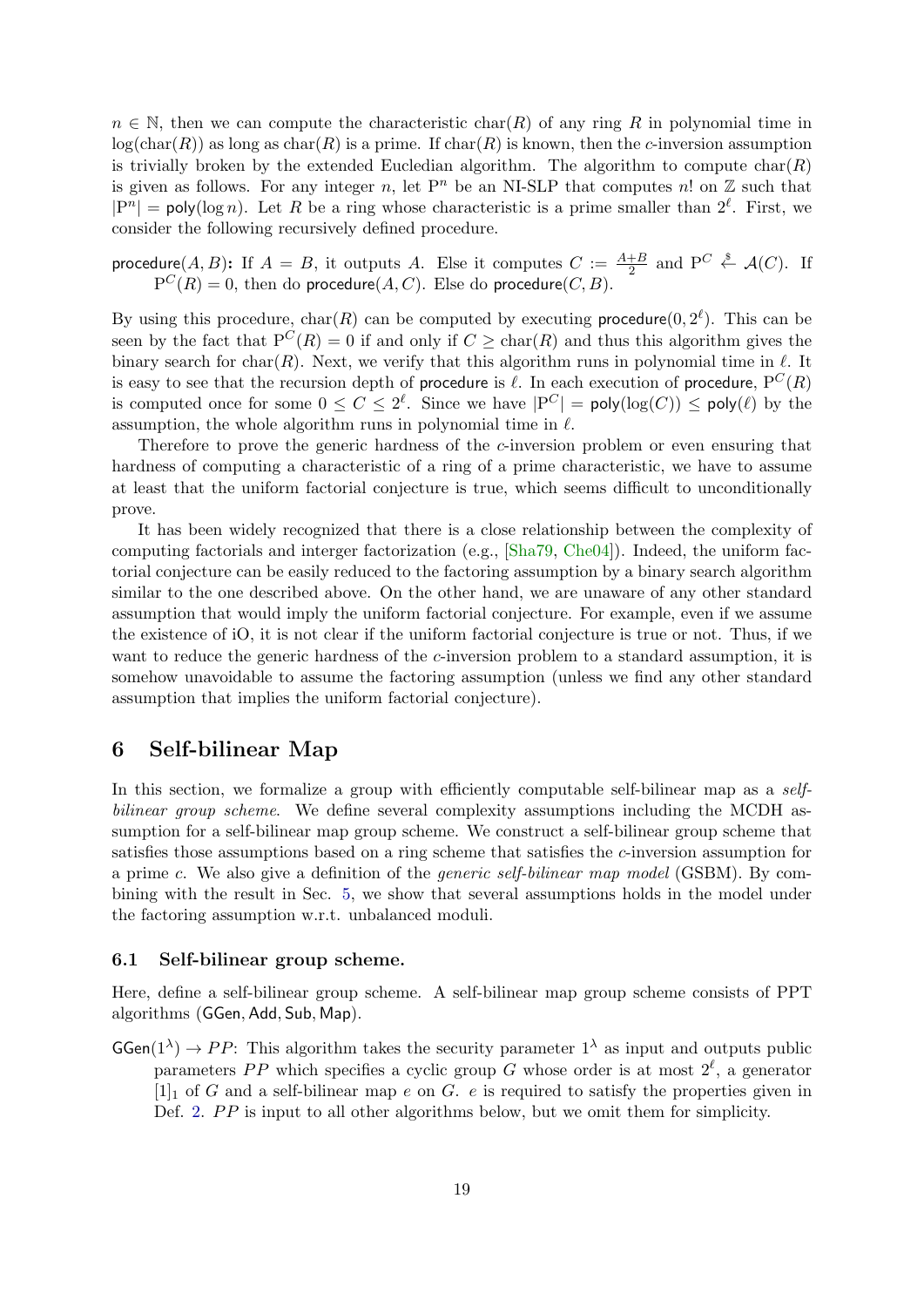- <span id="page-19-1"></span> $Add(X, Y) \to X + Y$ : This algorithm takes  $X, Y \in G$  as input and outputs  $X + Y$ . Equivalently, if  $X = [x]_k$  and  $[y]_k$  for  $x, y, k \in \mathbb{Z}$ , then it outputs  $[x + y]_k$ .
- $\mathsf{Sub}(X, Y) \to -X$ : This algorithm takes two elements  $X, Y \in G$  as input and outputs  $X + Y$ . Equivalently, if  $X = [x]_k$  and  $[y]_k$  for  $x, y, k \in \mathbb{Z}$ , then it outputs  $[x - y]_k$ .
- $\textsf{Map}(X, Y) \to e(X, Y)$ : This algorithm takes two elements  $X, Y \in G$  as input and outputs  $e(X,Y)$ . Equivalently, if  $X = [x]_{k_1}$  and  $[y]_{k_2}$  for  $x, y, k_1, k_2 \in \mathbb{Z}$ , then it outputs  $[x \cdot y]_{k_1+k_2}$ .

Hardness assumptions. Here, we define hardness assumptions for a self-bilinear group. First, we define the multilinear computational Diffie-Hellman (MCDH) assumption, which was originally defined for multilinear maps [\[GGH13\]](#page-33-10). We extend the definition to the one for self-blinear maps.

**Definition 8.** n-MCDH assumption. For  $n \in \mathbb{N}$ , we say that the n-multilinear computational Diffie-Hellman (n-MCDH) assumption holds if for any PPT adversary A,

$$
\Pr\left[\left[\prod_{i=1}^{n+1} x_i\right]_n \leftarrow \mathcal{A}(PP, \{[x_i]_1\}_{i \in [n+1]})\right]
$$

is negligible where  $PP \leftarrow \mathsf{GGen}(1^{\lambda})$  and  $x_1, \ldots, x_{n+1} \stackrel{s}{\leftarrow} [2^{\ell+\lambda}]$ .

<span id="page-19-0"></span>**Remark 4.** The assumption is equivalent if we choose  $x_1, \ldots, x_{n+1} \stackrel{s}{\leftarrow} [\text{ord}[G]]$  since the statistical distance of these distributions are negligible. Since we cannot compute  $\text{ord}(G)$  efficiently from  $PP$ , we adopt this definition. The same remark is applied to the all other assumptions w.r.t. self-bilinear maps defined in this paper.

Next, we define the augmented power multilinear Diffie-Hellman (APMDH) assumption, which was originally defined for multilinear maps [\[CFW14\]](#page-33-4). We extend the definition to the one for self-blinear maps.

**Definition 9.**  $\ell$ -APMDH assumption. For  $\ell \in \mathbb{N}$ , we say that the  $\ell$ -augmented power multilinear Diffie-Hellman ( $\ell$ -APMDH) assumption holds if for any PPT adversary A,

$$
\Pr[[x_1^{\ell-1}(x_2x_3)^{\ell}]_{\ell} \stackrel{\hspace{0.1em}\mathsf{\scriptscriptstyle\$}}{\leftarrow} \mathcal{A}(PP,[x_1]_1,[x_2]_1,[x_3]_1,[x_1x_2]_1,[x_1x_3]_1,[x_1x_2x_3]_1)]
$$

is negligible where  $PP \leftarrow \mathsf{GGen}(1^{\lambda})$  and  $x_1, x_2, x_3 \stackrel{s}{\leftarrow} [2^{\ell+\lambda}]$ .

Next, we define more general parametrized assumption which we call the multilinear generalized Diffie-Hellman (MGDH) assumption. This can be seen as a family of Diffie-Hellman type computational assumptions including the MCDH and APMDH assumptions. This is an analogue of the multilinear generalized Diffie-Hellman with auxiliary information (AI-MGDH) assumption defined for self-bilinear maps with auxiliary information [\[YHK16\]](#page-35-11).

**Definition 10.**  $(\mathcal{F}, f^*, \ell^*)$ -MGDH assumption. Let  $\mathcal{F}$  be a set of monic monomials with n variables,  $f^*$  be a monic monomial with n variables, and  $\ell^*$  be a natural number. We say that the  $(F, f^*, \ell^*)$ -multilinear generalized Diffie-Hellman  $((F, f^*, \ell^*)$ -MGDH) assumption holds if for any PPT adversary A,

$$
\Pr[[f^*(x_1,\ldots,x_n)]_{\ell^*} \stackrel{\hspace{0.1em}\mathsf{\scriptscriptstyle\$}}{\leftarrow} \mathcal{A}^{\mathcal{O}_{\mathcal{F}}}(PP)]
$$

is negligible where  $PP \leftarrow \mathsf{GGen}(1^{\lambda}), x_1, \ldots, x_n \stackrel{s}{\leftarrow} [2^{\ell+\lambda}]$  and  $\mathcal{O}_{\mathcal{F}}$  is an oracle which is given  $f \in \mathcal{F}$  and returns  $[f(x_1, \ldots, x_n)]_1$ .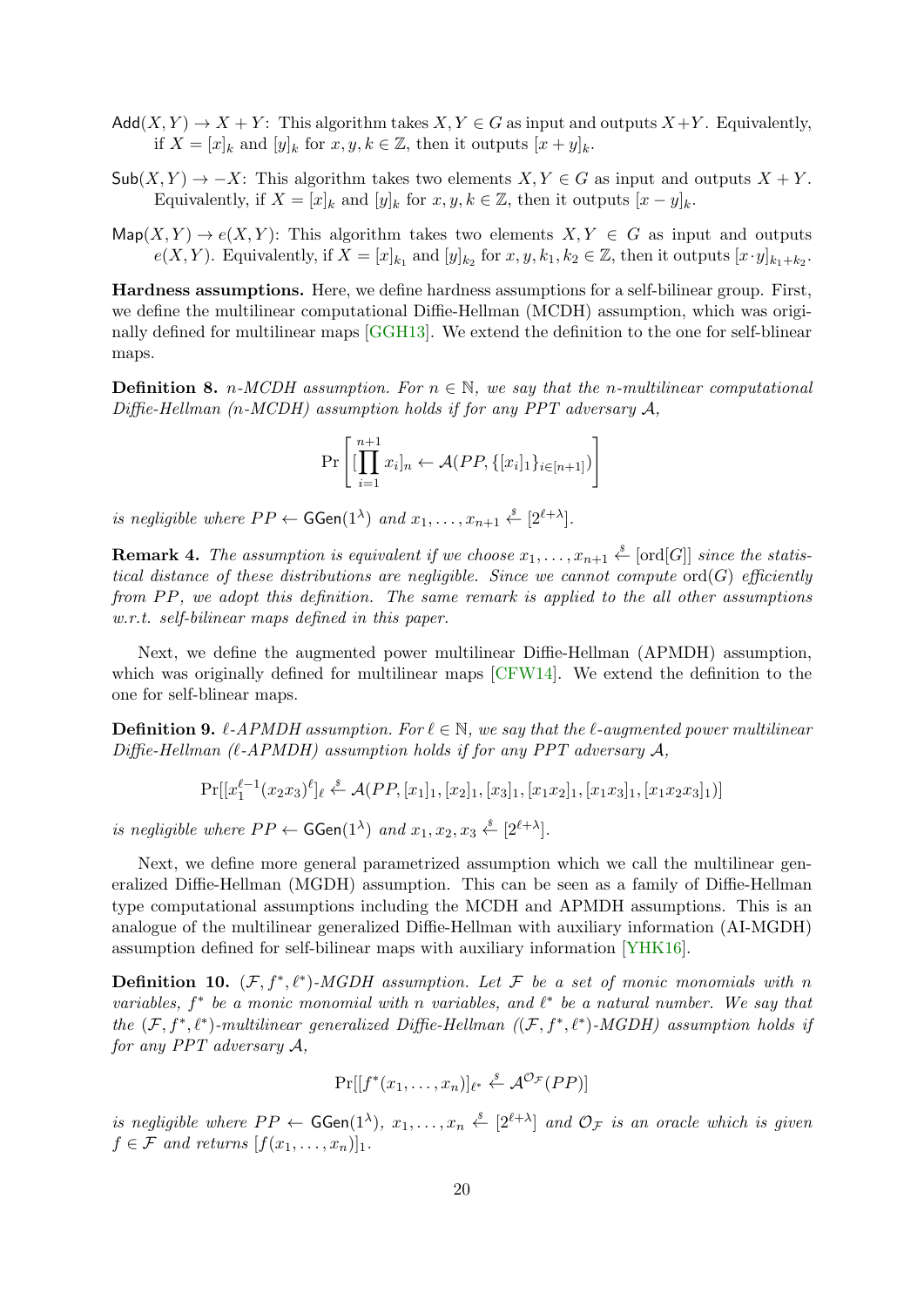#### 6.2 Construction based on Inversion-hard Ring.

Here, we give a construction of a self-bilinear group scheme based on a ring scheme. Then we show that if the c-inversion assumption for the underlying ring scheme holds, then various hardness assumptions including the MCDH assumption and APMDH assumption hold for the resulting self-bilinear group scheme.

Let (RGen<sub>ring</sub>, Add<sub>ring</sub>, Sub<sub>ring</sub>, Mult<sub>ring</sub>) be a ring scheme and c be a prime such that  $gcd(c, char(R))$  = 1 with overwhelming probability where R is a ring specified by  $PP \stackrel{\$}{\leftarrow} \mathsf{RGen}_{ring}(1^{\lambda})$ . The construction is as follows.

GGen<sub>sbm</sub>(1<sup> $\lambda$ </sup>): This algorithm computes  $PP \stackrel{\$}{\leftarrow} \textsf{RGen}_{ring}(1^{\lambda})$  and simply outputs  $PP$ . Let R and  $[1]_R$  be the ring and the multiplicative identity specified by PP. As public parameters of self-bilinear group scheme, PP specifies a group G, a generator  $[1]_G \in G$  and a self-bilinear map e as follows. G is defined as the additive subgroup of R generated by  $[1]_R$  and let  $[1]_G := [c]_B$ . The self-bilinear map e is defined by  $e(X, Y) = X \cdot Y$  where  $\cdot$  denotes the multiplication on  $R$ . It is easy to verify that  $e$  is actually a self-bilinear map on  $G$ .

 $\mathsf{Add_{sbm}}(X, Y)$ : This algorithm computes  $\mathsf{Add_{ring}}(X, Y)$  and outputs its output.

 $\mathsf{Sub}_{\mathsf{sbm}}(X, Y)$ : This algorithm computes  $\mathsf{Sub}_{\mathsf{ring}}(X, Y)$  and outputs its output.

 $\textsf{Map}_{\textsf{sbm}}(X, Y)$ : This algorithm computes  $\textsf{Mult}_{\textsf{ring}}(X, Y)$  and outputs its output.

The scheme is correct if the underlying ring scheme is correct. For a self-bilinear map e defined as above, we have  $e([x]_1,[y]_1) = [cxy]_1$  because we have  $e([x]_1,[y]_1) = e([cx]_R,[cy]_R)$  $[cx]_R \cdot [cy]_R = [c^2xy]_R = [cxy]_1$ . We remark that we have  $[x]_n = [c^n x]_R$  because we have  $[x]_n = x \cdot e_n([1]_1, \ldots, [1]_1) = x \cdot [c^{n-1}]_1 = x \cdot [c^n]_R = [c^n x]_R.$ 

Hardness assumptions. Here, we prove that the complexity assumptions defined in Sec [6.1](#page-18-1) hold for the above scheme if the *c*-inversion assumption holds for the underlying ring scheme. Specifically, for any integers  $n, \ell$ , we prove that the n-MCDH holds under the c-inversion assumption and the  $\ell$ -APMDH assumption holds under the c-inversion assumption. As an extension of these results, we give a sufficient condition of parameters  $(\mathcal{F}, f^*, \ell^*)$  for which the  $(\mathcal{F}, f^*, \ell^*)$ -MGDH assumption holds under the c-inversion assumption.

First, we prove that the MCDH assumptions holds under the c-inversion assumption.

<span id="page-20-0"></span>Theorem 5. (Formal version of Theorem [2.](#page-9-1)) If the c-inversion assumption holds for the underlying ring scheme, then for any integer n, the n-MCDH assumption holds for the above self-bilinear group scheme.

*Proof.* We assume that there exists a PPT adversary  $A$  that breaks the n-MCDH assumption and construct a PPT adversary  $\beta$  that breaks the c-inversion assumption. The description of  $\mathcal B$  is as follows.

 $\mathcal{B}(PP)$ : B picks  $x'_1, \ldots, x'_{n+1} \stackrel{\$}{\leftarrow} [2^{\ell+\lambda}]$  and sets  $[x_i]_1 := [cx'_i + 1]_R$  for  $i \in [n+1]$ . Then B runs A with an input  $(PP, \{[x_i]_1\}_{i \in [n+1]})$  to obtain T, and computes  $A := \prod_{i=1}^n (cx'_i + 1)$ and  $S := T - [x'_{n+1} \cdot A]_R - [c^{-1} \cdot (A-1)]_R$ . Here, we remark that since  $A \equiv 1 \mod c$ ,  $c^{-1} \cdot (A-1)$  is an integer and thus B can compute  $[c^{-1} \cdot (A-1)]_R$ . Then it outputs S.

We show that B works correctly. First, we remark that in the simulation by B, for  $i \in [n+1]$ ,  $x_i$  is defined as  $x_i = x'_i + c^{-1} \mod ord(G)$  since it sets  $[x_i]_1 := [cx'_{n+1} + 1]_R$  and we defined  $[1]_1 = [c]_R$ . Since  $(x'_i \mod \text{ord}(G))$  is distributed almost uniformly on  $\mathbb{Z}_{\text{ord}(G)}$  and c is coprime to ord $(G)$ ,  $(x_i \mod \text{ord}(G))$  is also distributed almost uniformly on  $\mathbb{Z}_{\text{ord}(G)}$  and especially  $[x_i]_1$  is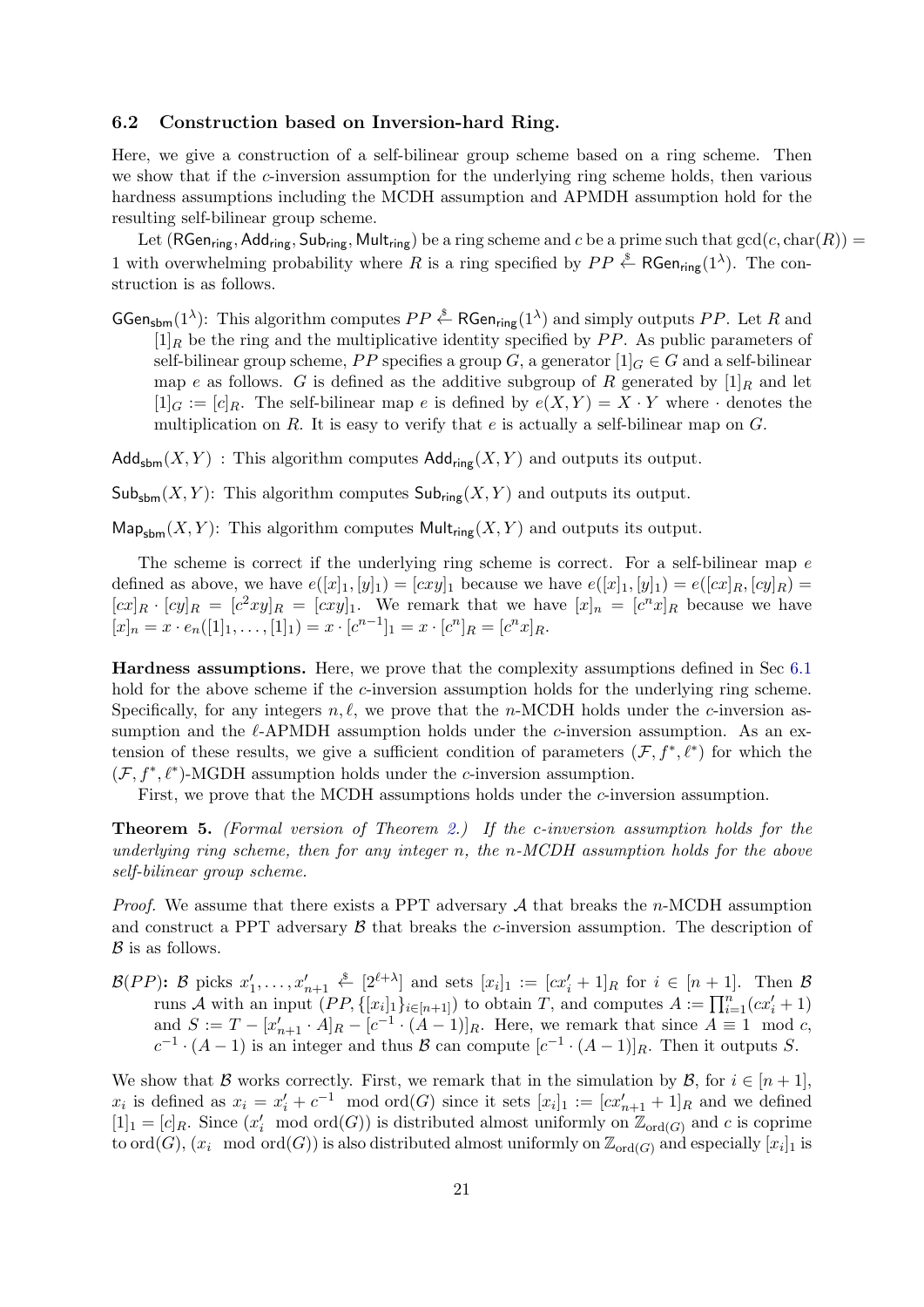<span id="page-21-2"></span>almost uniformly distributed on G as in a problem instance of the MCDH assumption. Thus if  $\mathcal A$ breaks the n-MCDH assumption, then A outputs  $\prod_{i=1}^{n+1} x_i$ , with non-negligible probability also in the simulation by B. If  $T = \prod_{i=1}^{n+1} x_i]_n$ , then we have  $T = \prod_{i=1}^{n+1} x_i]_n = \prod_{i=1}^{n+1} (x'_i + c^{-1})]_n =$  $[c<sup>n</sup>  $\prod_{i=1}^{n+1} (x'_i + c^{-1})]_R = [(\prod_{i=1}^{n} (cx'_i + 1))(x'_{n+1} + c^{-1})]_R = [x'_{n+1} \cdot A + c^{-1} \cdot (A-1) + c^{-1}]_R$ . Thus$ we have  $S = T - x'_{n+1} \cdot A - c^{-1} \cdot (A - 1) = [c^{-1}]_R$  and thus  $\mathcal B$  succeeds in solving the c-inversion  $\Box$  problem.  $\Box$ 

The following theorem state that the APMDH assumption holds under the c-inversion assumption.

<span id="page-21-1"></span>**Theorem 6.** If the c-inversion assumption holds for the underlying ring scheme, then for any integer  $\ell$  such that  $\log \ell = \text{poly}(\lambda)$ , the  $\ell$ -APMDH assumption holds for the above self-bilinear group scheme.

We omit the proof because this theorem follows as a corollary of Theorem [7.](#page-21-0) (See Example [1\)](#page-23-0).

Next, we prove a more general theorem which gives a sufficient condition of parameters  $(\mathcal{F}, f^*, \ell^*)$  such that the  $(\mathcal{F}, f^*, \ell^*)$ -MGDH assumption holds under the *c*-inversion assumption. Before stating our theorem, we prepare some definitions.

**Definition 11.** For a monic monomial f defined by  $f(x_1, \ldots, x_n) = \prod_{i=1}^n x_i^{e_i}$ , we define its corresponding polynomial  $\bar{f}$  by  $\bar{f}(x_1, \ldots, x_n) := \sum_{i=1}^n e_i \cdot x_i$ .

**Definition 12.** For a family  $\mathcal F$  of monic monomials with n variables, a monic monomial  $f^*$ with n variables and an integer  $\ell^*$ , we say that  $(\mathcal{F}, f^*, \ell^*)$  is MGDH-compatible if we have  $n = \text{poly}(\lambda)$ ,  $\log(\deg(f)) = \text{poly}(\lambda)$  for all  $f \in \mathcal{F}$ ,  $\log(\deg(f^*)) = \text{poly}(\lambda)$  and  $\log \ell^* = \text{poly}(\lambda)$ , and there exists a tuple of constant  $(a_1, \ldots, a_n) \in \mathbb{Z}^n$  (that does not depend on  $\lambda$ ) such that  $\bar{f}(a_1, ..., a_n) + 1 \ge 0$  for all  $f \in \mathcal{F}, \ \bar{f}^*(a_1, ..., a_n) + \ell^* + 1 \le 0.$ 

Then our theorem is stated as follows. Actually, a similar theorem for a self-bilinear map with auxiliary information was given in [\[YHK16\]](#page-35-11).

<span id="page-21-0"></span>**Theorem 7.** If the c-inversion assumption holds for the underlying ring scheme and  $(\mathcal{F}, f^*, \ell^*)$ is MGDH-compatible, then the  $(\mathcal{F}, f^*, \ell^*)$ -MGDH assumption holds for the above self-bilinear group scheme.

*Proof.* We assume that there exists an adversary A that breaks the  $(\mathcal{F}, f^*, \ell^*)$ -MGDH assumption. We construct an adversary  $\beta$  that breaks the c-inversion assumption based on  $\mathcal{A}$ . Let  $(a_1,\ldots,a_n)\in\mathbb{Z}^n$  be a tuple of integers such that  $\bar{f}(a_1\ldots,a_n)+1\geq 0$  holds for all  $f\in\mathcal{F}$ and  $\bar{f}^*(a_1,\ldots,a_n)+\ell^*+1\leq 0$ . (Such a tuple exists because we assume that  $(\mathcal{F},f^*,\ell^*)$  is MGDH-compatible.) The description of  $\beta$  is as follows.

 $\mathcal{B}(PP)$ : B picks  $x'_1,\ldots,x'_n \stackrel{\$}{\leftarrow} [2^{\ell+\lambda}]$  and gives  $PP$  to A. For each A's query  $f \in \mathcal{F}$  defined by  $f(x_1 ... x_n) = \prod_{i=1}^n x_i^{e_i}, \mathcal{B}$  computes  $[c^{(\bar{f}(a_1,...,a_n)+1)}] \prod_{i=1}^n (cx'_i + 1)^{e_i}]_R$  and returns it to A. (Here,  $x_1, \ldots, x_n$  are implicitly defined by  $x_i := c^{a_i}(cx'_i + 1) \mod ord(G)$ .) Let T be A's output. Suppose that  $f^*$  is defined by  $f^*(x_1,\ldots,x_n) = \prod_{i=1}^n x_i^{e_i^*}$ . It computes  $S := [\frac{\prod_{i=1}^n(cx'_i+1)^{e_i^*}-1}{c}]$  $\left[\frac{1}{c} + \frac{1}{c}\right]R$ . Here, we remark that it is non-trivial for  $\beta$  to compute S because a ring scheme only provides addition, subtraction and multiplication algorithms and does not provide a division algorithm. However, in fact,  $S$  can be computed in polynomial time without using a division. We prove it later. Then B computes  $T' := c^{-(f^*(a_1,...,a_n)+\ell^*+1)}$ .  $T-S$  and outputs  $T'$ .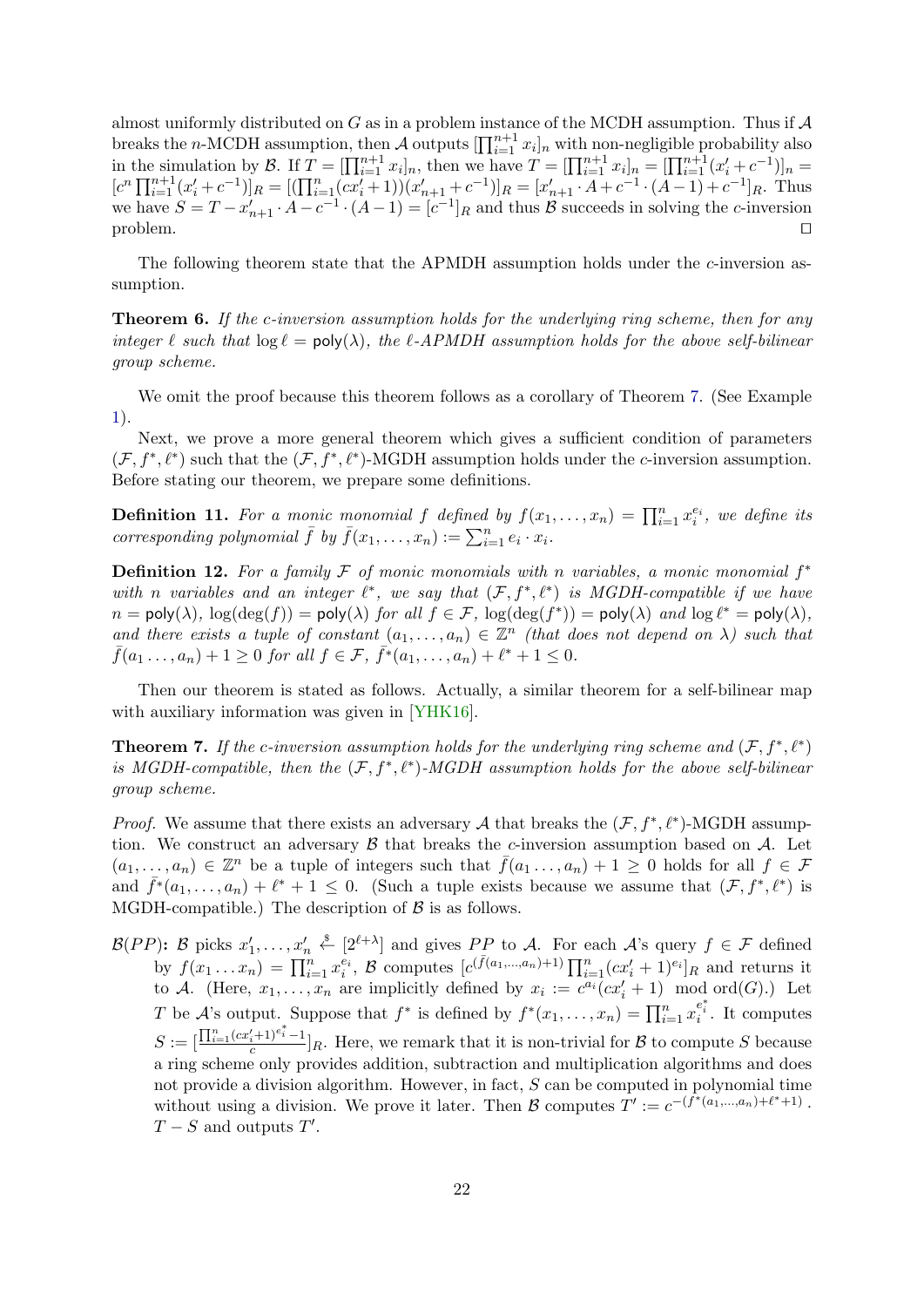The above completes the description of  $\mathcal{B}$ . We show that  $\mathcal{B}$  works correctly. First, we remark that in the simulation by  $\mathcal{B}$ , for  $i \in [n]$ ,  $x_i$  is defined as  $x_i = c^{a_i}(cx'_i + 1) \mod ord(G)$ . Since  $(x'_i \mod \text{ord}(G))$  is distributed almost uniformly on  $\mathbb{Z}_{\text{ord}(G)}$  and c is coprime to  $\text{ord}(G)$ ,  $(x_i \mod ord(G))$  is also almost uniformly distributed on  $\mathbb{Z}_{\text{ord}(G)}$  as in the problem instance of the MGDH assumption. Then we show that  $\beta$  simulates the oracle  $\mathcal{O}_{\mathcal{F}}$  correctly for  $\mathcal{A}$ . When A queries  $f \in \mathcal{F}$  defined by  $f(x_1 \ldots x_n) = \prod_{i=1}^n x_i^{e_i}$ , the oracle is supposed to return  $[f(x_1, \ldots, x_n)]_1$ . Here, we have

$$
[f(x_1, ..., x_n)]_1 = [c \cdot \prod_{i=1}^n (c^{a_i} (cx'_i + 1))^{e_i}]_R
$$
  
= 
$$
[c^{(\bar{f}(a_1, ..., a_n)+1)} \prod_{i=1}^n (cx'_i + 1)^{e_i}]_R.
$$

Therefore the simulation by  $\beta$  is correct. Hence if  $\mathcal A$  breaks the MGDH assumption, then it outputs  $T = [f^*(x_1, \ldots, x_n)]_{\ell^*}$  with non-negligible probability in the simulation by  $\mathcal{B}$ . Then we have

$$
T = [f^*(x_1, ..., x_n)]_{\ell^*}
$$
  
\n
$$
= [c^{\ell^*} \cdot \prod_{i=1}^n x_i^{e_i^*}]_R
$$
  
\n
$$
= [c^{\ell^*} \cdot \prod_{i=1}^n (c^{a_i}(cx'_i + 1))^{e_i^*}]_R
$$
  
\n
$$
= [c^{\bar{f}^*(a_1, ..., a_n) + \ell^*} \cdot \prod_{i=1}^n (cx'_i + 1)^{e_i^*}]_R
$$
  
\n
$$
= c^{\bar{f}^*(a_1, ..., a_n) + \ell^* + 1} \cdot (S + [c^{-1}]_R)
$$

Therefore we have  $T' := c^{-(f^*(a_1,\ldots,a_n)+\ell^*+1)} \cdot T - S = [c^{-1}]_R$ . Therefore B succeeds in breaking the c-inversion assumption.

What is left is to prove that  $S = \left[\frac{\prod_{i=1}^{n} (cx_i^{\prime}+1)^{e_i^*}-1}{c}\right]$  $\frac{1}{c}$   $\frac{1}{c}$  an be computed in polynomial time by B. We fix  $x_1, \ldots, x_n$  and define a function  $g: \mathbb{Z}^n \to \mathbb{R}$  as

$$
g(e_1, ..., e_n) := \left[\frac{\prod_{i=1}^n (cx_i + 1)^{e_i} - 1}{c}\right]_R.
$$

Then it is easy to see that we have

$$
g(e_1, \ldots, e_k, 0, \ldots, 0) = (cx_k + 2) \cdot g(e_1, \ldots, e_k - 1, 0, \ldots, 0)
$$
  

$$
-(cx_k + 1) \cdot g(e_1, \ldots, e_k - 2, 0, \ldots, 0)
$$

for any  $k \in [n], e_1, \ldots, e_{k-1} \in \mathbb{Z}_{\geq 0}$  and  $e_k \in \mathbb{Z}_{\geq 2}$ . We also have

$$
g(e_1,\ldots,e_{k-1},1,0,\ldots,0)=(cx_k+1)\cdot g(e_1,\ldots,e_{k-1},0,0,\ldots,0)+[x_k]_R
$$

Therefore if we let

$$
A = \begin{pmatrix} [cx_i + 2]_R & [-(cx_i + 1)]_R \\ [1]_R & [0]_R \end{pmatrix}
$$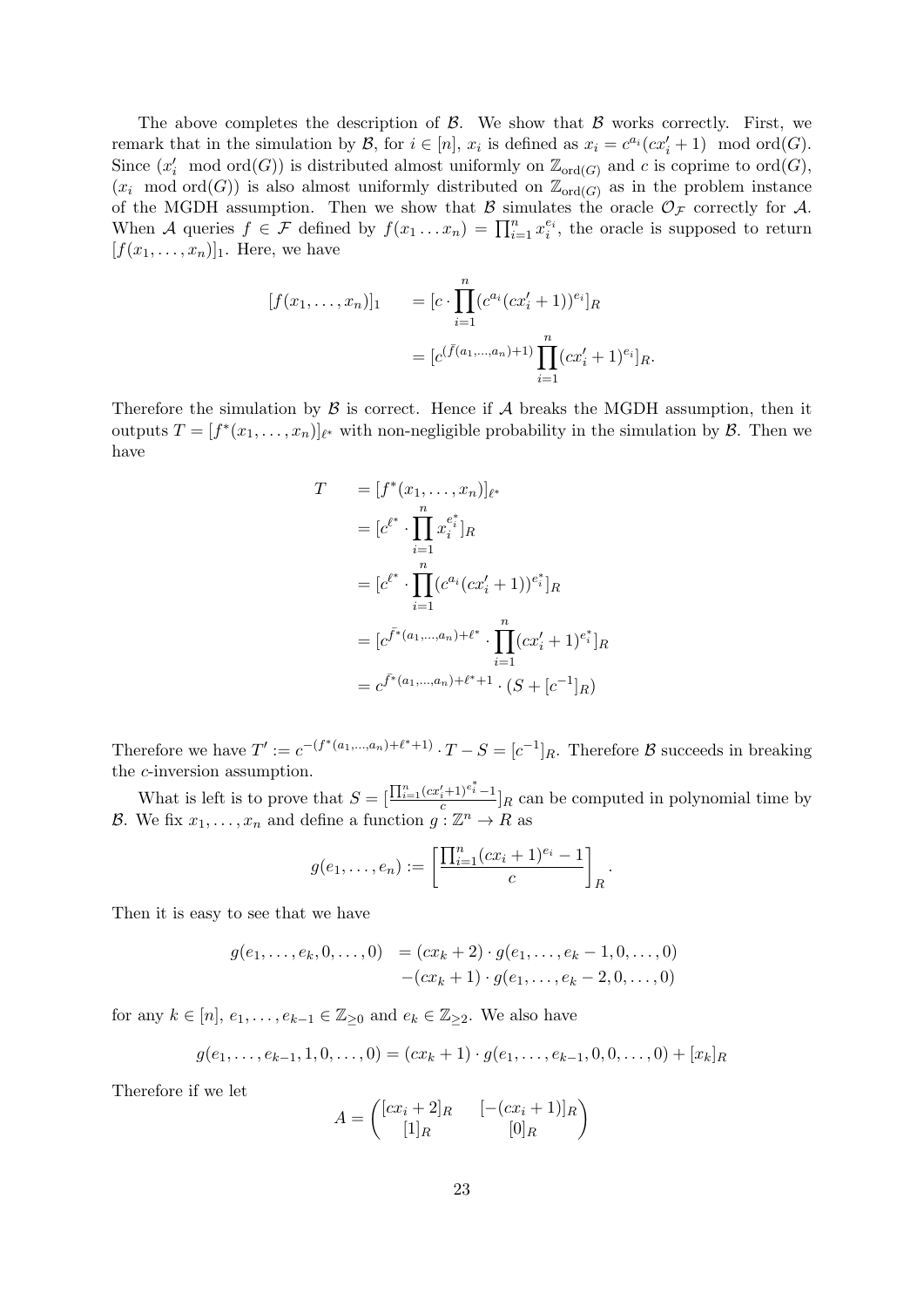<span id="page-23-1"></span>then we have

$$
\begin{pmatrix}\ng(e_1, \ldots, e_{k-1}, e_k, 0, \ldots, 0) \\
g(e_1, \ldots, e_{k-1}, e_k - 1, 0, \ldots, 0) \\
= A\begin{pmatrix}\ng(e_1, \ldots, e_{k-1}, e_k - 1, 0, \ldots, 0) \\
g(e_1, \ldots, e_{k-1}, e_k - 2, 0, \ldots, 0)\n\end{pmatrix} \\
= A^{e_k - 1} \begin{pmatrix}\ng(e_1, \ldots, e_{k-1}, 1, 0, \ldots, 0) \\
g(e_1, \ldots, e_{k-1}, 0, 0, \ldots, 0)\n\end{pmatrix} \\
= A^{e_k - 1} \begin{pmatrix}\n(cx_k + 1) \cdot g(e_1, \ldots, e_{k-1}, 0, 0, \ldots, 0) + [x_k]_R \\
g(e_1, \ldots, e_{k-1}, 0, 0, \ldots, 0)\n\end{pmatrix}
$$

By using the standard square-and-multiply algorithm,  $A^{e_k-1}$  can be computed by  $O(\log(e_k))$ matrix multiplications, each of which can be computed by constant number of additions and multiplications on R. Therefore if  $g(e_1, \ldots, e_{k-1}, 0, 0, \ldots, 0)$  is given, then  $g(e_1, \ldots, e_{k-1}, e_k, 0, \ldots, 0)$ can be computed by polynomial number of additions and multiplications if  $\log c$ ,  $\log x_1, \ldots$ ,  $\log x_n$  and  $\log e_1, \ldots, \log e_n$  are polynomial in  $\lambda$ . Since we have  $g(0, \ldots, 0) = [0]_R$ , one can compute  $S = g(e_1^*, \ldots, e_n^*)$  in polynomial time by computing  $g(e_1^*, 0, \ldots, 0), g(e_1^*, e_2^*, 0, \ldots, 0),$ ...,  $g(e_1^*, \ldots, e_n^*)$  in order by using the above algorithm.  $□$ 

We give an example of implication of the above theorem. Namely, we show that Theorem [6](#page-21-1) can be reduced to Theorem [7.](#page-21-0)

<span id="page-23-0"></span>**Example 1.** If we set  $n = 3$ ,  $\mathcal{F} = \{f_1, f_2, f_3, f_4, f_5, f_6\}$  and  $f^*(x_1, x_2, x_3) := x_1^{\ell-1}(x_2x_3)^{\ell}$ where  $f_1(x_1, x_2, x_3) := x_1$ ,  $f_2(x_1, x_2, x_3) := x_2$ ,  $f_3(x_1, x_2, x_3) := x_3$ ,  $f_4(x_1, x_2, x_3) := x_1x_2$ ,  $f_5(x_1, x_2, x_3) := x_1x_3$ , and  $f_6(x_1, x_2, x_3) := x_1x_2x_3$ , then the  $(\mathcal{F}, f^*, \ell)$ -MGDH assumption is equivalent to the  $\ell$ -APMDH assumption. If we set  $a_1 = 1$ ,  $a_2 = -1$  and  $a_3 = -1$ , then we have  $\bar{f}_1(a_1, a_2, a_3) + 1 = 2$ ,  $\bar{f}_2(a_1, a_2, a_3) + 1 = 0$ ,  $\bar{f}_3(a_1, a_2, a_3) + 1 = 0$ ,  $\bar{f}_4(a_1, a_2, a_3) + 1 = 1$ ,  $\bar{f}_1(a_1, a_2, a_3)+1=1, \ \bar{f}_1(a_1, a_2, a_3)+1=0, \ and \ \bar{f}^*(a_1, a_2, a_3)+\ell+1=(\ell-1)-\ell-\ell+\ell+1=0.$ Therefore  $(F, f^*, \ell)$  is MGDH-compatible, and thus the the  $\ell$ -APMDH assumption holds under the generalized c-inversion assumption.

#### 6.3 Generic Self-bilinear Map Model

Here, we introduce the generic self-bilinear map model (GSBM) where an algorithm is only allowed to compute group operations and evaluations of a self-bilinear map independently of actual representations of group elements. We remark that as shown in [\[CL09\]](#page-33-2), if an order of a group with efficiently computable self-bilinear map is known, then even the CDH assumption does not hold on the group. Therefore in our model, a group is chosen from a distribution  $\mathcal{D}_{SB}$  and a generic algorithm cannot know which group was chosen. Actually, our GSBM is very similar to the GRM defined in Sec [5.2.](#page-15-1) We just replace additions and multiplications in the generic ring model by additions on a group and evaluations of a self-bilinear map respectively.

Straight-line Program on Self-bilinear Group. Before describing our model, we define a straight-line program (SLP) on a self-bilinear map group. Intuitively, that is defined similarly to an SLP on a ring except that multiplications are replaced by evaluations of a self-bilinear map. The formal definition is as follows.

Definition 13. (straight-line program for self-bilinear group) A straight-line program (SLP) P of length L with n inputs is written as a sequence

$$
\mathbf{P} = (i_1, j_1, \circ_1), \dots, (i_L, j_L, \circ_L)
$$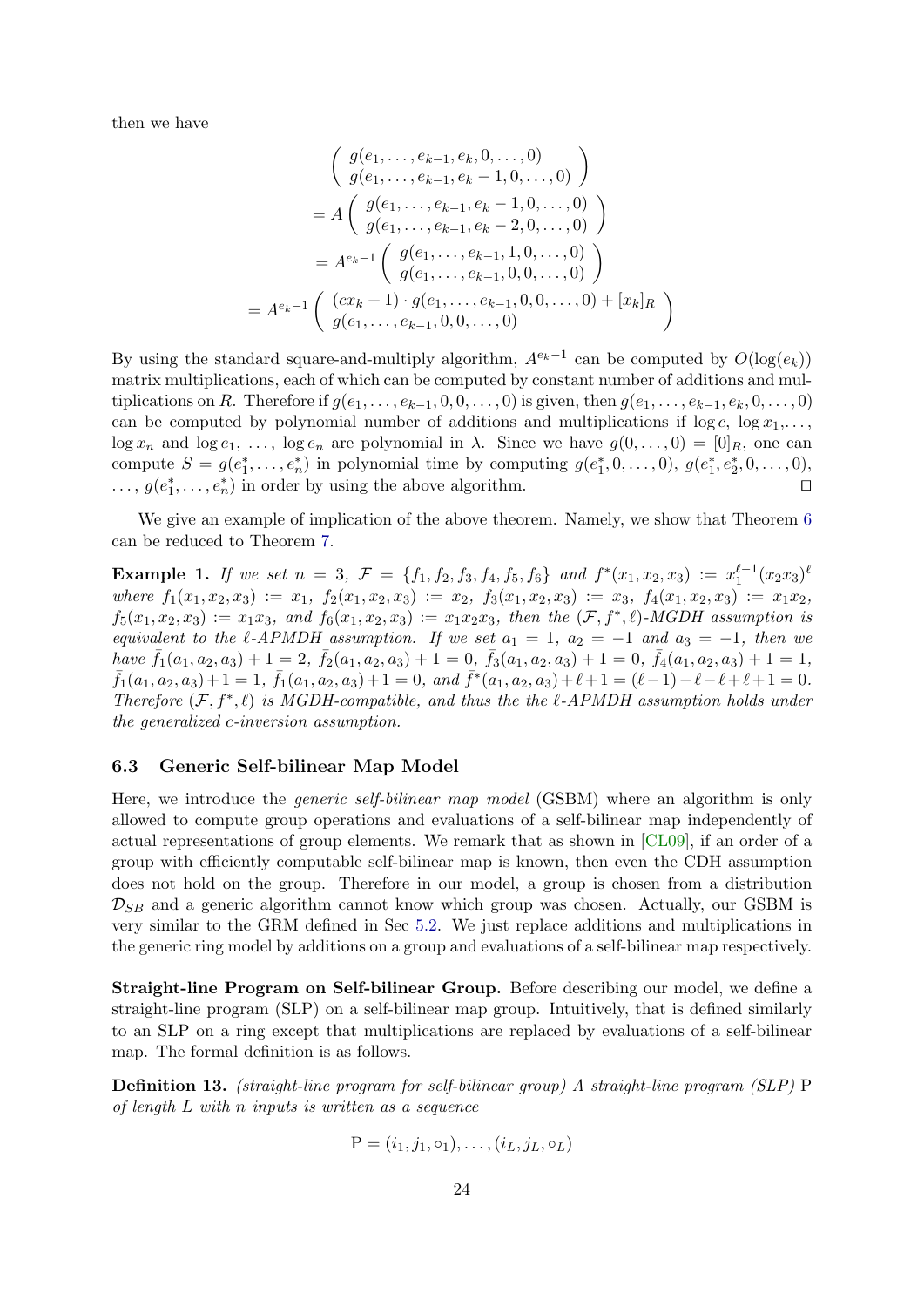where  $i_k, j_k \in \{\text{in}_1, \ldots, \text{in}_n, 0, 1, \ldots, k-1\}$  and  $\circ_k \in \{+,-,\cdot\}$  for all  $k \in [L]$ . For  $(G, [1]_G, e)$ where G is an additive cyclic group,  $[1]_G$  is a generator of G and e is a self-bilinear map on G, P computes as follows.

- 1. Let  $x_0 := [1]_R$ .
- 2. For  $1 \leq k \leq n$  let  $x_{\mathsf{in}_k} := \mathsf{input}_k$ .
- 3. For  $1 \leq k \leq L$ , let

$$
x_k := \begin{cases} x_{i_k} \circ_k x_{j_k} & \text{if } \circ_k \in \{+, -\} \\ e(x_{i_k}, x_{j_k}) & \text{if } \circ_k = \cdot \end{cases}
$$

4. Output  $x_L$ .

We denote the output of P with input  $(\text{input}_1, \ldots, \text{input}_n)$  on a self-bilinear group  $(G, [1]_G, e)$ by  $P(\text{input}_1, \ldots, \text{input}_n; (G, [1]_G, e))$ . For an NI-SLP P,  $|P|$  denotes the length of P, and  $P_k$ denotes the NI-SLP given by the sequence of the first k elements of P.

Generic self-bilinear map model. The definition of our GSBM is as follows.

Let  $\mathcal{D}_{SB} = {\{\mathcal{D}_{SB}(\lambda)\}}_{\lambda \in \mathbb{N}}$  be a sequence of a distribution  $\mathcal{D}_{SB}(\lambda)$  of  $(G, [1]_G, e)$  where G is an additive cyclic group such that  $|G| \leq 2^{\ell}$ ,  $[1]_G$  is a generator of G and e is a self-bilinear map on G. In the  $\mathcal{D}_{SB}$ -GSBM, a generic algorithm A is given  $1^{\lambda}$  as input and allowed to access an oracle  $\mathcal{O}_{\text{sbm}}$  described below.

 $\mathcal{O}_{\text{sbm}}$  picks a ring R according to the distribution  $\mathcal{D}_{SB}$ , and chooses secret values  $X_1, \ldots, X_n$ according to a certain distribution, which depends on a problem to consider. It maintains an SLP P, which is set to be empty sequence at the beginning.  $A$  is allowed to make the following two kinds of query, the operation and equal queries.

- operation query: When A makes an operation query  $(i, j, \circ) \in \{\text{in}_1, \ldots, \text{in}_n, 0, \ldots, |P|\} \times \{\text{in}_1, \ldots, \text{in}_n, 0, \ldots, |P|\}$  $\{+, -, \cdot\}$ , then  $\mathcal{O}_{\mathsf{sbm}}$  append  $(i, j, \circ)$  to P.
- equal query: When A makes an equal query  $(i, j) \in \{\text{in}_1, \ldots, \text{in}_n, 0, \ldots, |P|\} \times \{\text{in}_1, \ldots, \text{in}_n, 0, \ldots, |P|\}$ , then  $\mathcal{O}_{\text{sbm}}$  returns true if  $P_i(X_1,\ldots,X_n;(G,[1]_G,e)) = P_i(X_1,\ldots,X_n;(G,[1]_G,e))$  and false otherwise.

Complexity assumptions. Then we define complexity assumptions in this model.

**Definition 14.** We say that n-MCDH assumption holds in the  $D_{SB}$ -GSBM if for any PPT *generic algorithm*  $\mathcal A$  *in the model,* 

$$
\Pr\left[i^* \leftarrow \mathcal{A}^{\mathcal{O}_{\mathsf{sbm}}}(1^{\lambda}); P_{i^*}(X_1, \dots, X_{n+1}; (G, [1]_G, e)) = [\prod_{i=1}^{n+1} x_i]_n\right]
$$

is negligible where the secret values are chosen as  $X_i := [x_i]_1$  for  $x_i \stackrel{s}{\leftarrow} [2^{\ell+\lambda}]$  for  $i \in [n+1]$ .

**Definition 15.** We say that  $\ell$ -APMDH assumption holds in the  $\mathcal{D}_{SB}$ -GSBM if for any PPT generic algorithm A in the model,

$$
Pr[i^* \leftarrow \mathcal{A}^{\mathcal{O}_{\text{sbm}}}(1^{\lambda}); P_{i^*}(X_1, \dots, X_6; (G, [1]_G, e)) = [x_1^{\ell-1}(x_2x_3)^{\ell}]_{\ell}]
$$

is negligible where the secret values are chosen as  $X_1 := [x_1]_1$ ,  $X_2 := [x_2]_1$ ,  $X_3 := [x_3]_1$ ,  $X_4 := [x_1x_2]_1, X_5 := [x_1x_3]_1$  and  $X_6 := [x_1x_2x_3]_1$  for  $x_1, \ldots, x_3 \stackrel{s}{\leftarrow} [2^{\ell+\lambda}]$ .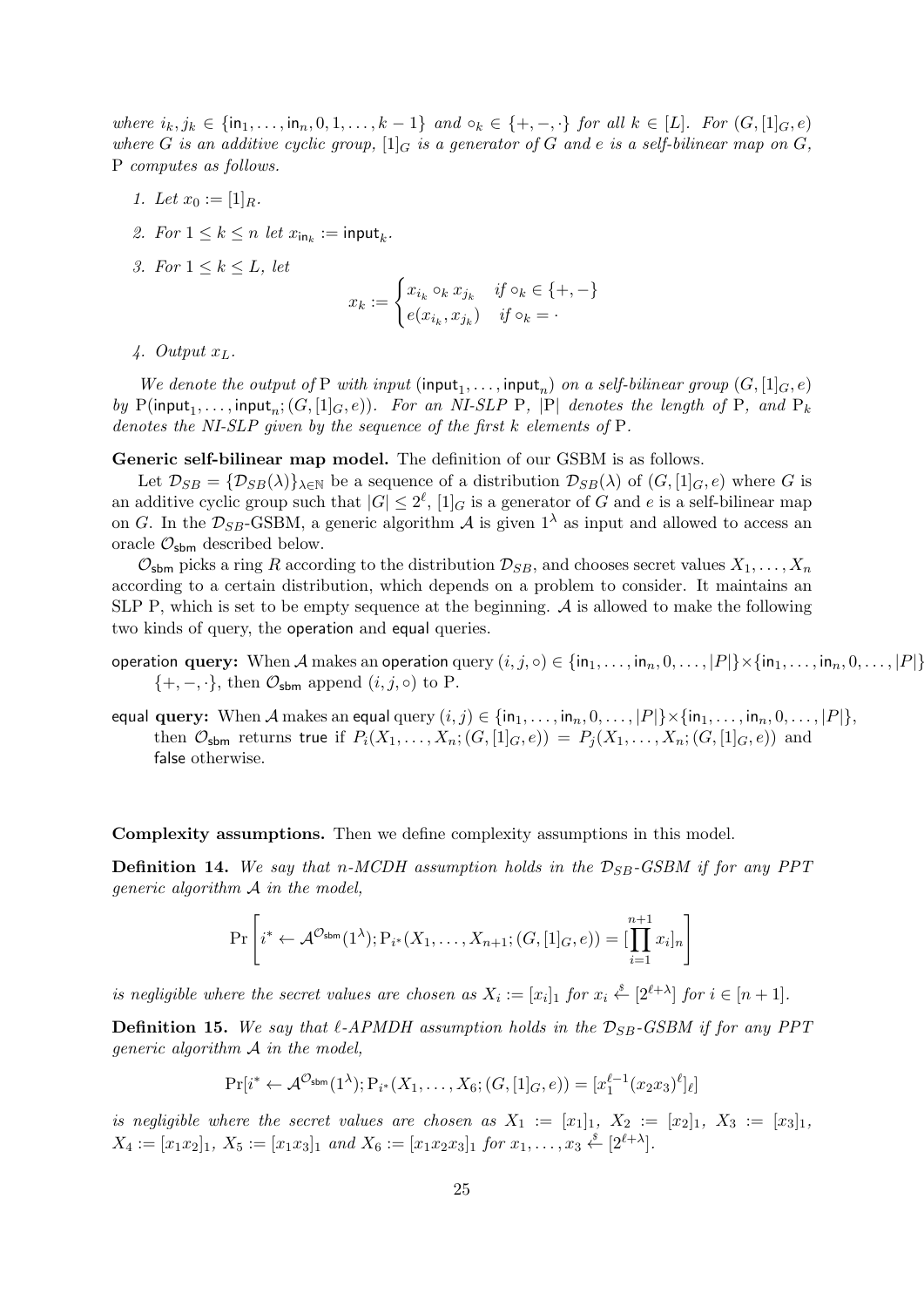<span id="page-25-2"></span>**Definition 16.** For a set  $\mathcal{F} := \{f_1, \ldots, f_m\}$  of monic monomials of n-input, a monic monomial  $f^*$  of n-input and an integer  $\ell^*$ , we say that the  $(\mathcal{F}, f^*, \ell^*)$ -MGDH assumption holds in the  $\mathcal{D}_{SB}$ -GSBM if for any PPT generic algorithm A in the model,

 $\Pr[i^* \leftarrow \mathcal{A}^{\mathcal{O}_{\mathsf{sbm}}}(1^{\lambda}); \mathrm{P}_{i^*}(X_1, \ldots, X_n; (G, [1]_G, e)) = [f^*(x_1, \ldots, x_n)]_\ell$ 

is negligible where the secret values are chosen as  $X_j := [f_j(x_1, \ldots, x_n)]_1$  for  $j \in [m]$  where  $x_i \stackrel{\hspace{0.1em}\mathsf{\scriptscriptstyle\$}}{\leftarrow} [2^{\ell+\lambda}] \ \textit{for} \ i \in [n].$ 

Generic hardness of complexity assumptions. In the following, we let  $\mathcal{D}_{SB}$  be a distribution of  $(G,[1]_G,e)$  where G is a additive group  $\mathbb{Z}_p$ ,  $[1]_G := c$ , and a self-bilinear map e is defined by  $e([x]_G, [y]_G) = [cxy]_G$  for a prime number  $c \geq 2^{\ell}$  where p is uniformly chosen from  $\mathcal{P}_{\ell}$ .

We can reduce the MCDH, APMDH and MGDH assumptions in  $\mathcal{D}_{SB}$ -generic self-bilinear group model to the c-inversion assumption in the  $\mathcal{D}_R$ -generic ring model based on similar argu-ments to proofs of Theorem [5,](#page-20-0) [6](#page-21-1) and [7](#page-21-0) where  $\mathcal{D}_R$  is a distribution of  $R = \mathbb{Z}_p$  for  $p \stackrel{\$}{\leftarrow} \mathcal{P}_{\ell}$ . Since the c-inversion assumption holds in the  $\mathcal{D}_R$ -generic ring model under the factoring assumption w.r.t. unbalanced moduli as shown in Theorem [4,](#page-16-0) the above assumptions also hold under the same assumption. Therefore we obtain the following theorems.

Theorem 8. If the factoring assumption w.r.t. unbalanced moduli holds, then for any natural number n, then the n-MCDH assumption holds in the  $\mathcal{D}_{SB}$ -GSBM.

**Theorem 9.** If the factoring assumption w.r.t. unbalanced moduli holds, then for any natural number  $\ell$ , the  $\ell$ -APMDH assumption holds in the  $\mathcal{D}_{SB}$ -GSBM.

**Theorem 10.** If the factoring assumption w.r.t. unbalanced moduli holds and  $(\mathcal{F}, f^*, \ell^*)$  is MGDH-compatible, then  $(\mathcal{F}, f^*, \ell^*)$ -MGDH assumption holds in the  $\mathcal{D}_{SB}$ -GSBM.

# 7 Applications of Self-bilinear Map

Here we discuss applications of a self-bilinear map.

## <span id="page-25-0"></span>7.1 Multiparty NIKE

Here, we give a definition of a multiparty NIKE. Then we give a construction of a multiparty NIKE scheme based on a self-bilinear map that satisfies the MCDH assumption. The construction can be seen as an instantiation of the scheme proposed by Boneh and Silverberg [\[BS02\]](#page-33-3) with an unbounded level multilinear map obtained by a self-bilinear map.

Definition. First, we formally define multiparty non-interactive key exchange (NIKE) and its security following [\[BZ14\]](#page-33-11). A multiparty NIKE scheme consists of three algorithms (Setup,Publish,KeyGen).

Setup( $1^{\lambda}$ ): This algorithm takes a security parameter  $1^{\lambda}$  as input<sup>[6](#page-25-1)</sup>. It outputs public parameters params.

Publish(params): This algorithm takes public parameters params as input. It outputs a public key pk and a secret key sk.

KeyGen(params,  $sk, pk_1, \ldots, pk_{n-1}$ ): This algorithm takes public parameter params, a secret key sk and public keys  $pk_1, \ldots, pk_{n-1}$ . It outputs a shared key k.

<span id="page-25-1"></span><sup>&</sup>lt;sup>6</sup>In our definition, the setup algorithm does not take the number of maximum users as input. This means that our scheme admits unbounded number of users.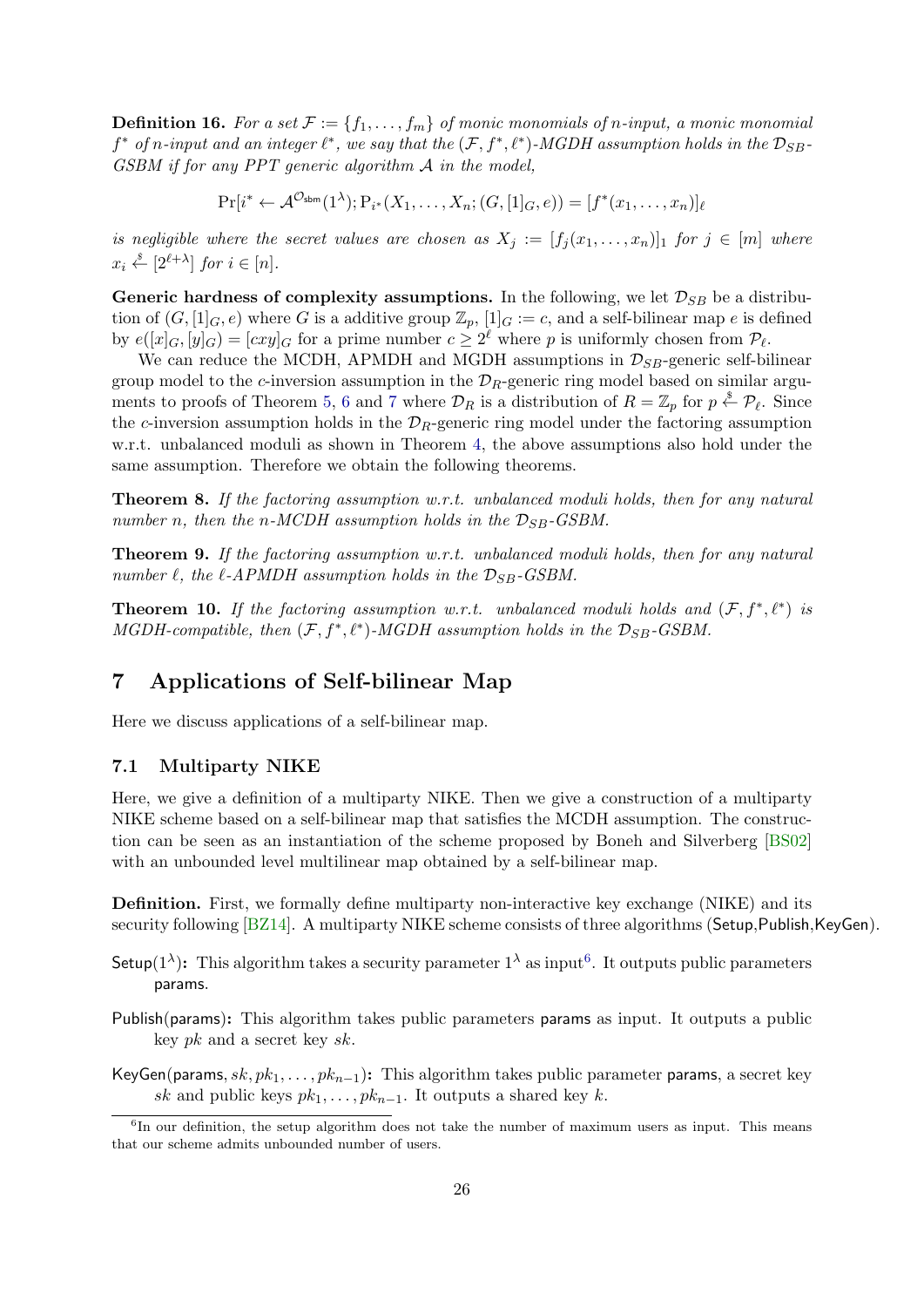<span id="page-26-0"></span>As correctness, we require that for any n, params  $\leftarrow$  Setup $(1^{\lambda})$ ,  $(pk_i, sk_i) \leftarrow$  Publish(params) for  $i \in [n]$ , for any  $i_1, i_2 \in [n]$ , we have

$$
\begin{array}{ll}\n\textsf{KeyGen}(\textsf{params}, sk_{i_1}, pk_1, \ldots, pk_{i_1-1}, pk_{i_1+1}, \ldots pk_n) \\
= & \textsf{KeyGen}(\textsf{params}, sk_{i_2}, pk_1, \ldots, pk_{i_2-1}, pk_{i_2+1}, \ldots pk_n).\n\end{array}
$$

We define the security notion for NIKE. In this paper, we consider the minimum security notion against a passive adversary.

We say that a multiparty NIKE scheme is statically secure if for any integer  $n$  which is polynomial in the security parameter, for any efficient adversary  $\mathcal{A},$   $|\Pr[b \stackrel{\$}{\leftarrow} \mathcal{A}({\sf params},pk_1,\ldots,pk_n,K_b)] -$ 1/2| is negligible, where params  $\leftarrow$  Setup $(1^{\lambda})$ ,  $(pk_i, sk_i) \leftarrow$  Publish(params) for  $i = 1, ..., n$ ,  $K_1:=\mathsf{KeyGen}(\mathsf{params}, sk_1, pk_2, \ldots, pk_n),\, K_0 \stackrel{\hspace{0.1em}\mathsf{\scriptscriptstyle\$}}{\leftarrow} \{0,1\}^{\ell_K} \text{ and } b \stackrel{\hspace{0.1em}\mathsf{\scriptscriptstyle\$}}{\leftarrow} \{0,1\}.$ 

Remark 5. In some existing works [\[BZ14,](#page-33-11) [KRS15\]](#page-34-12), they consider stronger security notion that considers adversaries actively generate malformed public keys. In this paper, we do not consider such an adversary, and we assume that an adversary only observe honestly generated public keys.

Construction. We describe the construction of multiparty NIKE scheme based on a selfbilinear map. Let (GGen, Add, Sub, Map) be a self-bilinear group scheme. Let  $\ell$  be the maximum size of a representation of an element of a group generated by GGen. For  $r \in \{0,1\}^{\ell}$  GL<sub>r</sub>:  $\{0,1\}^{\ell} \to \{0,1\}$  denotes the Goldreich-Levin hardcore bit function [\[GL89\]](#page-33-12), i.e., for  $x \in \{0,1\}^{\ell}$ ,  $GL_r(x) = \bigoplus_{i=1}^{\ell} (x_i \cdot r_i)$  where  $x_i$  and  $r_i$  denotes *i*-th bit of x and r respectively. The description of our scheme is as follows.

Setup(1<sup> $\lambda$ </sup>): This algorithm computes  $PP \stackrel{\$}{\leftarrow}$  GGen(1 $\lambda$ ), picks  $r \stackrel{\$}{\leftarrow} \{0,1\}^{\ell}$  and outputs params =  $(PP, r)$ . We let  $(G, [1]_G, e)$  be a group, generator and self-bilinear map specified by PP.

Publish(params): This algorithm randomly picks  $x \stackrel{\$}{\leftarrow} [2^{\ell+\lambda}]$ , computes  $[x]_G$ , sets  $sk := x$  and  $pk := [x]_G$  and outputs  $(pk, sk)$ .

KeyGen(params =  $(PP, r)$ , sk,  $pk_1, \ldots, pk_{n-1}$ ): This algorithm computes  $K := GL_r(sk \cdot e_{n-1}(pk_1, \ldots, pk_{n-1})$ ) and outputs K.

For any n, params  $\leftarrow$  Setup $(1^{\lambda}), (pk_j = [x_j]_G, sk_j = x_j) \leftarrow$  Publish(params) for  $j \in [n]$ , for any  $i \in [n]$ , we have KeyGen(params,  $sk_i, pk_1, \ldots, pk_{i-1}, pk_{i+1}, \ldots pk_n$ ) =  $GL_r([\prod_{i=1}^n x_i]_{n-1})$ . Therefore the correctness follows.

Security. The security of the above scheme can be stated as follows.

**Theorem 11.** If the n-MCDH assumption holds for all  $n \in \mathbb{N}$  for (GGen, Add, Sub, Map), then the above scheme is statically secure.

*Proof.* (sketch) If the  $(n-1)$ -MCDH assumption holds, any PPT algorithm given  $[x_1]_G, \ldots$ ,  $[x_n]_G$  cannot compute  $\prod_{i=1}^n x_i]_{n-1}$  with non-negligible probability where  $x_1, \ldots, x_n \stackrel{\$}{\leftarrow} [2^{\ell+\lambda}]$ . Therefore by using the Goldreich-Levin theorem [\[GL89\]](#page-33-12), any PPT algorithm given  $[x_1]_G, \ldots$ ,  $[x_n]$ <sub>G</sub> cannot distinguish GL<sub>r</sub>([ $\prod_{i=1}^n x_i]_{n-1}$ ) from random bit for  $r \stackrel{\$}{\leftarrow} \{0,1\}^{\ell}$  $\blacksquare$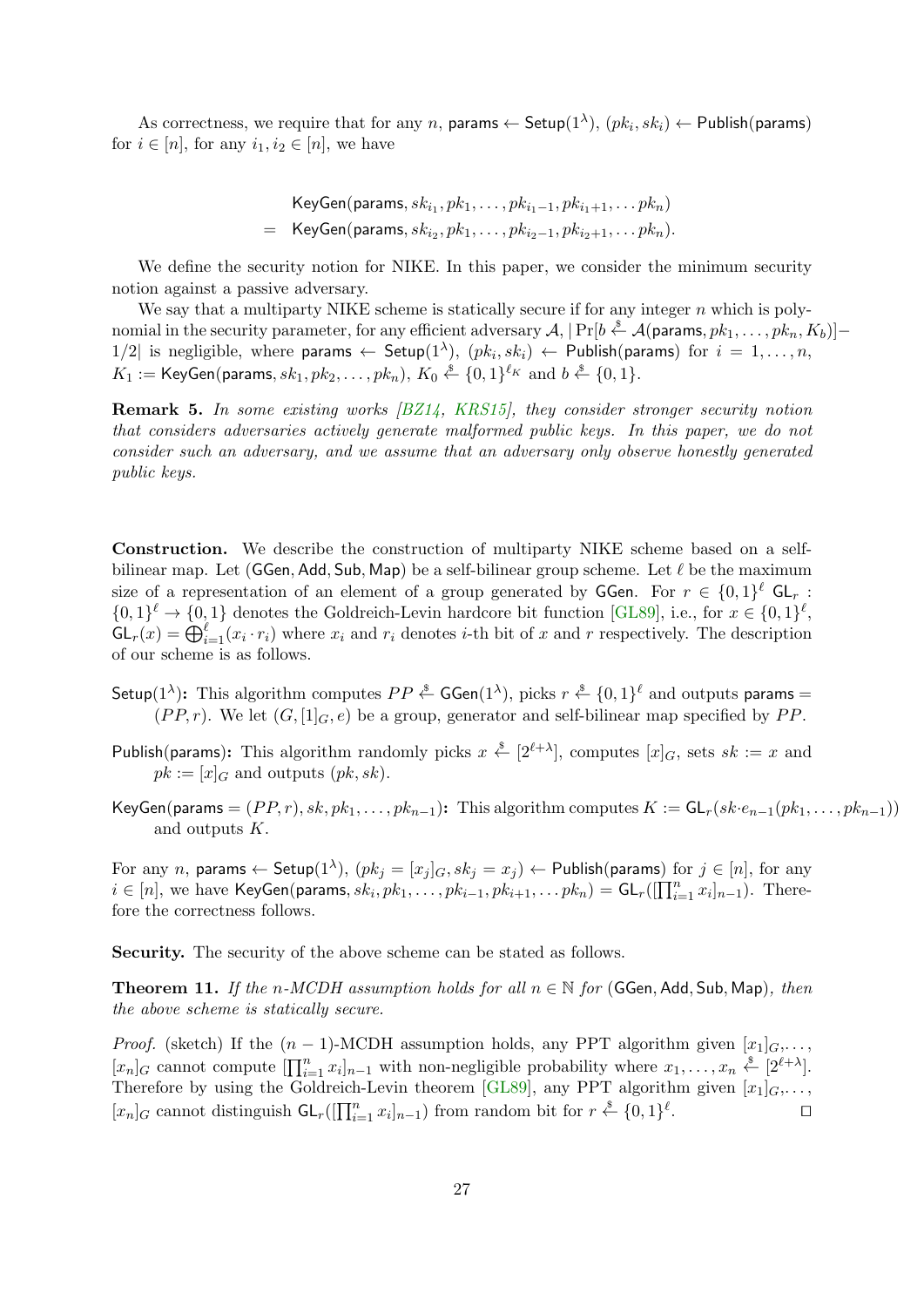#### <span id="page-27-1"></span><span id="page-27-0"></span>7.2 Broadcast Encryption

Here, we define broadcast encryption. Actually, we define distributed broadcast encryption [\[BZ14\]](#page-33-11) in which any users can join a system without any secret information. Then we show that a distributed encryption scheme can be obtained by any multiparty NIKE scheme. The conversion is similar to the one presented in [\[BZ14\]](#page-33-11). As a result, we obtain a distributed broadcast encryption based on a self-bilinear map secure under the MCDH assumption.

Definition. A distributed broadcast encryption scheme consists of four algorithms (Setup, Join, Enc, Dec).

Setup(1<sup> $\lambda$ </sup>): It takes the security parameter 1<sup> $\lambda$ </sup> as input and outputs public parameters PP.

- Join(PP): It takes public parameters PP as input and outputs a public key pk and a secret key sk.
- $Enc(PP, pk_1, \ldots, pk_n, msg)$ : It takes public parameters  $PP$ , a message msg, and a public keys  $pk_1, \ldots, pk_n$  of designated receivers and outputs a ciphertext  $CT$ .
- $Dec(PP, sk, pk_1, \ldots, pk_n, CT)$ : It takes public parameters PP, a secret key sk, public keys of designated receivers and a ciphertext CT and outputs a message msg.

As correctness, we require that for any security parameter  $\lambda$ , an integer n and a message msq, we have  $\mathsf{Dec}(PP, sk, pk_1, \ldots, pk_n, CT) = msg$ , where  $PP \leftarrow \mathsf{Setup}(1^{\lambda}), (pk_1, sk_1), \ldots, (pk_n, sk_n) \leftarrow$  $Join(PP), CT \leftarrow Enc(PP, pk_1, \ldots, pk_n, msg).$ 

We define the security notion. We consider the following experiment. A challenger runs Setup( $1^{\lambda}$ ) to generate public parameters PP and runs Join(PP) n times to generate  $(pk_1, sk_1), \ldots, (pk_n, sk_n)$ . It gives  $(PP, pk_1, \ldots, pk_n)$  to A. A chooses two messages  $msg_0$  and  $msg_1$  to submit them to C. C uniformly choose  $b \stackrel{\$}{\leftarrow} \{0,1\}$  and runs  $\mathsf{Enc}(PP, pk_1, \ldots, pk_n, msg_b)$  to generate  $CT$ , and gives CT to A. Finally A outputs b'. We say that A wins if  $b = b'$  holds.

We say that a distributed broadcast encryption scheme is statically secure if for any  $n$ (polynomially bounded in  $\lambda$ ) and any PPT adversary  $\mathcal{A}$ , |Pr[ $\mathcal{A}$  wins] - 1/2| is negligible.

Remark 6. At first glance, the above security notion seems weaker than the usual static security of broadcast encryption because we do not allow an adversary to corrupt receivers who are out of the target set. However, in distributed setting, secret and public keys of such receivers can be simulated efficiently by using the public parameters. Therefore we still capture the setting where the adversary may corrupt some receivers (as long as the set of corrupted users is determined at the beginning of the experiment).

**Remark 7.** There is stronger security notion for broadcast encryption called adaptive security, where an adversary can determine which receiver to corrupt adaptively. In this paper we only consider the static security and does not consider the adaptive security.

Construction. Here, we give a construction of distributed broadcast encryption scheme based on a multiparty NIKE scheme. This is based on the conversion proposed in [\[BZ14\]](#page-33-11). Let (Setup<sub>NIKE</sub>,Publish<sub>NIKE</sub>,KeyGen<sub>NIKE</sub>) be a multiparty NIKE scheme. Then we construct a distributed broadcast encryption scheme ( $\mathsf{Setup}_{\mathsf{RF}}$ , Join $_{\mathsf{BE}}$ , Enc $_{\mathsf{BE}}$ , Dec $_{\mathsf{BE}}$ ) as follows.

Setup<sub>BE</sub>(1<sup> $\lambda$ </sup>): It runs Setup<sub>NIKE</sub>(1<sup> $\lambda$ </sup>) to obtain public parameters *PP* and outputs *PP* as its own public parameters.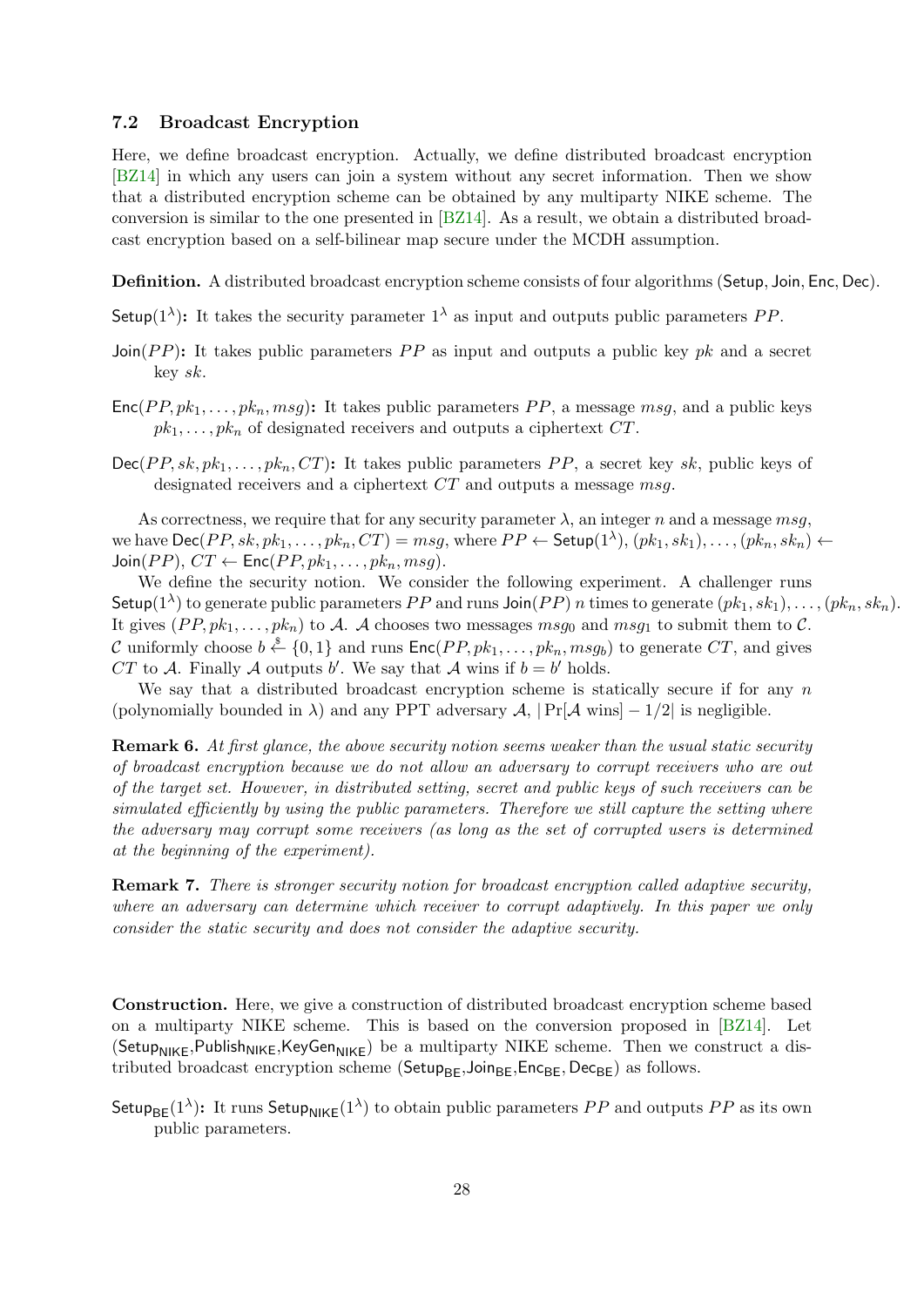- <span id="page-28-1"></span>Join<sub>BE</sub>(PP): It runs Publish<sub>NIKE</sub>(PP) to obtain a public key pk and a secret key sk, and outputs  $(pk, sk).$
- $Enc(PP, pk_1, \ldots, pk_n, msg)$ : It runs Publish<sub>NIKE</sub> $(PP)$  to obtain  $(pk^*, sk^*)$ . Then it runs KeyGen<sub>NIKE</sub> $(PP, sk^*, \{pk\})$ to obtain K. It computes  $\Psi := K \oplus M$  and outputs a ciphertext  $CT = (pk^*, \Psi)$ .
- Dec(PP, sk,  $pk_1, \ldots, pk_n$ , CT): It parses CT as  $pk^*$ ,  $\Psi$ . It finds i such that sk is a corresponding secret key of  $pk_i$ . Then it runs  $K \leftarrow \textsf{KeyGen}_{\textsf{NIKE}}(\textsf{PP}, sk, pk^*, pk_1, \ldots, pk_{i-1},$  $pk_{i+1}, \ldots, pk_n$  and outputs  $M := K \oplus \Psi$ .

The security of the above scheme is immediate from the security of the underlying multiparty NIKE scheme.

**Theorem 12.** If the multiparty NIKE scheme (Setup $_{NIKE}$ ,Publish $_{NIKE}$  is statically secure, then the distributed broadcast encryption scheme  $(\mathsf{Setup}_{BE},\mathsf{Join}_{BE},\mathsf{Enc}_{BE},\mathsf{Dec}_{BE})$  is statically secure.

#### <span id="page-28-0"></span>7.3 Fully Homomorphic Signatures

Here, we construct a selectively secure fully homomorphic signatures based on a self-bilinear map that satisfies the  $\ell$ -APMDH assumption for all  $\ell$  such that  $\log \ell$  = poly( $\lambda$ ). Our scheme can be seen as an instantiation of the scheme proposed by Catalano et al. [\[CFW14\]](#page-33-4) with an unbounded level multilinear map obtained by a self-bilinear map. To the best of our knowledge, this is the first fully homomorphic signatures for unbounded depth circuits without relying on SNARKs [\[BCCT12\]](#page-32-5).

Definition. Here, we only consider the single-data case because there is a generic conversion from single-data homomorphic signatures to multi-data homomorphic signatures [\[GVW15\]](#page-33-13). Moreover, we let the message space to be  $\{0, 1\}$ . We note that this does not lose generality because if one wants to sign a longer message, one can simply sign bitwise. A single-data fully homomorphic signature scheme consists of PPT algorithms (KeyGen, Sign, Verify, Eval).

- KeyGen( $1^{\lambda}, 1^n$ )  $\rightarrow (vk, sk)$ : This algorithm takes the security parameter  $1^{\lambda}$  and a data size  $1^n$ , and outputs a pair  $(vk.\hat{sk})$  of a verification key and a signing key.
- $Sign(sk, i, m) \rightarrow \sigma$ : This algorithm takes a signing key sk, an index  $i \in [n]$  and a message  $m \in \{0,1\}$ , and outputs a signature  $\sigma$ .
- Eval $(f, (m_1, \sigma_1), \ldots, (m_n, \sigma_n)) \to \sigma^*$ : This algorithm takes a function f (described by a polynomial size circuit) and pairs  $(m_1, \sigma_1), \ldots, (m_n, \sigma_n)$  of a message and a signature, and outputs a signature  $\sigma^*$  for the message  $f(m_1, \ldots, m_n)$ .
- Verify(vk, f, m,  $\sigma$ )  $\rightarrow$  1/0: This algorithm takes a verification key vk, a function f, a message m and a signature  $\sigma$ , and outputs 1 if accepts and 0 else

Remark 8. In the above, we only consider the verification of evaluated signature output by Eval, but one can also verify "fresh" signatures generated by Sign by setting f to be the identity function.

We require a fully homomorphic signature scheme to satisfy the following properties.

Correctness For any  $(vk, sk) \stackrel{\$}{\leftarrow}$  KeyGen $(1^{\lambda}, 1^n)$ ,  $(m_1, \ldots, m_n) \in \{0, 1\}^N$  and a function f (described by a polynomial size circuit), if we let  $\sigma_i \leftarrow \text{Sign}(sk, i, m_i), m^* := f(m_1, \ldots, m_n)$ ,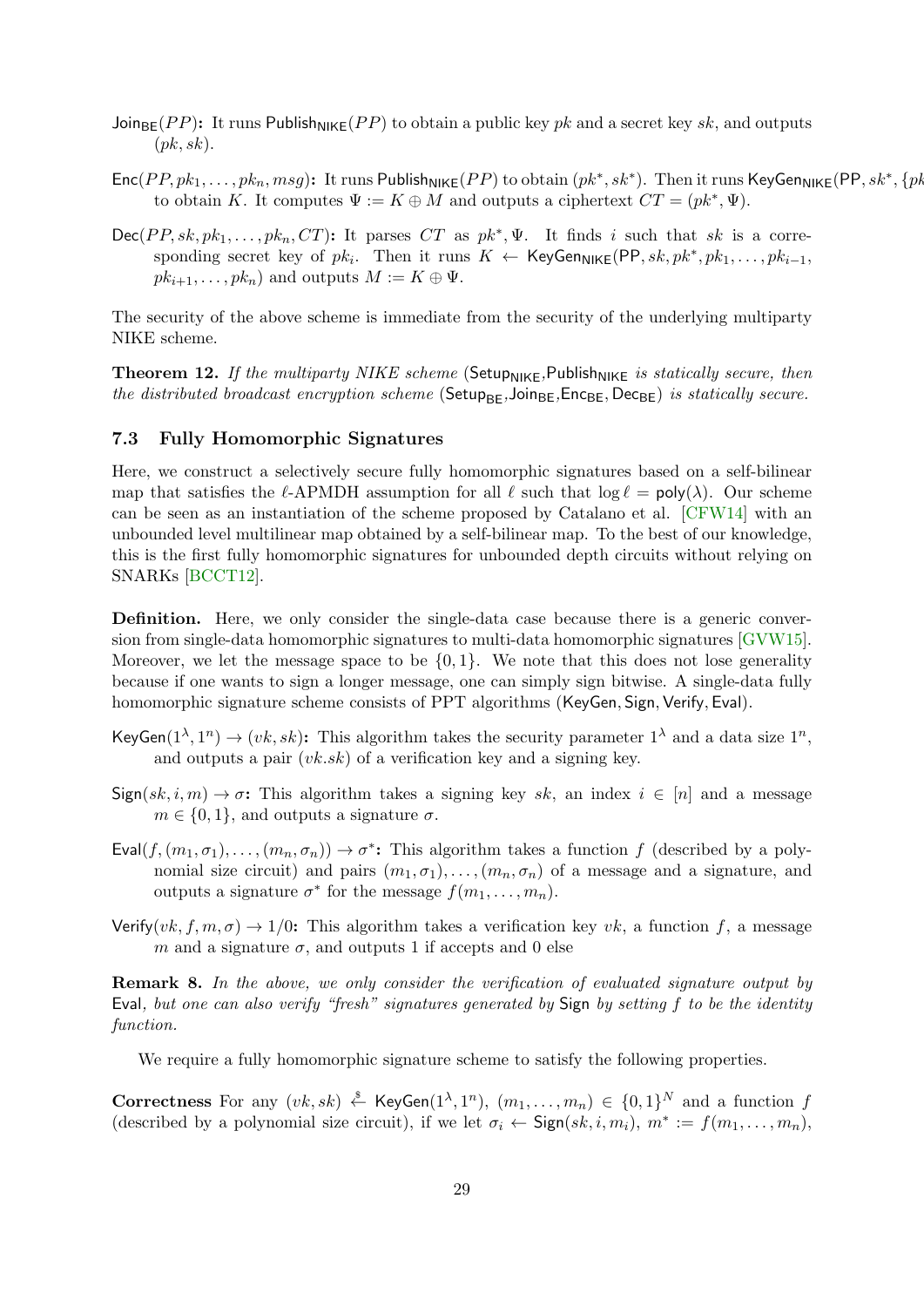<span id="page-29-0"></span>and  $\sigma^* := \text{Eval}(f, (m_1, \sigma_1), \ldots, (m_n, \sigma_n)),$  then we have  $\text{Verify}(vk, f, m^*, \sigma^*) = 1.$ 

Security. In this paper, we only consider the selective security. To define the selective security, we consider the following game between an adversary  $A$  and a challenger.

A sends  $(m_1, \ldots, m_n) \in \{0,1\}^n$  to the challenger. The challenger generates  $(vk, sk) \leftarrow$ KeyGen( $1^{\lambda}, 1^n$ ), computes  $\sigma_i \leftarrow$  Sign( $sk, i, m_i$ ) for  $i \in [n]$  and gives  $vk, \sigma_1, \ldots, \sigma_n$  to A. A outputs  $(f^*, m^*, \sigma^*)$ . We say that A wins if Verify $(vk, f^*, m^*, \sigma^*)$  and  $m^* \neq f^*(m_1, \ldots, m_n)$  hold. We say that the a homomorphic signature scheme is selectively secure if for any  $n = \text{poly}(\lambda)$ and any PPT algorithm  $\mathcal{A}$ , the probability that  $\mathcal A$  wins in the above game is negligible.

Construction. Here, we construct a selectively secure single data fully homomorphic signature scheme. Our scheme is based on the idea of [\[CFW14\]](#page-33-4). Namely, our scheme is almost automatically obtained by replacing a multilinear map by a self-bilinear map in the scheme of [\[CFW14\]](#page-33-4).

Before giving our construction, we prepare some notations and remarks on (arithmetic) circuits. We can convert any boolean circuit  $f: \{0,1\}^n \to \{0,1\}$  to an equivalent arithmetic circuit  $f': \mathbb{Z}^n \to \mathbb{Z}$  such that  $f(x_1, \ldots, x_n) = f'(x_1, \ldots, x_n)$  for any  $(x_1, \ldots, x_n) \in \{0,1\}^n$ . For an arithmetic circuit f and a wire w of f,  $f_w$  denotes an arithmetic circuit that outputs the value assigned to  $w$ . More precisely, if  $w$  is an input gate corresponding to  $i$ -th input, we define  $f_w(x_1,\ldots,x_n) := x_i$  and if w is an output gate of the gate that computes  $\circ \in \{+,-,\cdot\}$  for input wires  $w_1$  and  $w_2$ , we define  $f_w(x_1,\ldots,x_n) := f_{w_1}(x_1,\ldots,x_n) \circ f_{w_2}(x_1,\ldots,x_n)$ . We define w's degree as the degree of  $f_w$ . As discussed in [\[CFW14\]](#page-33-4), without loss of generality, we can assume that incoming wires of an addition gate is the same degree. Therefore in our construction, we assume that f is given as an arithmetic circuit with this property.

The construction of our scheme is as follows. We let message space to be  $\{0, 1\}$ .

- KeyGen $(1^{\lambda}, 1^n) \to (vk, sk)$ : This algorithm generates  $PP \stackrel{\$}{\leftarrow}$  GGen $(1^{\lambda})$ , chooses  $r_i \stackrel{\$}{\leftarrow} [2^{\ell+\lambda}]$  $(i = 1, \ldots, n)$  and  $x, y, z \stackrel{s}{\leftarrow} [2^{\ell + \lambda}],$  and sets  $R_i := [r_i]_1$   $(i = 1, \ldots, n), X := [x]_1$ ,  $Y := [y]_1, Z = [z]_1, S := [xy]_1 \, T := [yz]_1$  and  $U := [xyz]_1$ . Then it sets  $vk :=$  $(PP, \{R_i\}_{i \in [n+1]}, X, Y, Z, S, T, U), \ sk := (x, y, vk)$ and outputs  $(vk.\mathfrak{sk})$ .
- $Sign(sk, i, m) \to \sigma$ : This algorithm computes  $\Lambda := y \cdot (R_i m \cdot Z)$ ,  $\Gamma := x \cdot \Lambda$ , and outputs  $\sigma := (\Lambda, \Gamma).$
- $\textsf{Eval}(pk, f, (m_1, \sigma_1), \ldots, (m_n, \sigma_n)) \to \sigma^*$ : Parse as  $(\Lambda_i, \Gamma_i) \leftarrow \sigma_i$  for all  $i \in [n]$ . For all wires w of f, this algorithm computes  $\Lambda_w$  and  $\Gamma_w$  as follows. If w is an input wire of the circuit corresponding to *i*-th input, then it sets  $\Lambda_w := \Lambda_i$  and  $\Gamma_w := \Gamma_i$ . Then it computes as follows gate by gate.
	- **Addition Gate:** Let w be an output wire of an addition gate whose input gates are  $w_1$ and  $w_2$ . It computes

$$
\Lambda_w := \Lambda_{w_1} + \Lambda_{w_2}, \ \Gamma_w := \Gamma_{w_1} + \Gamma_{w_2}.
$$

**Multiplication Gate:** Let  $w$  be an output wire of an addition gate whose input gates are  $w_1$  and  $w_2$ . Let  $d_1, d_2, d$  be degrees of  $w_1, w_2, w$  respectively. (Then we have  $d = d_1 + d_2$  by the definition of degree.) It computes

$$
\Lambda_w := e(\Lambda_{w_1}, \Gamma_{w_2}) + e(\Lambda_{w_1}, f_{w_2}(m) \cdot U_{d_2}) + e(f_{w_1}(m) \cdot U_{d_1}, \Lambda_{w_2}),
$$
  
\n
$$
\Gamma_w := e(\Gamma_{w_1}, \Gamma_{w_2}) + e(\Gamma_{w_1}, f_{w_2}(m) \cdot U_{d_2}) + e(f_{w_1}(m) \cdot U_{d_1}, \Gamma_{w_2})
$$

where  $U_{d_i}$  denotes  $e_{d_i}(U, \ldots, U)$  and  $f_{w_i}(m)$  denotes  $f_{w_i}(m_1, \ldots, m_n)$  for  $i = 1, 2$ .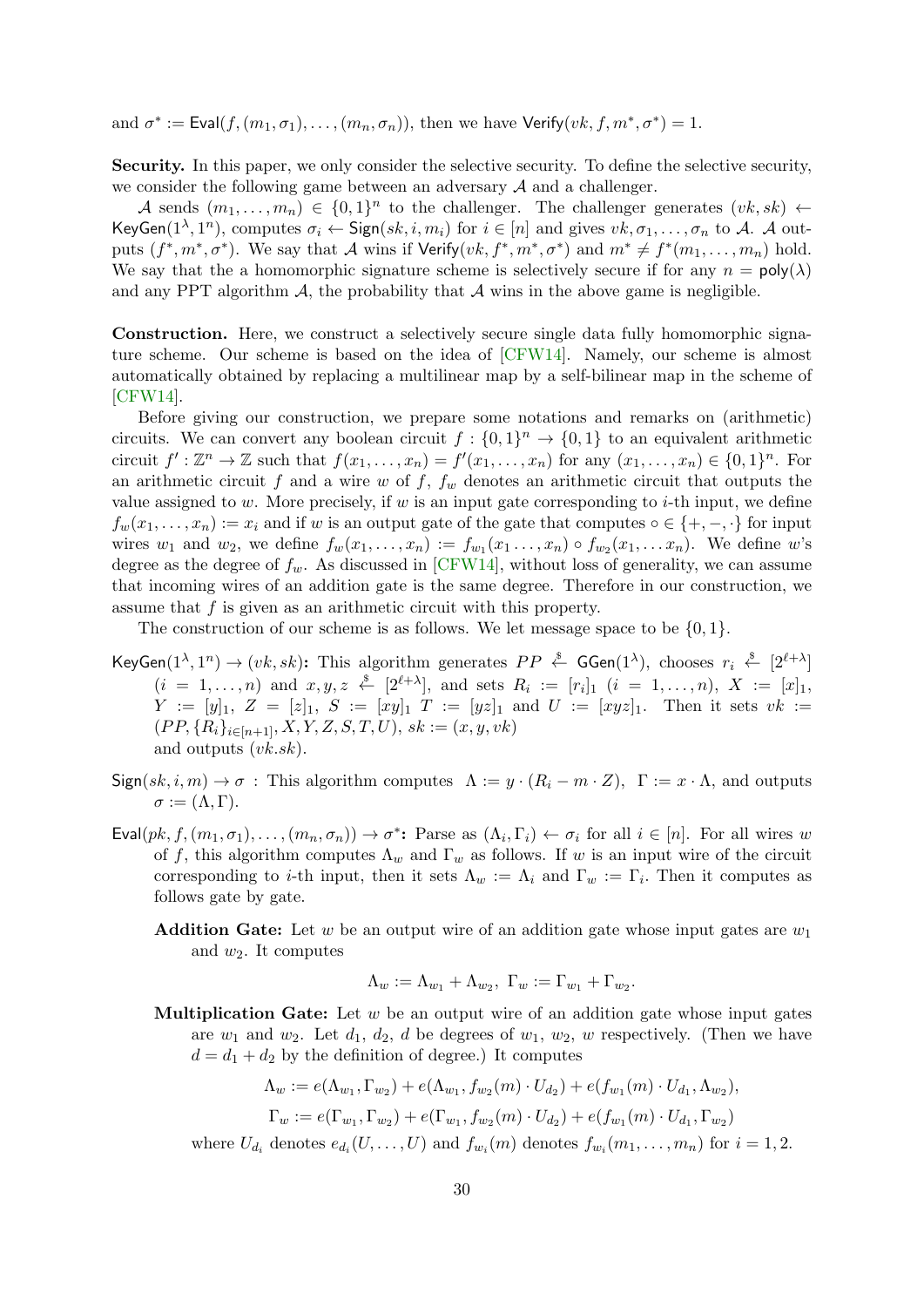Let  $w_{\text{out}}$  be the output wire of f. Then it outputs  $\sigma^* = (\Lambda_{w_{\text{out}}}, \Gamma_{w_{\text{out}}})$ .

Verify $(pk, f, m, \sigma) \rightarrow 1/0$ : Parse  $(\Lambda, \Gamma) \leftarrow \sigma$ . Let d be the degree of f. It computes  $R =$  $[f(r_1,...,r_n)]_d$ ,  $Z_d = e_d(Z,...,Z)$  and  $W_d = [x^{d-1}y^d]_d = e(e_d(S,...,S),X)$ . We remark that though this algorithm does not take  $r_1, \ldots, r_n$  as input, R can be computed efficiently by "evaluating f on  $R_1, \ldots, R_n$ " where an addition gate is interpreted as an addition on G and a multiplication gate is interpreted as an evaluation of e. If

$$
e(R - m \cdot Z_d, W_d) = e(\Lambda, [1]_d)
$$

and

$$
e(\Gamma, [1]_1) = e(\Lambda, X)
$$

hold, then it outputs 1 and otherwise outputs 0.

This complete the description of the scheme.

We check the correctness of the scheme. In the following for any wire  $w$ , we denote  $f_w(r_1,\ldots,r_n)$  and  $f_w(m_1,\ldots,m_n)$  by  $f_w(r)$  and  $f_w(m)$  respectively for simplicity. For proving the correctness, we show the following claim.

<span id="page-30-0"></span>**Claim 1.** Let  $\sigma_i = (\Lambda_i, \Gamma_i)$  be a signature generated by  $\textsf{Sign}(sk, i, m_i)$ . Then in the computation of Eval $(pk, f, \{(m_i \sigma_i)\}_{i \in [n]})$ , for any wire w of f with degree d, we have

$$
\Lambda_w = [x^{d-1}y^d(f_w(r) - f_w(m)z^d)]_d
$$

and

$$
\Gamma_w = [x^d y^d (f_w(r) - f_w(m)z^d)]_d.
$$

*Proof.* (of Claim [1.](#page-30-0)) We prove this claim by induction. First, for an input wire  $w$ , the claim holds since if w is an output wire of the *i*-th input gate, then we have  $[x^0y^1(f_w(r) - f_w(m)z^1)]_1 =$  $y[r_i-m_iz]_1=y\cdot (R-m_i\cdot Z)$  and  $[x^1y^1(f_w(r)-f_w(m)z^1)]_1=xy\cdot (R-m_i\cdot Z)$ . We assume that the claim holds for all wires whose depth is smaller than  $k$  and prove that the claim holds for any wire w with depth  $k+1$ . Let  $w_1$  and  $w_2$  be incoming wires of the gate from which w comes, and  $d_1$  and  $d_2$  be degrees of  $w_1$  and  $w_2$  respectively. Then we have  $\Lambda_{w_i} = [x^{d_i-1}y^{d_i}(f_{w_i}(r) - f_{w_i}(m)z^{d_i})]_{d_i}$ and  $\Gamma_{w_i} = [x^{d_i} y^{d_i} (f_{w_i}(r) - f_{w_i}(m) z^{d_i})]_{d_i}$ . We consider the following cases depending on the type of the gate.

**Addition:** This is the case that  $w$  is an output of an addition gate. In this case, we have

$$
\Lambda_w = \Lambda_{w_1} + \Lambda_{w_2} = [x^{d-1}y^d(f_w(r) - f_w(m)z^d)]_d
$$

and

$$
\Gamma_w = \Lambda_{w_1} + \Lambda_{w_2} = [x^d y^d (f_w(r) - f_w(m)z^d)]_d
$$
  
where we used  $f_{w_1}(r) + f_{w_2}(r) = f_w(r)$ ,  $f_{w_1}(m) + f_{w_2}(m) = f_w(m)$  and  $d_1 = d_2 = d$ .

**Multiplication:** This is the case that w is an output of a multiplication gate. Let  $w_1$  and  $w_2$ be incoming wires to the gate, and  $d_1$  and  $d_2$  be degrees of  $w_1$  and  $w_2$  respectively. Then we have

$$
\Lambda_{w} = e(\Lambda_{w_{1}}, \Gamma_{w_{2}}) + e(\Lambda_{w_{1}}, f_{w_{2}}(m) \cdot U_{d_{2}}) + e(f_{w_{1}}(m) \cdot U_{d_{1}}, \Lambda_{w_{2}})
$$
\n
$$
= [x^{d_{1} + d_{2} - 1} y^{d_{1} + d_{2}} (f_{w_{1}}(r) f_{w_{2}}(r) - z^{d_{2}} f_{w_{1}}(r) f_{w_{2}}(m) - z^{d_{1}} f_{w_{2}}(r) f_{w_{1}}(m) + f_{w_{1}}(m) f_{w_{2}}(m) z^{d_{1} + d_{2}})]_{d_{1} + d_{2}}
$$
\n
$$
+ [x^{d_{1} + d_{2} - 1} y^{d_{1} + d_{2}} z^{d_{2}} (f_{w_{1}}(r) f_{w_{2}}(m) - f_{w_{1}}(m) f_{w_{2}}(m) z^{d_{1}})]_{d_{1} + d_{2}}
$$
\n
$$
+ [x^{d_{1} + d_{2} - 1} y^{d_{1} + d_{2}} z^{d_{1}} (f_{w_{2}}(r) f_{w_{1}}(m) - f_{w_{1}}(m) f_{w_{2}}(m) z^{d_{2}})]_{d_{1} + d_{2}}
$$
\n
$$
= [x^{d - 1} y^{d} (f_{w}(r) - f_{w}(m) z^{d})]_{d}
$$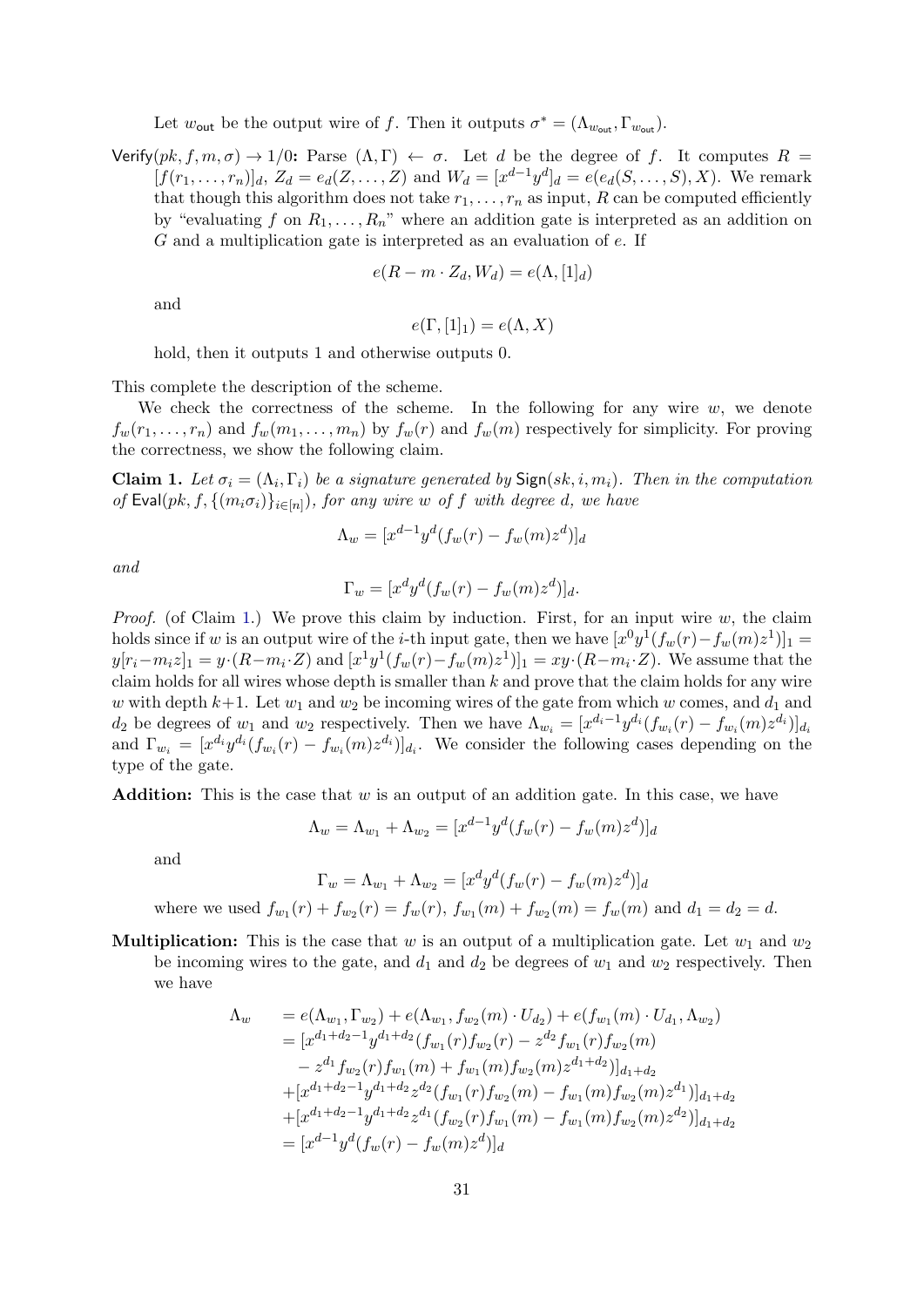and

$$
\Gamma_w = e(\Gamma_{w_1}, \Gamma_{w_2}) + e(\Gamma_{w_1}, f_{w_2}(m) \cdot U_{d_2}) + e(f_{w_1}(m) \cdot U_{d_1}, \Gamma_{w_2})
$$
  
=  $x \cdot \Lambda_w$   
=  $[x^d y^d (f_w(r) - f_w(m)z^d)]_d$ 

where we used  $f_{w_1}(r) f_{w_2}(r) = f_w(r)$ ,  $f_{w_1}(m) f_{w_2}(m) = f_w(m)$  and  $d = d_1 + d_2$ .

Therefore, in any case, the claim also holds for w. Therefore the claim holds.  $\square$ 

 $\Box$ 

By the claim, if we let  $(\Lambda, \Gamma) \stackrel{\$}{\leftarrow}$  Eval $(pk, f, \{(m_i, \sigma_i)\}_{i \in [n]})$ , then we have

$$
\Lambda = [x^{d-1}y^d(f(r) - f(m)z^d)]_d
$$

and

$$
\Gamma = [x^d y^d (f(r) - f(m)z^d)]_d.
$$

where  $f(r)$  and  $f(m)$  denotes  $f(r_1, \ldots, r_n)$  and  $f(m_1, \ldots, m_n)$  respectively and d is the degree of f. If  $m^* = f(m)$ , then we have

$$
e(R - m^* \cdot Z_d, W_d) = e([f(r) - f(m) \cdot z^d]_d, [x^{d-1}y^d]_d) = e(\Lambda, [1]_d)
$$

and

$$
e(\Gamma, [1]_1) = e(x \cdot \Lambda, [1]_1) = e(\Lambda, X).
$$

Therefore the correctness holds.

The security of the scheme can be stated as follows.

**Theorem 13.** If the  $\ell$ -APSBDH assumption holds for all  $\ell$  such that  $\log(\ell) = \text{poly}(\lambda)$  for the underlying self-bilinear map, then the above scheme is selectively secure.

*Proof.* We assume that there exists an adversary  $A$  that breaks the selective security of the scheme. Let  $d_{\text{max}}$  be the maximum degree of f output by A as a part of a forgery. Then we construct an algorithm B that breaks the  $d_{\text{max}}$ -APMDH assumption by using A.

 $\mathcal{B}(PP,[x_1]_1,[x_2]_1,[x_3]_1,[x_1x_2]_1,[x_1x_3]_1,[x_1x_2x_3]_1$ : First, runs A to obtain a signature query  $(m_1, \ldots, m_n)$ . Then B chooses  $y_i \stackrel{\$}{\leftarrow} [2^{\ell+\lambda}]$  and sets  $R_i := [y_i]_1 + m_i \cdot [x_3]_1$  for  $i \in [n]$ . It sets  $X := [x_1]_1, Y := [x_2]_1, Z := [x_3]_1, S := [x_1x_2]_1, T := [x_1x_3]_1, U := [x_1x_2x_3]_1$ and  $pk := (PP, \{R_i\}_{i \in [n]}, X, Y, Z, S, T, U)$ . For  $i = 1, 2, ..., n$  it sets  $\Lambda_i := y_i \cdot [x_2]_1$ ,  $\Gamma_i := y_i \cdot [x_1 x_2]_1$  and  $\sigma_i := (\Lambda_i, \Gamma_i)$ . Then B gives pk and  $\{\sigma_i\}_{i \in [n]}$  to A. Let  $(f^*, m^*, \sigma^* =$  $(\Lambda^*, \Gamma^*)$  be the forgery output by A. Let  $d^*$  be the degree of  $f^*$ . Then B computes  $\sigma' = (\Lambda', \Gamma') \stackrel{\$}{\leftarrow}$  Eval $(pk, f^*, \{(m_i, \sigma_i)\}_{i \in [n]}), \ \alpha := (f^*(m_1, \ldots, m_n) - m^*)(\Lambda^* - \Lambda')$  and outputs  $e(\alpha, U_{d_{\max}-d^*})$  where  $U_{d_{\max}-d^*}$  denotes  $e_{d_{\max}-d^*}(U,\ldots,U)$ . (If  $d_{\max}=d^*$ , then it outputs  $\alpha$ .)

We show that  $\beta$  works correctly. It is easy to verify that the statistical distance between  $pk$ simulated by  $\beta$  and  $pk$  in the real scheme is negligible. We note that x, y and z are implicitly set to be  $x_1, x_2$  and  $x_3$  respectively and  $r_i$  is set to be  $y_1 + m_i \cdot x_3$  for  $i \in [n]$ . We have  $x_2 \cdot (R_i - m_i \cdot Z) = x_2 \cdot [y_i]_1 = y_i \cdot [x_2]_1$  and  $x_1 x_2 \cdot (R_i - m_i \cdot Z) = y_i \cdot [x_1 x_2]_1$ . Therefore signatures for  $m_i$  are simulated correctly. Therefore if  $A$  breaks the selective security of the scheme, then it outputs  $(f^*, m^*, \sigma^* = (\Lambda^*, \Gamma^*))$  such that

$$
e(R - m^* \cdot Z_{d^*}, W_{d^*}) = e(\Lambda^*, [1]_{d^*}),
$$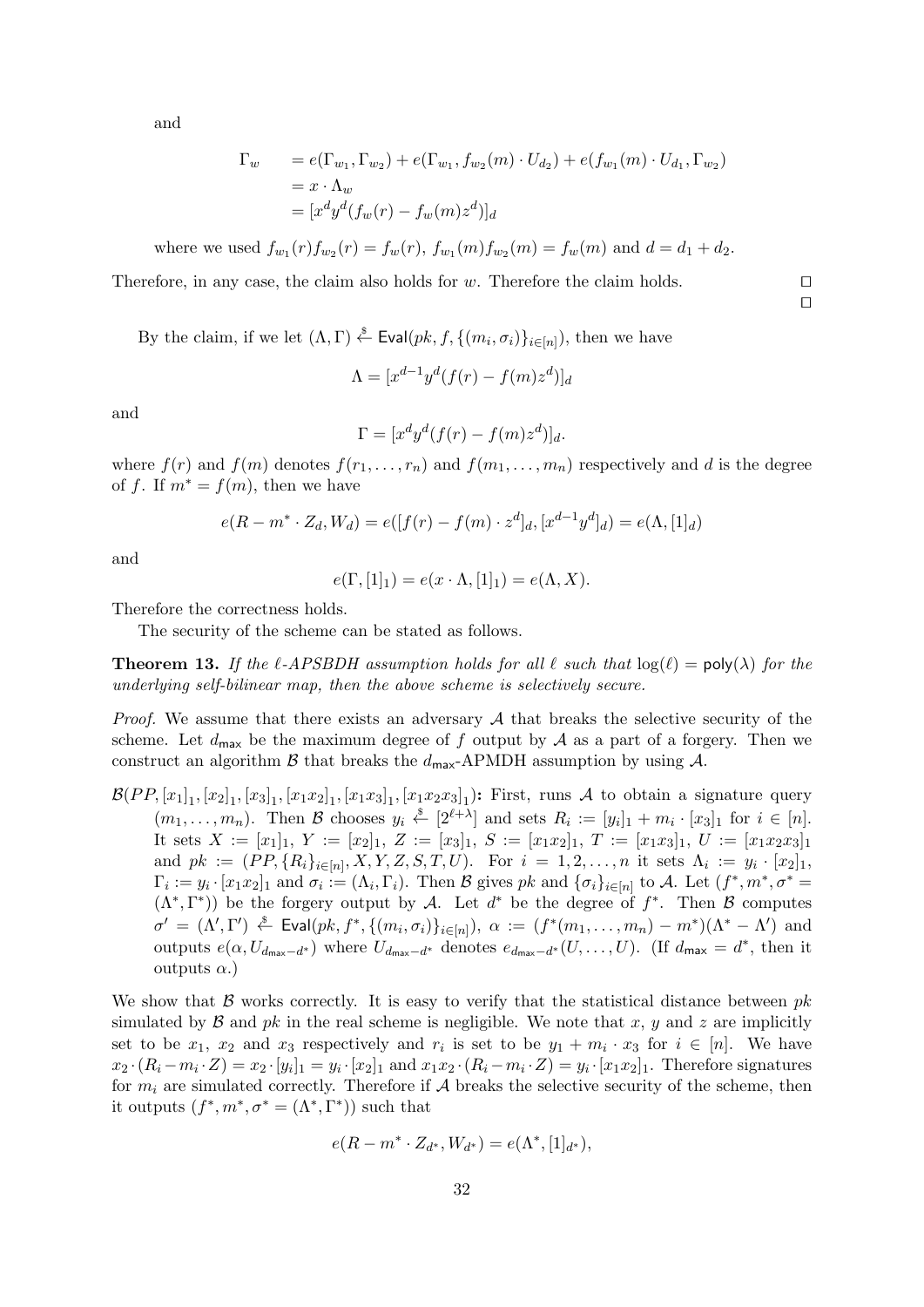$$
e(\Gamma, [1]_1) = e(\Lambda^*, X)
$$

<span id="page-32-6"></span>and  $m^* \neq f^*(m_1, \ldots, m_n)$  hold with non-negligible probability where we have  $R = [f(r_1, \ldots, r_n)]_{d^*}$ ,  $Z_d = [x_3]_{d^*}$  and  $W_d = [x_1^{d^*-1} x_2^{d^*}]$  $\binom{d^*}{2}_{d^*}$ . On the other hand, by the correctness of the scheme, we have

$$
e(R - f^*(m_1, ..., m_n) \cdot Z_{d^*}, W_{d^*}) = e(\Lambda', [1]_{d^*}),
$$
  

$$
e(\Gamma', [1]_1) = e(\Lambda', X).
$$

Therefore we have

$$
e((f^*(m_1,\ldots,m_n)-m^*)\cdot Z_{d^*},W_{d^*})=e(\Lambda^*-\Lambda',[1]_{d^*}).
$$

This is equivalent to  $\Lambda^* - \Lambda' = (f^*(m_1, \ldots, m_n) - m^*) \cdot [x_1^{d^*-1}(x_2x_3)^{d^*}]_{d^*}$ . Since  $f^*(m_1, \ldots, m_n)$  $m^* \in \{1, -1\}$ , we have  $\alpha = (f^*(m_1, \ldots, m_n) - m^*) \cdot (\Lambda^* - \Lambda') = (f^*(m_1, \ldots, m_n) - m^*)^2$ .  $[x_1^{d^*-1}(x_2x_3)^{d^*}]_d = [x_1^{d^*-1}(x_2x_3)^{d^*}]_{d^*}$  and thus  $e(\alpha, U_{d_{\text{max}}-d^*}) = [x_1^{d_{\text{max}}-1}(x_2x_3)^{d_{\text{max}}}]_{d_{\text{max}}}$ . Therefore  $\beta$  succeeds in breaking the  $d_{\text{max}}$ -APMDH assumption.

 $\Box$ 

## Acknowledgment

We thank anonymous reviewers for helpful comments and Dan Brown for pointing out [\[Bro16,](#page-33-6) Appendix B]. The second author is supported by JSPS KAKENHI Grant Number 16K16068, the second and third authors are supported by JST CREST Grant Number JPMJCR19F6, and the fourth author is supported by JST CREST Grant Number JPMJCR14D6 and JSPS KAKENHI Grant Number JP16H02780.

## References

- <span id="page-32-4"></span>[AC18] Salim Ali Altug and Yilei Chen. A candidate group with infeasible inversion. Cryptology ePrint Archive, Report 2018/926, 2018. [https://eprint.iacr.org/2018/](https://eprint.iacr.org/2018/926) [926](https://eprint.iacr.org/2018/926). [5,](#page-4-2) [16](#page-15-2)
- <span id="page-32-3"></span>[AFH+16] Martin R. Albrecht, Pooya Farshim, Dennis Hofheinz, Enrique Larraia, and Kenneth G. Paterson. Multilinear maps from obfuscation. In TCC 2016-A Part I, pages 446–473, 2016. [4,](#page-3-0) [6](#page-5-0)
- <span id="page-32-2"></span>[AJR08] Kristina Altmann, Tibor Jager, and Andy Rupp. On black-box ring extraction and integer factorization. In ICALP 2008, pages 437–448, 2008. [4](#page-3-0)
- <span id="page-32-0"></span>[AM09] Divesh Aggarwal and Ueli M. Maurer. Breaking RSA generically is equivalent to factoring. In EUROCRYPT, pages 36–53, 2009. [2,](#page-1-2) [4](#page-3-0)
- <span id="page-32-1"></span>[AMS11] Divesh Aggarwal, Ueli Maurer, and Igor Shparlinski. The Equivalence of Strong RSA and Factoring in the Generic Ring Model of Computation. In WCC, pages 17–26, Paris, France, April 2011. [2](#page-1-2)
- <span id="page-32-5"></span>[BCCT12] Nir Bitansky, Ran Canetti, Alessandro Chiesa, and Eran Tromer. From extractable collision resistance to succinct non-interactive arguments of knowledge, and back again. In ITCS, pages 326–349, 2012. [11,](#page-10-0) [29](#page-28-1)
- <span id="page-32-7"></span>[BCLO09] Alexandra Boldyreva, Nathan Chenette, Younho Lee, and Adam O'Neill. Orderpreserving symmetric encryption. In EUROCRYPT, pages 224–241, 2009. [40](#page-39-0)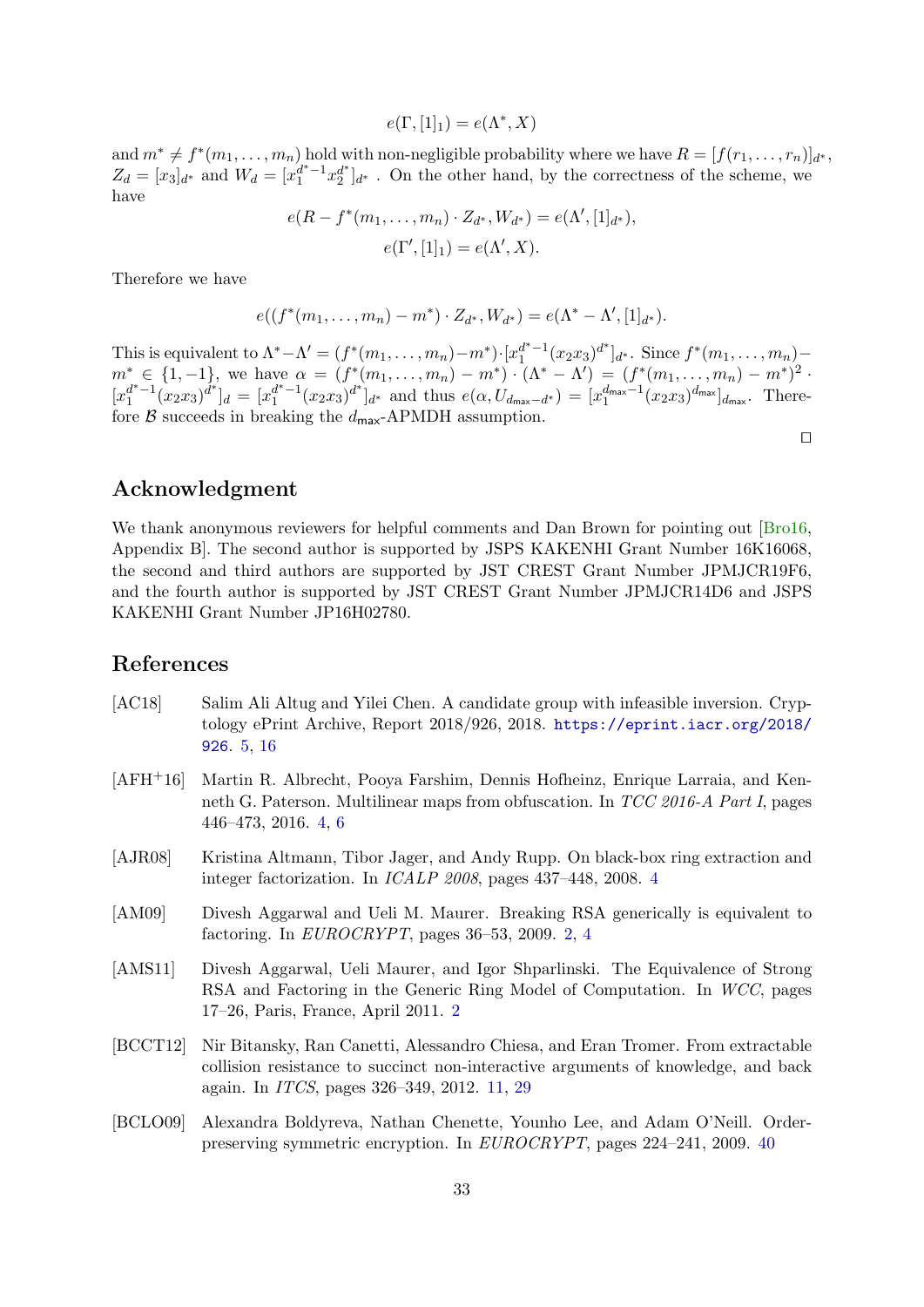- <span id="page-33-5"></span>[BGI+01] Boaz Barak, Oded Goldreich, Russell Impagliazzo, Steven Rudich, Amit Sahai, Salil P. Vadhan, and Ke Yang. On the (im)possibility of obfuscating programs. In CRYPTO, pages 1–18, 2001. [3,](#page-2-0) [4,](#page-3-0) [37](#page-36-0)
- <span id="page-33-8"></span>[BMZ19] James Bartusek, Fermi Ma, and Mark Zhandry. The distinction between fixed and random generators in group-based assumptions. In CRYPTO 2019 (to appear), 2019. [6](#page-5-0)
- <span id="page-33-6"></span>[Bro16] Daniel R. L. Brown. Breaking RSA may be as difficult as factoring. J. Cryptology, 29(1):220–241, 2016. [4,](#page-3-0) [13,](#page-12-0) [33](#page-32-6)
- <span id="page-33-0"></span>[BS84] László Babai and Endre Szemerédi. On the complexity of matrix group problems I. In FOCS, pages 229–240, 1984. [1](#page-0-0)
- <span id="page-33-3"></span>[BS02] Dan Boneh and Alice Silverberg. Applications of multilinear forms to cryptography. Contemporary Mathematics, 324:71–90, 2002. [2,](#page-1-2) [3,](#page-2-0) [10,](#page-9-2) [11,](#page-10-0) [26](#page-25-2)
- <span id="page-33-11"></span>[BZ14] Dan Boneh and Mark Zhandry. Multiparty key exchange, efficient traitor tracing, and more from indistinguishability obfuscation. In CRYPTO, 2014. [26,](#page-25-2) [27,](#page-26-0) [28](#page-27-1)
- <span id="page-33-4"></span>[CFW14] Dario Catalano, Dario Fiore, and Bogdan Warinschi. Homomorphic signatures with efficient verification for polynomial functions. In CRYPTO, pages 371–389, 2014. [3,](#page-2-0) [11,](#page-10-0) [20,](#page-19-1) [29,](#page-28-1) [30](#page-29-0)
- <span id="page-33-9"></span>[Che04] Qi Cheng. On the ultimate complexity of factorials. Theor. Comput. Sci., 326(1- 3):419–429, 2004. [9,](#page-8-0) [18,](#page-17-2) [19](#page-18-2)
- <span id="page-33-2"></span>[CL09] Jung Hee Cheon and Dong Hoon Lee. A note on self-bilinear maps. Bulletin of the Korean Mathematical Society, 46(2):303–309, 2009. [2,](#page-1-2) [5,](#page-4-2) [10,](#page-9-2) [12,](#page-11-1) [24](#page-23-1)
- <span id="page-33-1"></span>[DK02] Ivan Damgård and Maciej Koprowski. Generic lower bounds for root extraction and signature schemes in general groups. In EUROCRYPT, pages 256–271, 2002. [2,](#page-1-2) [4](#page-3-0)
- <span id="page-33-7"></span>[FHHL18] Pooya Farshim, Julia Hesse, Dennis Hofheinz, and Enrique Larraia. Graded encoding schemes from obfuscation. In PKC, 2018. [4,](#page-3-0) [6](#page-5-0)
- <span id="page-33-10"></span>[GGH13] Sanjam Garg, Craig Gentry, and Shai Halevi. Candidate multilinear maps from ideal lattices. In EUROCRYPT, pages 1–17, 2013. [10,](#page-9-2) [12,](#page-11-1) [20](#page-19-1)
- <span id="page-33-14"></span>[GGM86] Oded Goldreich, Shafi Goldwasser, and Silvio Micali. How to construct random functions. J. ACM, 33(4):792–807, 1986. [37](#page-36-0)
- <span id="page-33-12"></span>[GL89] Oded Goldreich and Leonid A. Levin. A hard-core predicate for all one-way functions. In STOC, pages 25–32, 1989. [27](#page-26-0)
- <span id="page-33-15"></span>[GMM+16] Sanjam Garg, Eric Miles, Pratyay Mukherjee, Amit Sahai, Akshayaram Srinivasan, and Mark Zhandry. Secure obfuscation in a weak multilinear map model. In TCC 2016-B, Part II, pages 241–268, 2016. [37](#page-36-0)
- <span id="page-33-13"></span>[GVW15] Sergey Gorbunov, Vinod Vaikuntanathan, and Daniel Wichs. Leveled fully homomorphic signatures from standard lattices. In *STOC 2015*, pages 469–477, 2015. [29](#page-28-1)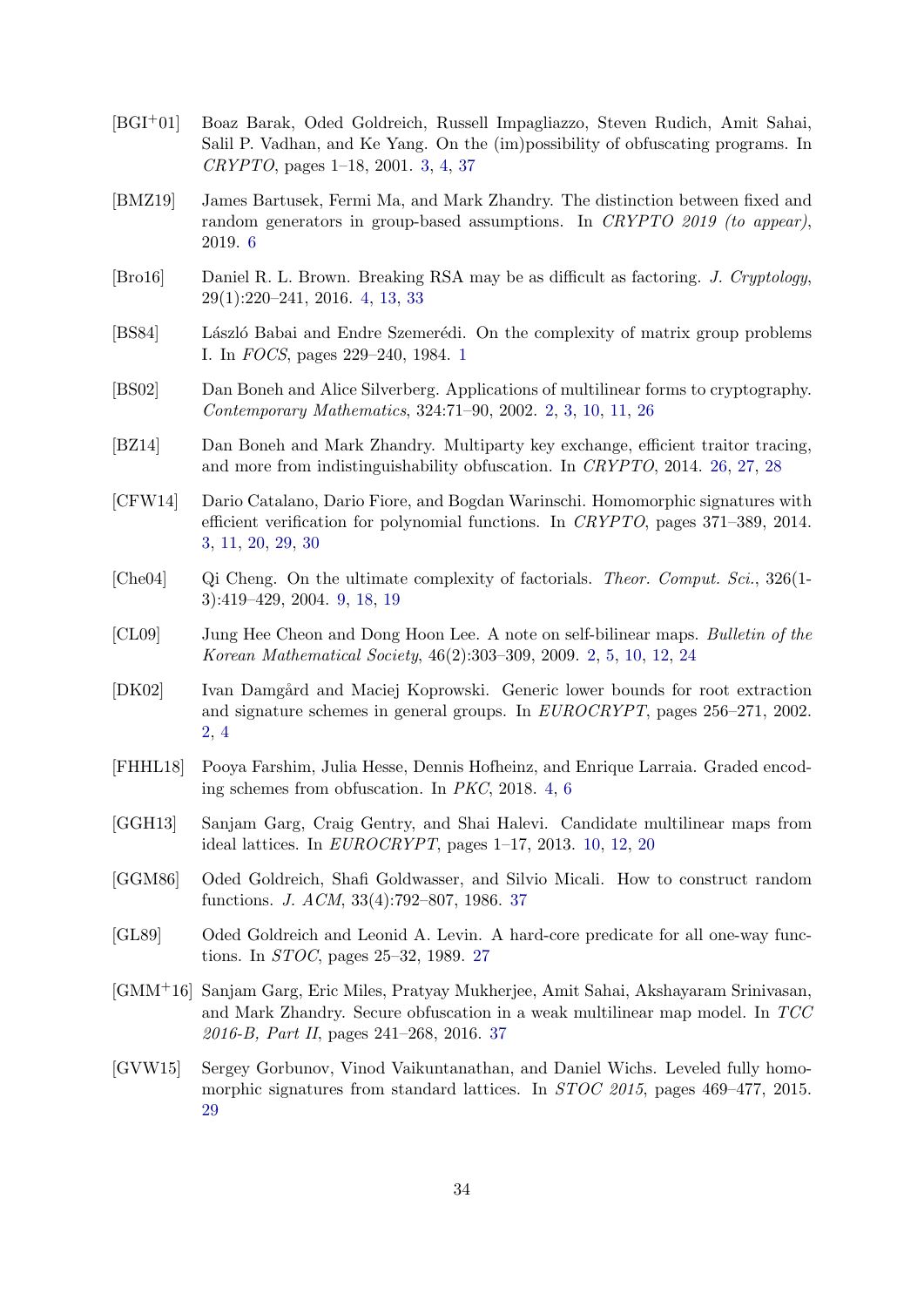- <span id="page-34-14"></span>[HILL99] Johan Håstad, Russell Impagliazzo, Leonid A. Levin, and Michael Luby. A pseudorandom generator from any one-way function. SIAM J. Comput., 28(4):1364–1396, 1999. [37](#page-36-0)
- <span id="page-34-9"></span>[HK09] Dennis Hofheinz and Eike Kiltz. The group of signed quadratic residues and applications. In CRYPTO, pages 637–653, 2009. [9](#page-8-0)
- <span id="page-34-3"></span>[Hoh03] Susan Hohenberger. The cryptographic impact of groups with infeasible inversion. Master's thesis, Massachusetts Institute of Technology, 2003. [5,](#page-4-2) [16](#page-15-2)
- <span id="page-34-5"></span>[ILOP04] Jim Irrer, Satyanarayana Lokam, Lukasz Opyrchal, and Atul Prakash. Infeasible group inversion and broadcast encryption. Technical report, University of Michigan Electrical Engineering and Computer Science Tech Note CSE-TR-485-04, 2004. [5,](#page-4-2) [16](#page-15-2)
- <span id="page-34-1"></span>[JS09] Tibor Jager and Jörg Schwenk. On the analysis of cryptographic assumptions in the generic ring model. In  $ASIACRYPT$ , pages 399–416, 2009. [2,](#page-1-2) [3,](#page-2-0) [6,](#page-5-0) [7,](#page-6-0) [16](#page-15-2)
- <span id="page-34-2"></span>[KKS15] Jinsu Kim, Sungwook Kim, and Jae Hong Seo. Multilinear map via scale-invariant FHE: enhancing security and efficiency. *IACR Cryptology ePrint Archive*, 2015:992. 2015. [2,](#page-1-2) [3,](#page-2-0) [5,](#page-4-2) [6,](#page-5-0) [9](#page-8-0)
- <span id="page-34-12"></span>[KRS15] Dakshita Khurana, Vanishree Rao, and Amit Sahai. Multi-party key exchange for unbounded parties from indistinguishability obfuscation. In ASIACRYPT 2015 I, pages 52–75, 2015. [27](#page-26-0)
- <span id="page-34-6"></span>[Lee04] Hyang-Sook Lee. A self-pairing map and its applications to cryptography. Applied Mathematics and Computation, 151(3):671–678, 2004. [5](#page-4-2)
- <span id="page-34-11"></span>[Len87] Jr. Lenstra, H. W. Factoring integers with elliptic curves. The Annals of Mathematics, 126(3):pp. 649–673, 1987. [12](#page-11-1)
- <span id="page-34-10"></span>[Lip94] Richard J. Lipton. Straight-line complexity and integer factorization. In ANTS-I, pages 71–79, 1994. [12](#page-11-1)
- <span id="page-34-13"></span>[LR88] Michael Luby and Charles Rackoff. How to construct pseudorandom permutations from pseudorandom functions. SIAM J. Comput., 17(2):373–386, 1988. [37](#page-36-0)
- <span id="page-34-0"></span>[LR06] Gregor Leander and Andy Rupp. On the equivalence of RSA and factoring regarding generic ring algorithms. In ASIACRYPT, pages 241–251, 2006. [2](#page-1-2)
- <span id="page-34-7"></span>[Mar13] Klas Markström. The straight line complexity of small factorials and primorials. CoRR, abs/1306.3091, 2013. [9,](#page-8-0) [18](#page-17-2)
- <span id="page-34-8"></span>[McC88] Kevin S. McCurley. A key distribution system equivalent to factoring. J. Cryptology, 1(2):95–105, 1988. [9](#page-8-0)
- <span id="page-34-4"></span>[Mol03] David Molnar. Homomorphic signature schemes. Bachelor's thesis, Harvard College, 2003. [5,](#page-4-2) [16](#page-15-2)
- <span id="page-34-15"></span>[MSZ16] Eric Miles, Amit Sahai, and Mark Zhandry. Annihilation attacks for multilinear maps: Cryptanalysis of indistinguishability obfuscation over GGH13. In CRYPTO Part II, pages 629–658, 2016. [37](#page-36-0)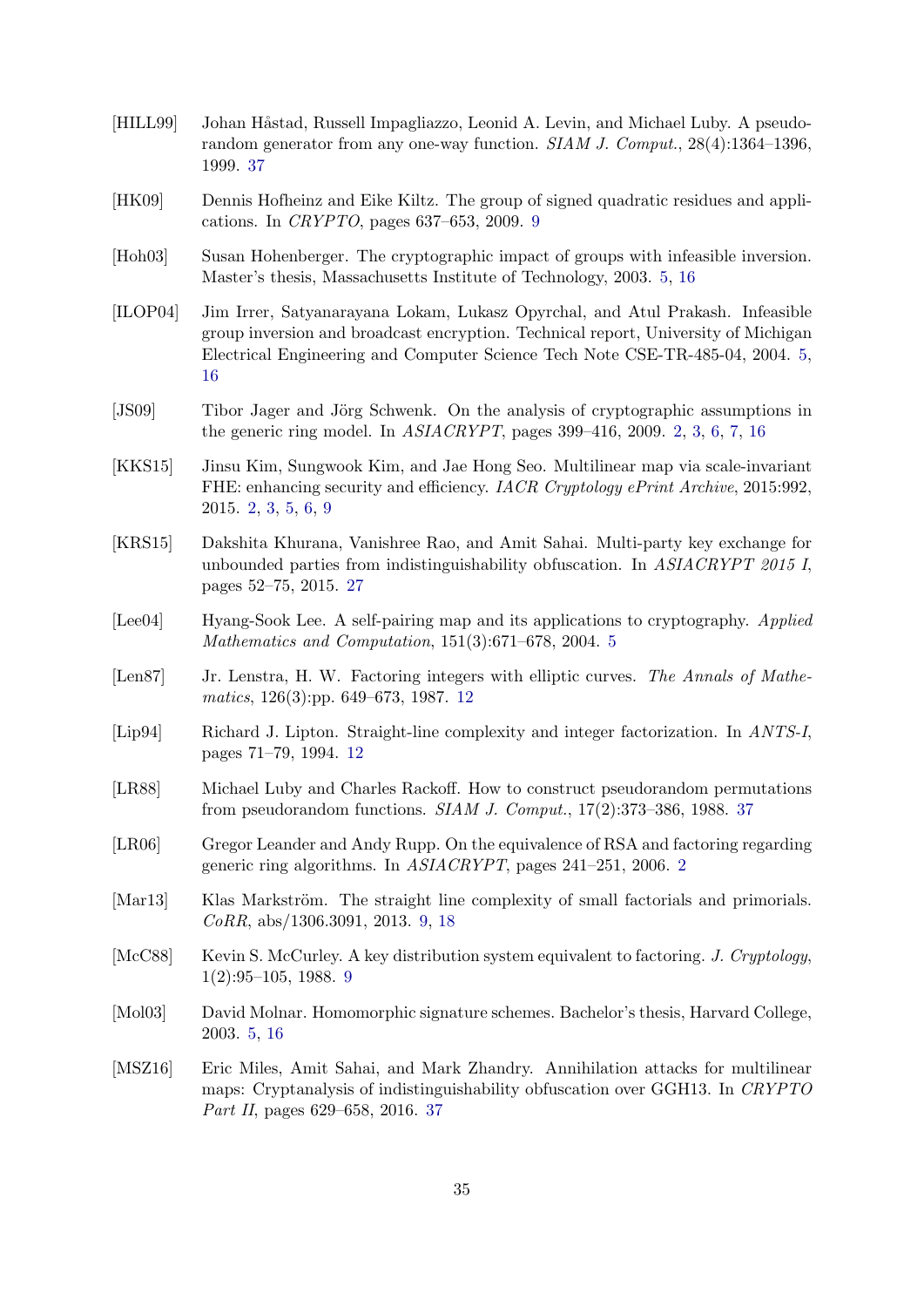- <span id="page-35-1"></span>[Nec94] V. I. Nechaev. Complexity of a determinate algorithm for the discrete logarithm. Mathematical Notes, 55(2):91–101, 1994. [1](#page-0-0)
- <span id="page-35-6"></span>[PS15] Omer Paneth and Amit Sahai. On the equivalence of obfuscation and multilinear maps. IACR Cryptology ePrint Archive, 2015:791, 2015. [6](#page-5-0)
- <span id="page-35-2"></span>[RSA78] Ronald L. Rivest, Adi Shamir, and Leonard M. Adleman. A method for obtaining digital signatures and public-key cryptosystems. *Commun. ACM*,  $21(2):120-126$ , 1978. [2](#page-1-2)
- <span id="page-35-5"></span>[Seo17] Jae Hong Seo. personal communication, 2017. [6](#page-5-0)
- <span id="page-35-10"></span>[Seu13] Yannick Seurin. New constructions and applications of trapdoor DDH groups. In Public Key Cryptography, pages 443–460, 2013. [9](#page-8-0)
- <span id="page-35-8"></span>[Sha79] Adi Shamir. Factoring numbers in o(log n) arithmetic steps. Inf. Process. Lett., 8(1):28–31, 1979. [9,](#page-8-0) [19](#page-18-2)
- <span id="page-35-9"></span>[Shm85] Zahava Shmuely. Composite diffie-hellman public-key generating systems are hard to break. Technical Report 356, Computer Science Department, Technion, Israel, 1985. [9](#page-8-0)
- <span id="page-35-0"></span>[Sho97] Victor Shoup. Lower bounds for discrete logarithms and related problems. In EUROCRYPT, pages 256–266, 1997. [1](#page-0-0)
- <span id="page-35-7"></span>[SS95] Michael Shub and Steve Smale. On the intractability of hilbertfs nullstellensatz and an algebraic version of g  $np \neq p$ ? h. Duke Math. J., 81(1):47–54, 1995. [9,](#page-8-0) [18](#page-17-2)
- <span id="page-35-11"></span>[YHK16] Takashi Yamakawa, Goichiro Hanaoka, and Noboru Kunihiro. Generalized hardness assumption for self-bilinear map with auxiliary information. In ACISP, pages 269– 284, 2016. [20,](#page-19-1) [22](#page-21-2)
- <span id="page-35-3"></span>[YYHK17] Takashi Yamakawa, Shota Yamada, Goichiro Hanaoka, and Noboru Kunihiro. Selfbilinear map on unknown order groups from indistinguishability obfuscation and its applications. Algorithmica, 79(4):1286–1317, 2017. [2,](#page-1-2) [6,](#page-5-0) [9,](#page-8-0) [10](#page-9-2)

## <span id="page-35-4"></span>A Instantiation of Inversion-hard Ring via VBB Obfuscation

Here, we give a concrete instantiation of a ring scheme that satisfies the  $c$ -inversion assumption based on a VBB obfuscation. Since it is known that there does not exist a VBB obfuscation, we consider our construction just as a proof of concept.

## <span id="page-35-12"></span>A.1 Definitions

Here, we give definitions needed for stating our construction.

Pseudorandom permutation. Here, we define a pseudorandom permutation (PRP). A pseudorandom permutation on  $\{0,1\}^{\ell}$  consists of PPT algorithms (PRPGen, PRP, PRP<sup>-1</sup>).

**PRPGen**( $1^{\lambda}$ )  $\rightarrow$  K: This algorithm takes the security parameter  $1^{\lambda}$  as input and output a key K.

 $\mathsf{PRP}(K,x) \to y$ : This algorithm takes a key K and  $x \in \{0,1\}^{\ell}$  as input, and outputs  $y \in \{0,1\}^{\ell}$ .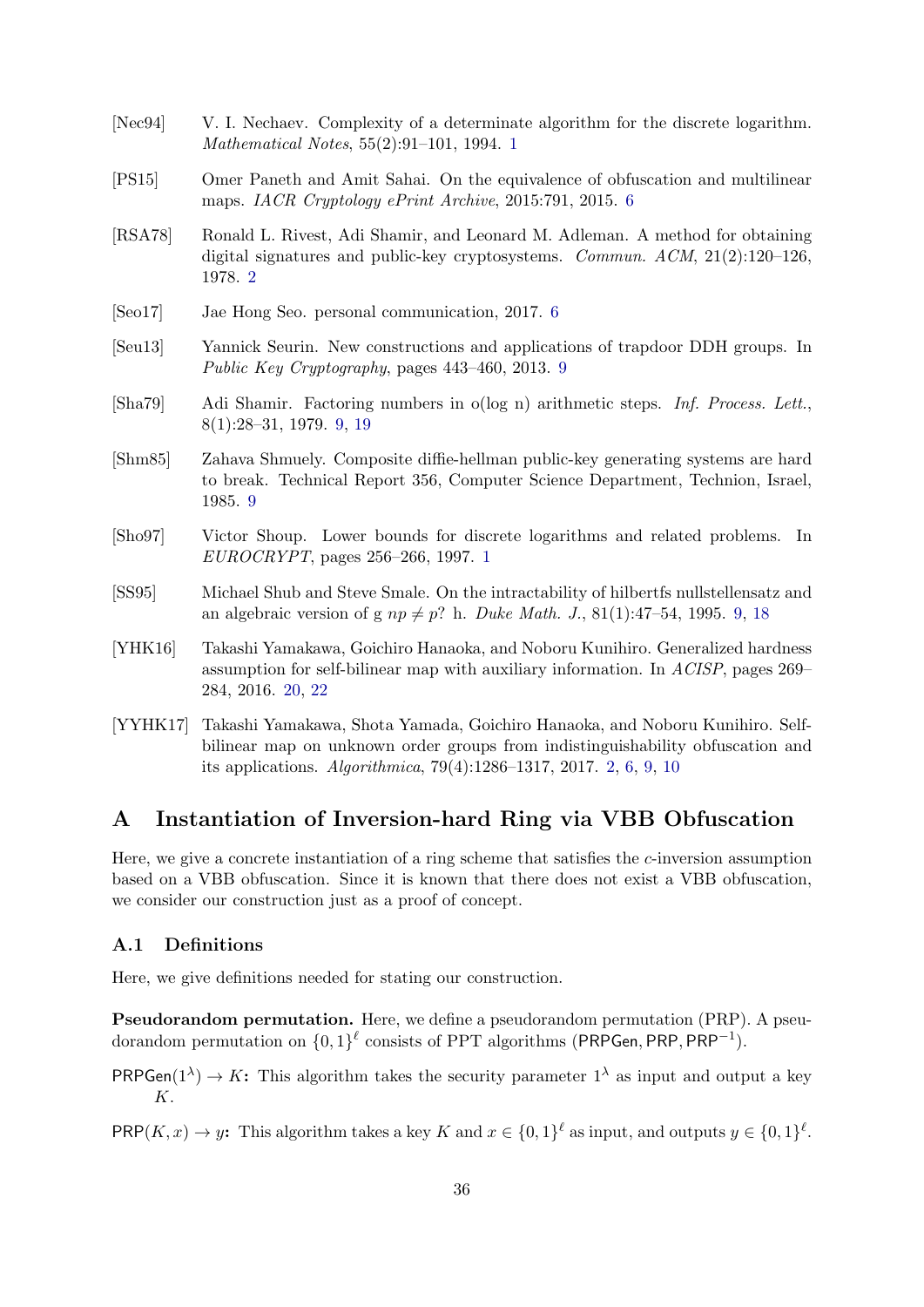<span id="page-36-0"></span>PRP $(K, y) \to x$ : This algorithm takes a key K and  $y \in \{0, 1\}^{\ell}$  as input and outputs  $x \in \{0, 1\}^{\ell}$ 

As correctness we require that for every  $\lambda \in \mathbb{N}$ , every  $K \stackrel{\$}{\leftarrow}$  KeyGen $(1^{\lambda})$  and every  $x \in \{0,1\}^{\ell}$ , we have  $PRP^{-1}(K, PRP(K, x)) = x$ .

As security, we require the following. For any PPT distinguisher  $D$ ,

$$
\Pr[1 \stackrel{\$}{\leftarrow} \mathcal{D}^{\mathsf{PRP}(K,\cdot),\mathsf{PRP}^{-1}(K,\cdot)}] - \Pr[1 \stackrel{\$}{\leftarrow} \mathcal{D}^{\sigma(\cdot),\sigma^{-1}(\cdot)}]
$$

is negligible where  $K \stackrel{\$}{\leftarrow} \textsf{PRPGen}(1^{\lambda})$  and  $\sigma$  is chosen from the set of all permutations over  $\{0,1\}^{\ell}$ . It is known that there exists a PRP if there exists a one-way function [\[LR88,](#page-34-13) [GGM86,](#page-33-14) [HILL99\]](#page-34-14).

Virtual black-box obfuscation We define a virtual black-box (VBB) obfuscation.

**Definition 17.** (Virtual black-box obfuscation [\[BGI](#page-33-5)<sup>+</sup>01].) For a circuit class  $\{\mathcal{C}_\lambda\}_{\lambda\in\mathbb{N}}$ , we say that a PPT oracle machine  $\mathcal O$  is a virtual black-box (VBB) obfuscator if the following conditions are satisfied.

**Functionality:** For every  $\lambda \in \mathbb{N}$ , every  $C \in \mathcal{C}_{\lambda}$  and every input x to C, there exists a negligible function negl such that

$$
\Pr[\mathcal{O}(C)(x) \neq C(x)] \le \mathsf{negl}(|C|)
$$

where the probability is over the coins of  $\mathcal{O}$ .

Virtual black-box: For every PPT adversary  $A$ , there exists a PPT simulator  $S$  and a negligible function  $\mu$  such that for every  $\lambda \in \mathbb{N}$  and every  $C \in \mathcal{C}_{\lambda}$ ,

 $|\Pr[1 \stackrel{\$}{\leftarrow} \mathcal{A}(\mathcal{O}(C))] - \Pr[1 \stackrel{\$}{\leftarrow} S^C(1^{|C|})]| \leq \mu(|C|)$ 

where the probabilities are over the coins of  $D$ ,  $A$ ,  $S$  and  $O$ .

**Definition 18.** (VBB obfuscation for  $P/poly$ .) We say that  $\mathcal O$  is a VBB obfuscator for  $P/poly$ . if for every circuit class  $\mathcal{C} = {\mathcal{C}_{\lambda}}_{\lambda \in \mathbb{N}}$  such that every circuit in  $\mathcal{C}_{\lambda}$  is of size poly( $\lambda$ ),  $\mathcal{O}$  is a VBB obfuscator for C.

Barak et al. proved that a VBB obfuscator for  $P/poly$  does not exist in the standard model. On the other hand, Garg et al.  $\left[\text{GMM}^+\text{16}\right]$  proved that there exists a VBB obfuscator for  $P/poly$  in the weak multilinear map model [\[MSZ16\]](#page-34-15) if there exists a pseudorandom function (PRF) computable in  $NC<sup>1</sup>$ .

#### A.2 Construction

Construction. We construct a ring scheme based on a pseudorandom permutation (PRP) (PRPGen, PRP, PRP<sup>-1</sup>) on  $2^{\ell'}$  where we assume  $\ell' \geq \ell + \lambda$  and a VBB obfuscator  $\mathcal O$  in the weak multilinear map model. The definition of a PRP is given in Appendix [A.1.](#page-35-12) For any prime  $c$ , we construct a ring scheme as follows.

 $\mathsf{GGen}(1^{\lambda}) \to PP:$  This algorithm generates  $p \overset{\hspace{0.1em}\mathsf{\scriptscriptstyle\$}}{\leftarrow} \mathcal{P}_{\ell}$  and  $K \leftarrow \mathsf{KGen}(1^{\lambda})$ , and computes  $\tilde{C}_{\mathsf{ring}} \overset{\hspace{0.1em}\mathsf{\scriptscriptstyle\$}}{\leftarrow}$  $\mathcal{O}(C_{\text{ring}})$  where the description of  $C_{\text{ring}}$  is given in Fig. [1.](#page-37-0) This specifies a ring  $R :=$  ${PRP(K, X): X \in \mathbb{Z}_p}$  whose multiplicative identity is  $[1]_R := PRP(K, 1)$  and whose ring operations are defined by  $\text{PRP}(K, X) \circ \text{PRP}(K, Y) := \text{PRP}(K, (X \circ Y \mod p))$  for  $X, Y \in \mathbb{Z}_p$  and  $\circ \in \{+, -, \cdot\}.$  Intuitively, the circuit  $C_{\text{ring}}$  makes it possible to compute operations on this ring efficiently. More precisely, it has three modes that are identity,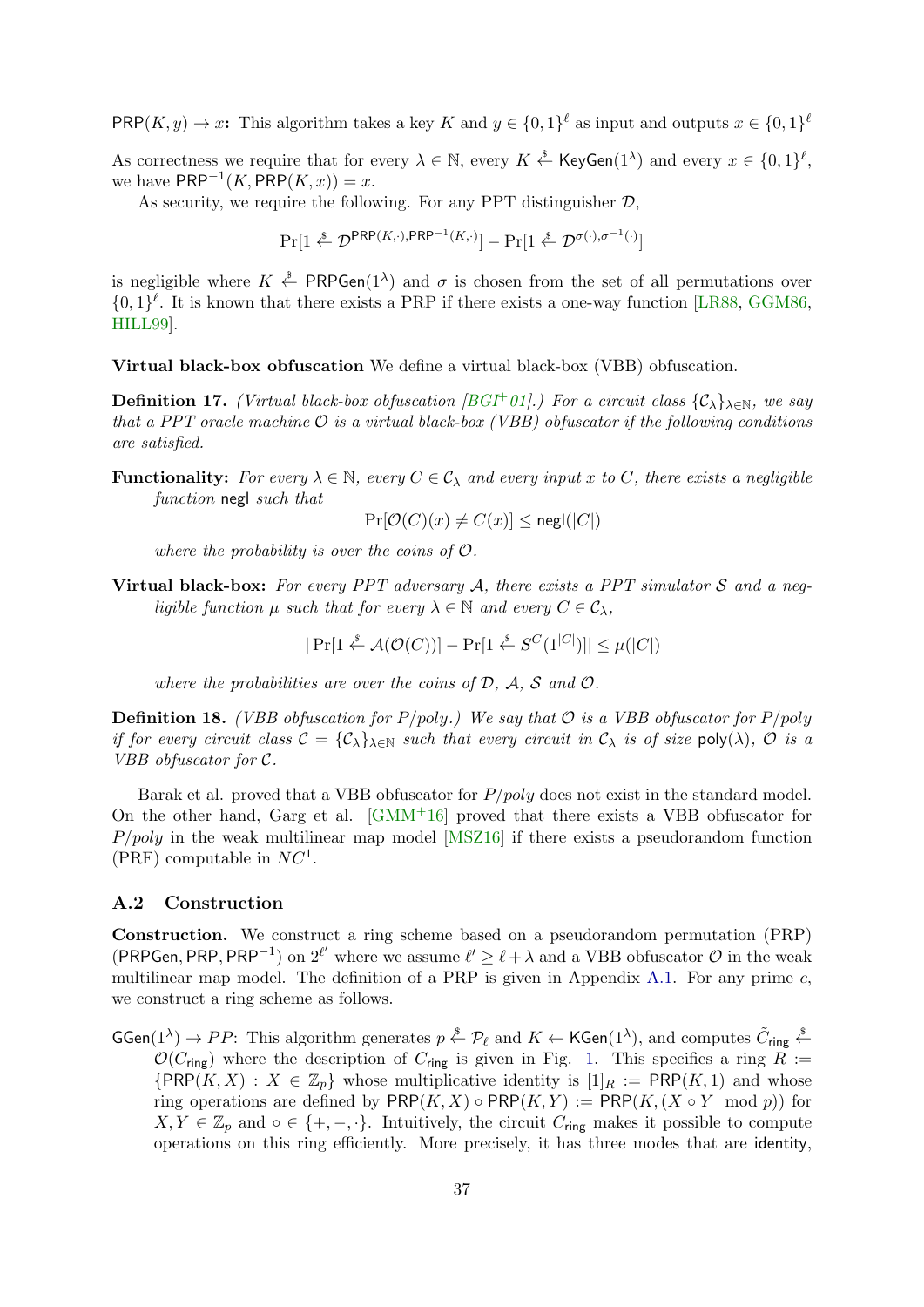| Circuit $C_{\rm ring}[p, K]$ (mode, in):                         | Circuit $C'_{\text{ring}}[p, K]$ (mode, in):                     |
|------------------------------------------------------------------|------------------------------------------------------------------|
| If mode $=$ identity                                             | If mode $=$ identity                                             |
| Return $PRP(K,1)$                                                | Return $PRP(K,1)$                                                |
| If mode $=$ operation                                            | If mode $=$ operation                                            |
| Parse $(\text{Enc}_1, \text{Enc}_2, \circ) \leftarrow \text{in}$ | Parse $(\text{Enc}_1, \text{Enc}_2, \circ) \leftarrow \text{in}$ |
| $X_1 \leftarrow \textsf{PRP}^{-1}(K, \text{Enc}_1)$              | $X_1 \leftarrow \textsf{PRP}^{-1}(K, \text{Enc}_1)$              |
| $X_2 \leftarrow \text{PRP}^{-1}(K, \text{Enc}_2)$                | $X_2 \leftarrow \textsf{PRP}^{-1}(K, \text{Enc}_2)$              |
| If $X_1 \notin \mathbb{Z}_p$ or $X_2 \notin \mathbb{Z}_p$        | If $X_1 \notin \mathbb{Z}_p$ or $X_2 \notin \mathbb{Z}_p$        |
| Return $\perp$                                                   | Return $\perp$                                                   |
| Else                                                             | Else                                                             |
| $X' := X_1 \circ X_2 \mod p$                                     | $X' := X_1 \circ X_2 \mod p$                                     |
| $Enc' \leftarrow \text{PRP}(K, X')$                              | $Enc' \leftarrow \text{PRP}(K, X')$                              |
| Return Enc'                                                      | Return Enc'                                                      |
| If mode $=$ test                                                 | If mode $=$ test                                                 |
| Parse $Enc^* \leftarrow in$                                      | Return $\perp$                                                   |
| $X^* \leftarrow \text{PRP}^{-1}(K, \text{Enc}^*)$                |                                                                  |
| If $X^* \notin \mathbb{Z}_p$                                     |                                                                  |
| Return 1                                                         |                                                                  |
| Else                                                             |                                                                  |
| If $X^*=[c]_{\mathbb{Z}_n}^{-1}$                                 |                                                                  |
| Return true                                                      |                                                                  |
| Else                                                             |                                                                  |
| Return $\perp$                                                   |                                                                  |

Figure 1: Description of circuits  $C_{\text{ring}}[p, K]$  and  $C'_{\text{ring}}[p, K]$ .

<span id="page-37-0"></span>operation and test modes depending on the first component of an input. In the identity mode, it outputs the multiplicative identity of a ring, in the operation mode, it simulates a ring operation and in the test mode, the circuit tests whether the c-inversion assumption was broken or not. It outputs  $PP := \tilde{C}_{\text{ring}}$ .

- $\text{Add}(\text{Enc}_1, \text{Enc}_2) \to \text{Enc}'$ : This algorithm computes  $\text{Enc}' \leftarrow \tilde{C}_{\text{ring}}(\text{Enc}_1, \text{Enc}_2, +)$  and output  $Enc'.$
- $\text{Sub}(\text{Enc}_1, \text{Enc}_2) \to \text{Enc}'$ : This algorithm computes  $\text{Enc}' \leftarrow \tilde{C}_{\text{ring}}(\text{Enc}_1, \text{Enc}_2, -)$  and outputs  $Enc'.$
- Mult(Enc<sub>1</sub>, Enc<sub>2</sub>)  $\rightarrow$  Enc': This algorithm computes Enc'  $\leftarrow \tilde{C}_{ring}(\text{Enc}_1, \text{Enc}_2, \cdot)$  and outputs  $Enc'.$

**Remark 9.** The test mode of  $C_{\text{ring}}[p, K]$  is not necessary for the correctness of the scheme. This mode is used only in the security proof.

We prove that the *c*-inversion assumption holds for the above ring scheme under the factoring assumption w.r.t. unbalanced moduli.

<span id="page-37-1"></span>**Theorem 14.** If the factoring assumption w.r.t. unbalanced moduli holds, then the c-inversion assumption holds for the above ring scheme.

*Proof.* Let  $C'_{\text{ring}}[p,K]$  be a circuit that works similarly to  $C_{\text{ring}}[p,K]$  except that it always outputs  $\perp$  when mode = test. (The full description is given in Fig. [1.](#page-37-0)) Let A be a PPT algorithm against the c-inversion assumption for the scheme. Then we consider another PPT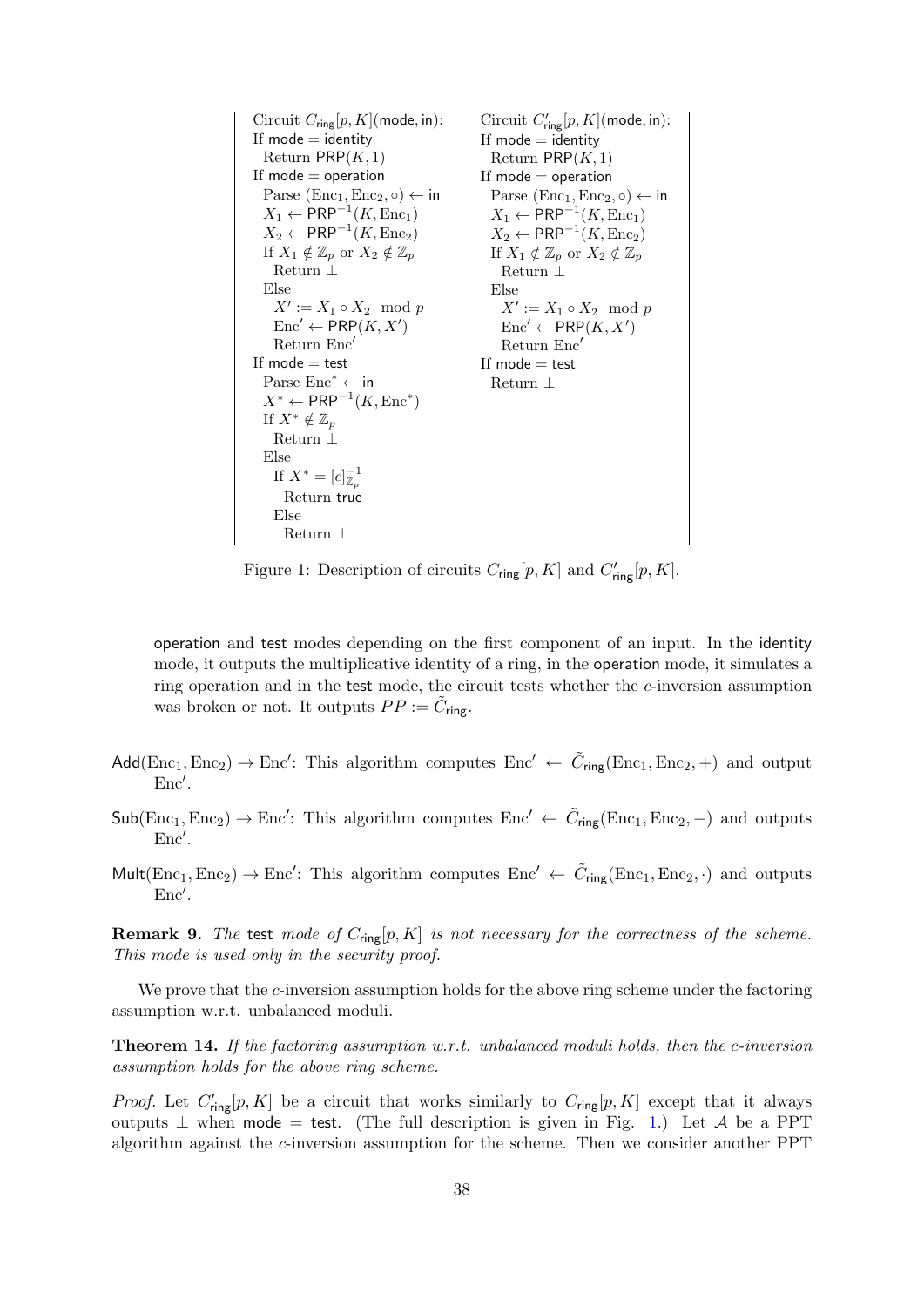algorithm  $\beta$  that distinguish obfuscations of  $C_{\text{ring}}[p, K]$  and  $C'_{\text{ring}}[p, K]$ . The description of  $\beta$  is as follows.

 $\mathcal{B}(\tilde{C})$  B is given an obfuscated circuit  $\tilde{C}$  as input and runs Enc<sup>\*</sup>  $\stackrel{\$}{\leftarrow} \mathcal{A}(\tilde{C})$ . It outputs as  $\tilde{C}$ (test, Enc<sup>\*</sup>) outputs.

If C is an obfuscation of  $C_{\text{ring}}[p, K]$ , B outputs 1 in the test mode if and only if A succeeds in breaking the c-inversion assumption, and if C is an obfuscation of  $C_{\text{ring}}[p, K]$ , B never outputs 1. Therefore we have

$$
\mathsf{Adv}_{\mathcal{A}}^{\mathsf{gen-inv}}(\lambda) = \Pr[1 \stackrel{\hspace{0.1em}\mathsf{\scriptscriptstyle\$}}{\leftarrow} \mathcal{B}(\tilde{C}) : \tilde{C} \stackrel{\hspace{0.1em}\mathsf{\scriptscriptstyle\$}}{\leftarrow} \mathcal{O}(C_{\mathsf{ring}}[p,K])]
$$

and

$$
0 = \Pr[1 \stackrel{\$}{\leftarrow} \mathcal{B}(\tilde{C}) : \tilde{C} \stackrel{\$}{\leftarrow} \mathcal{O}(C'_{\mathsf{ring}}[p, K])]
$$

where  $p \stackrel{\$}{\leftarrow} \mathcal{P}_{\ell}$  and  $K \stackrel{\$}{\leftarrow}$  KGen(1<sup> $\lambda$ </sup>).

On the other hand, by the property of a VBB obfuscation, there exists a PPT algorithm  $\mathcal S$ such that

$$
|\Pr[1 \stackrel{\$}{\leftarrow} \mathcal{B}(\tilde{C}) : \tilde{C} \stackrel{\$}{\leftarrow} \mathcal{O}(C_{\text{ring}}[p,K])] - \Pr[1 \stackrel{\$}{\leftarrow} \mathcal{S}^{C_{\text{ring}}[p,K]}(1^M)]
$$

and

$$
|\Pr[1 \stackrel{\$}{\leftarrow} \mathcal{B}(\tilde{C}) : \tilde{C} \stackrel{\$}{\leftarrow} \mathcal{O}(C'_{\text{ring}}[p,K])] - \Pr[1 \stackrel{\$}{\leftarrow} \mathcal{S}^{C'_{\text{ring}}[p,K]}(1^M)]
$$

are negligible where  $p \stackrel{\$}{\leftarrow} \mathcal{P}_{\ell}$  and  $K \stackrel{\$}{\leftarrow}$  KGen(1<sup> $\lambda$ </sup>) and M denotes the maximum size of  $C_{\text{ring}}[p, K]$ and  $C'_{\mathsf{ring}}[p,K]$ .

Therefore we have

$$
\mathsf{Adv}_{\mathcal{A}}^{\mathsf{gen-inv}}(\lambda) \leq |\Pr[1 \stackrel{\hspace{0.1em}\mathsf{\scriptscriptstyle\$}}{\leftarrow} \mathcal{S}^{C_{\mathsf{ring}}[p,K]}(1^{\lambda},1^M)] - \Pr[1 \stackrel{\hspace{0.1em}\mathsf{\scriptscriptstyle\$}}{\leftarrow} \mathcal{S}^{C'_{\mathsf{ring}}[p,K]}(1^{\lambda},1^M)]| + \mathsf{negl}(\lambda)
$$

where negl is a negligible function,  $p \stackrel{s}{\leftarrow} \mathcal{P}_{\ell}$  and  $K \stackrel{s}{\leftarrow}$  KGen(1<sup> $\lambda$ </sup>). Here, we prove the following lemma.

<span id="page-38-0"></span>**Lemma 6.**  $|\Pr[1 \stackrel{\$}{\leftarrow} \mathcal{S}^{C_{\text{ring}}[p,K]}(1^{\lambda},1^M)] - \Pr[1 \stackrel{\$}{\leftarrow} \mathcal{S}^{C'_{\text{ring}}[p,K]}(1^{\lambda},1^M)]|$  is negligible where  $p \stackrel{\$}{\leftarrow} \mathcal{P}_{\ell}$ and  $K \stackrel{\hspace{0.1em}\mathsf{\scriptscriptstyle\$}}{\leftarrow}$  KGen $(1^{\lambda})$ .

It is clear that Theorem [14](#page-37-1) is proven if the above lemma is proven. Intuitively, Lemma [6](#page-38-0) can be reduced to the c-inversion assumption in the  $\mathcal{D}_R$ -generic ring model because S is only allowed to compute ring operations in a black-box manner through its oracle, and unless  $S$ queries the witness that it breaks the c-inversion assumption in the test mode,  $C_{\text{ring}}[p, K]$  and  $C'_{\text{ring}}[p, K]$  works completely the same. The full proof of Lemma [6](#page-38-0) is given below.

Proof. (of Lemma [6\)](#page-38-0) We prove it by considering the following sequence of games.

- Game 0: In this game,  $\bar{\mathcal{S}}$  is given  $1^M$  as input and allowed to access the oracle  $C_{\text{ring}}[p, K]$ described in Fig [1](#page-37-0) where  $p \overset{\hspace{0.1em}\mathsf{\scriptscriptstyle\$}}{\leftarrow} \mathcal{P}_\ell$  and  $K \overset{\hspace{0.1em}\mathsf{\scriptscriptstyle\$}}{\leftarrow}$  KeyGen(1<sup> $\lambda$ </sup>).
- Game 1: In this game, the oracle is replaced by  $\mathcal{O}_{ring}^{(1)}[p,\sigma]$  described in Fig. [2](#page-39-1) where  $p \stackrel{\$}{\leftarrow} \mathcal{P}_{\ell}$ and  $\sigma$  is a random permutation on  $\{0,1\}^{\ell'}$ .  $\mathcal{O}_{\mathsf{ring}}^{(1)}[p,\sigma]$  works similarly to  $C_{\mathsf{ring}}[p,K]$  except that PRP(K, ·) and PRP<sup>-1</sup>(K, ·) are replaced by  $\sigma$  and  $\sigma^{-1}$  respectively.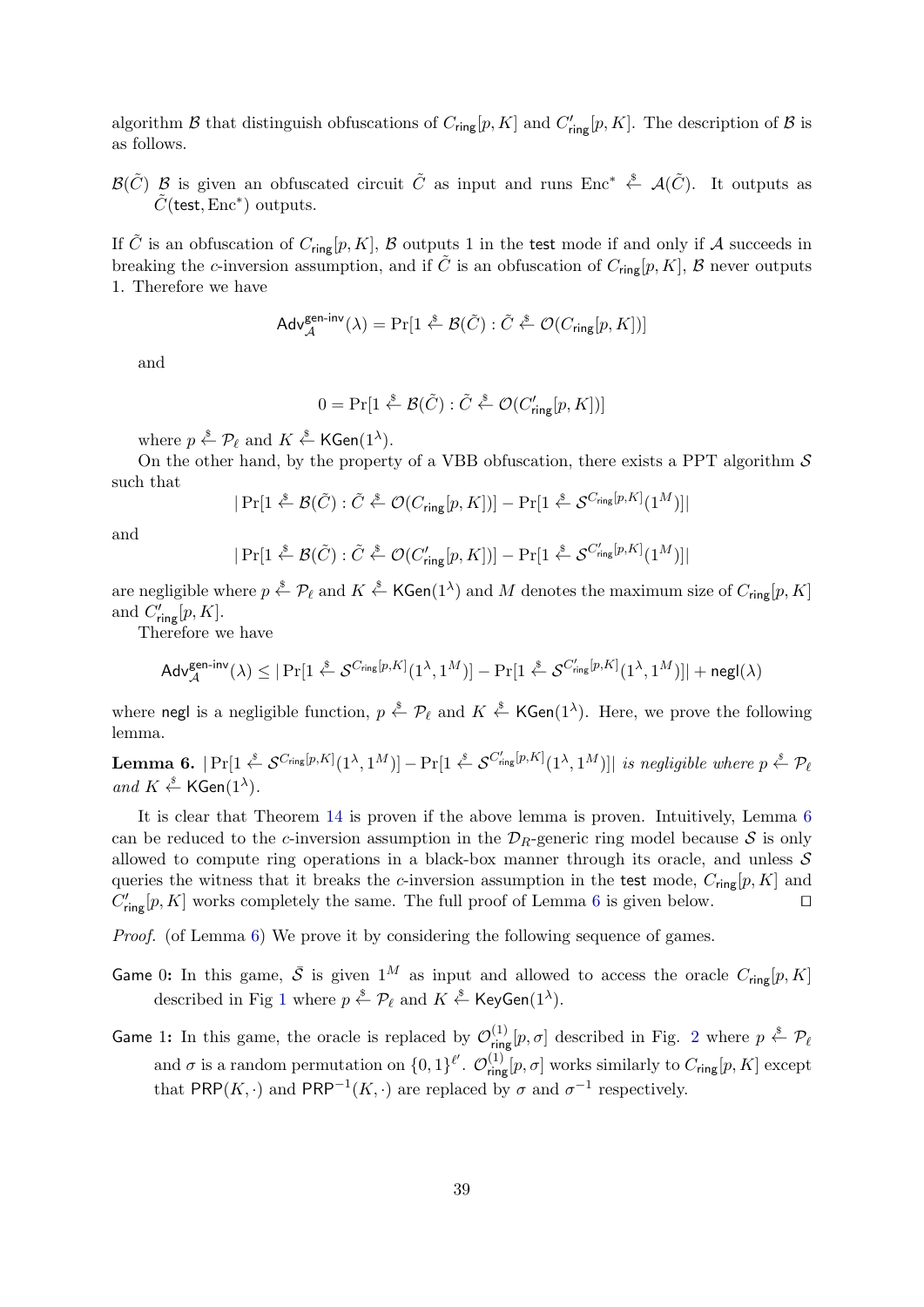<span id="page-39-0"></span>

| Oracle $\mathcal{O}_{\text{ring}}^{(1)}[p, \sigma]$ (mode, in):                      | Oracle $\mathcal{O}_{\text{ring}}^{(2)}[p, \sigma]$ (mode, in):                      |
|--------------------------------------------------------------------------------------|--------------------------------------------------------------------------------------|
| If mode $=$ identity                                                                 | If mode $=$ identity                                                                 |
| Return $\sigma(1)$                                                                   | Return $\sigma(1)$                                                                   |
| If mode $=$ operation                                                                | If mode $=$ operation                                                                |
| Parse $(Enc_1, Enc_2, \circ) \leftarrow in$                                          | Parse $(Enc_1, Enc_2, \circ) \leftarrow in$                                          |
| $X_1 \leftarrow \sigma^{-1}(\text{Enc}_1), X_2 \leftarrow \sigma^{-1}(\text{Enc}_2)$ | If $\text{Enc}_1 \notin L$ or $\text{Enc}_2 \notin L$                                |
| If $X_1 \notin \mathbb{Z}_p$ or $X_2 \notin \mathbb{Z}_p$                            | Return $\perp$                                                                       |
| Return $\perp$                                                                       | Else                                                                                 |
| Else                                                                                 | $X_1 \leftarrow \sigma^{-1}(\text{Enc}_1), X_2 \leftarrow \sigma^{-1}(\text{Enc}_2)$ |
| $X' := X_1 \circ X_2 \mod p$                                                         | $X' := X_1 \circ X_2 \mod p$                                                         |
| $\text{Enc}' \leftarrow \sigma(X')$                                                  | $\text{Enc}' \leftarrow \sigma(X')$                                                  |
| Return Enc'                                                                          | $L \leftarrow L \cup {\text{Enc'}}$                                                  |
| If mode $=$ test                                                                     | Return Enc'                                                                          |
| Parse $Enc^* \leftarrow in$                                                          | If mode $=$ test                                                                     |
| $X^* \leftarrow \sigma^{-1}(\text{Enc}^*)$                                           | Parse $Enc^* \leftarrow in$                                                          |
| If $X^* \notin \mathbb{Z}_p$                                                         | If $Enc^* \notin L$                                                                  |
| Return $\perp$                                                                       | Return $\perp$                                                                       |
| Else                                                                                 | Else                                                                                 |
| If $X^*=[c]_{\mathbb{Z}_n}^{-1}$                                                     | $X^* \leftarrow \sigma^{-1}(\text{Enc}^*)$                                           |
| Return true                                                                          | If $X^*=[c]_{\mathbb{Z}_n}^{-1}$                                                     |
| Else                                                                                 | Return true                                                                          |
| Return $\perp$                                                                       | Else                                                                                 |
|                                                                                      | Return $\perp$                                                                       |

Figure 2: Description of oracles  $\mathcal{O}_{\text{ring}}^{(1)}[p,\sigma]$  and  $\mathcal{O}_{\text{ring}}^{(2)}[p,\sigma]$ .

- <span id="page-39-1"></span>Game [2](#page-39-1): In this game, the oracle is replaced by  $\mathcal{O}_{ring}^{(2)}[p,\sigma]$  described in Fig. 2 where  $p \stackrel{\$}{\leftarrow} \mathcal{P}_{\ell}$ ,  $\sigma$  is a random permutation on  $\{0,1\}^{\ell'}$ , and a set  $L \subset \{0,1\}^{\ell'}$  is initialized to be  $\{\sigma(1)\}$ at the beginning of the game. Intuitively, L records ciphertexts issued by the oracle, and  $\mathcal{O}^{(2)}_{\rm ring}[p,\sigma]$  works similarly to  $\mathcal{O}^{(1)}_{\rm ring}[p,\sigma]$  except that it returns  $\perp$  if an operation or test query contains a ciphertext outside of L.
- Game 3: In this game, the oracle is replaced by  $\mathcal{O}_{ring}^{(3)}[p,\text{Enc}_0]$  described in Fig. [4](#page-41-0) where  $p \overset{\$}{\leftarrow} \mathcal{P}_{\ell}$ , Enc<sub>0</sub>  $\stackrel{\$}{\leftarrow}$  {0, 1}<sup> $\ell'$ </sup>, a set  $L' \subset \mathbb{Z}_p \times \{0,1\}^{\ell'}$  is initialized to be  $\{(1,Enc_0)\}\)$  at the beginning of the game and  $L'_2$  denotes the set of all  $\text{Enc} \in \{0,1\}^{\ell'}$  such that  $(X,\text{Enc}) \in L'$  for some  $X \in \mathbb{Z}_p$ . We note that if there exists X, Y such that  $(X, \text{Enc}), (Y, \text{Enc}) \in L'$ , then we always have  $X = Y$ , and thus the step to find  $X_1, X_2$  such that  $(X_1, \text{Enc}_1), (X_2, \text{Enc}_2) \in L'$ is well-defined.  $\mathcal{O}_{\text{ring}}^{(3)}[p,\text{Enc}_0]$  works similarly to  $\mathcal{O}_{\text{ring}}^{(2)}[p,\sigma]$  except that instead of choosing σ at the beginning of the game, the oracle  $\mathcal{O}_{\text{ring}}^{(3)}[p,\text{Enc}_0]$  simulates σ by a "lazy sampling" [\[BCLO09\]](#page-32-7) where a value of  $\sigma$  is assigned whenever that is needed in the game. Intuitively,  $(X, \text{Enc}) \in L$  means that Enc is assigned to be  $\sigma(X)$ .
- Game [4](#page-41-0): In this game, the oracle is replaced by  $\mathcal{O}_{ring}^{(4)}[p,\text{Enc}_0]$  described in Fig. 4 where  $p \overset{\$}{\leftarrow} \mathcal{P}_{\ell}$ , Enc<sub>0</sub>  $\xi$  {0, 1}<sup> $\ell'$ </sup>, a set  $L'' \subset \mathbb{Z} \times \{0,1\}^{\ell'}$  is initialized to be {(0, Enc<sub>0</sub>)}, an NI-SLP P is initialized to be an empty string at the beginning of the game, and  $L_2''$  denotes the set of all Enc  $\in \{0,1\}^{\ell'}$  such that  $(i, \text{Enc}) \in L''$  for some  $i \in \mathbb{Z}$ . In the step to find  $i_1, i_2$ such that  $(i_1, Enc_1), (i_2, Enc_2) \in L''$ , if there exist multiple such  $i_1, i_2$ , the oracle picks the smallest one. P $||(i_1, i_2, \circ)$  means to append  $(i_1, i_2, \circ)$  to P.  $\mathcal{O}_{\text{ring}}^{(4)}[p, \text{Enc}_0]$  works similarly to  $\mathcal{O}_{\text{ring}}^{(3)}[p, \sigma]$  except that it maintains assigned values of  $\sigma$  in another way by using  $L''$  and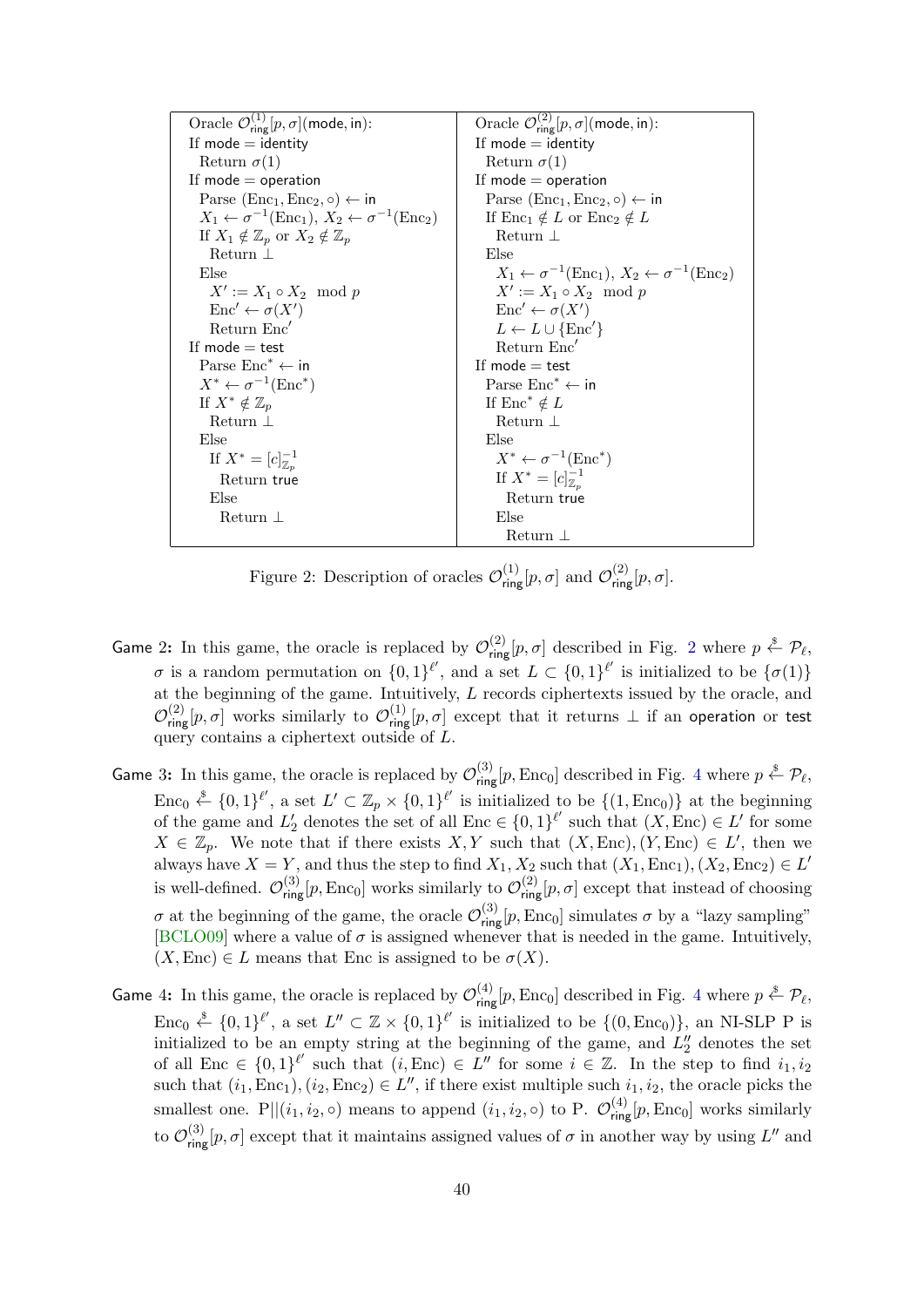| Oracle $\mathcal{O}^{(3)}_{\text{ring}}[p,\text{Enc}_0](\text{mode},\text{in})$ : | Oracle $\mathcal{O}_{\text{ring}}^{(4)}[p,\text{Enc}_0](\text{mode},\text{in})$ :       |
|-----------------------------------------------------------------------------------|-----------------------------------------------------------------------------------------|
| If mode $=$ identity                                                              | If mode $=$ identity                                                                    |
| Return $Enc_0$                                                                    | Return $Enc_0$                                                                          |
| If mode $=$ operation                                                             | If mode $=$ operation                                                                   |
| Parse $(\text{Enc}_1, \text{Enc}_2, \circ) \leftarrow \text{in}$                  | Parse $(\text{Enc}_1, \text{Enc}_2, \circ) \leftarrow \text{in}$                        |
| If $\text{Enc}_1 \notin L'_2$ or $\text{Enc}_2 \notin L'_2$                       | If $\text{Enc}_1 \notin L_2''$ or $\text{Enc}_2 \notin L_2$                             |
| Return $\perp$                                                                    | Return $\perp$                                                                          |
| Else                                                                              | Else                                                                                    |
| Find $X_1, X_2$                                                                   | Find $i_1, i_2$                                                                         |
| s.t. $(X_1, \text{Enc}_1), (X_2, \text{Enc}_2) \in L'$                            | s.t. $(i_1, \text{Enc}_1), (i_2, \text{Enc}_2) \in L''$                                 |
| $X' := X_1 \circ X_2 \mod p$                                                      | $P \leftarrow P  (i_1, i_2, \circ)$                                                     |
| If $\exists$ Enc such that $(X, \text{Enc}) \in L'$                               | If $\exists i$ s.t. $(i, \text{Enc}) \in L''$ and $P_i(\mathbb{Z}_p) = P(\mathbb{Z}_p)$ |
| $Enc' \leftarrow Enc$                                                             | $Enc' \leftarrow Enc$                                                                   |
| Else                                                                              | Else                                                                                    |
| $\text{Enc}' \stackrel{\$}{\leftarrow} \{0,1\}^{\ell'} \setminus  L'_2 $          | $\text{Enc}' \stackrel{\$}{\leftarrow} \{0,1\}^{\ell'} \setminus  L''_2 $               |
| $L' \leftarrow L' \cup \{(X', \text{Enc}')\}$                                     | $L'' \leftarrow L'' \cup \{( P , Enc'\}\}$                                              |
| Return Enc'                                                                       | Return Enc'                                                                             |
| If mode $=$ test                                                                  | If mode $=$ test                                                                        |
| Parse $Enc^* \leftarrow in$                                                       | Parse $Enc^* \leftarrow in$                                                             |
| If Enc <sup>*</sup> $\notin L'_2$                                                 | If $Enc^* \notin L_2''$                                                                 |
| Return $\perp$                                                                    | Return $\perp$                                                                          |
| Else                                                                              | Else                                                                                    |
| Find $X^*$ s.t. $(X^*, \text{Enc}^*) \in L'$                                      | Find $X^*$ s.t. $(X^*, \text{Enc}^*) \in L''$                                           |
| If $X^*=[c]_{\mathbb{Z}_n}^{-1}$                                                  | If $X^*=[c]_{\mathbb{Z}_p}^{-1}$                                                        |
| Return true                                                                       | Return true                                                                             |
| Else                                                                              | Else                                                                                    |
| Return $\perp$                                                                    | Return $\perp$                                                                          |

Figure 3: Description of oracles  $\mathcal{O}_{\text{ring}}^{(3)}[p,\text{Enc}_0]$  and  $\mathcal{O}_{\text{ring}}^{(4)}[p,\text{Enc}_0]$ .

- <span id="page-40-0"></span>P. Intuitively,  $(i, Enc) \in L''$  means that Enc is assigned to be  $\sigma(P_i(\mathbb{Z}_p)).$
- Game 5: In this game, the oracle is replaced by  $\mathcal{O}_{ring}^{(5)}[p,\text{Enc}_0]$  described in Fig. [3](#page-40-0) where  $p \overset{\$}{\leftarrow}$  $\mathcal{P}_{\ell}$ , Enc<sub>0</sub>  $\stackrel{\$}{\leftarrow}$  {0, 1}<sup> $\ell'$ </sup>,  $L'' \subset \mathbb{Z} \times \{0,1\}^{\ell'}$  is initialized to be {(0, Enc<sub>0</sub>)}, an NI-SLP P is initialized to be an empty string at the beginning of the game, and  $L_2''$  denotes the set of all Enc  $\in \{0,1\}^{\ell'}$  such that  $(i, \text{Enc}) \in L''$  for some  $i \in \mathbb{Z}$ . We note that  $\mathcal{O}_{\text{ring}}^{(5)}[p, \text{Enc}_0]$  is the same as  $\mathcal{O}^{(4)}_{\text{ring}}[p,\text{Enc}_0]$  except that it always returns  $\perp$  if mode = test.
- Game 6: In this game, the oracle is replaced by  $\mathcal{O}_{ring}^{(6)}[p,\text{Enc}_0]$  described in Fig. [3](#page-40-0) where  $p \overset{\$}{\leftarrow} \mathcal{P}_{\ell}$ , Enc<sub>0</sub>  $\xi$  {0, 1}<sup>e'</sup>, a set  $L' \subset \mathbb{Z}_p \times \{0,1\}^{\ell'}$  is initialized to be  $\{(1,Enc_0)\}\$  at the beginning of the game and  $L'_2$  denotes the set of all  $\text{Enc} \in \{0,1\}^{\ell'}$  such that  $(X,\text{Enc}) \in L'$  for some  $X \in \mathbb{Z}_p$ . We note that  $\mathcal{O}_{\text{ring}}^{(6)}[p,\text{Enc}_0]$  is the same as  $\mathcal{O}_{\text{ring}}^{(3)}[p,\text{Enc}_0]$  except that it always returns  $\bot$  if mode = test.
- Game 7: In this game, the oracle is replaced by  $\mathcal{O}_{\text{ring}}^{(7)}[p,\sigma]$  described in Fig. [5](#page-42-0) where  $p \overset{\$}{\leftarrow} \mathcal{P}_{\ell}, \sigma$ is a random permutation on  $\{0,1\}^{\ell'}$ , and a set  $L \subset \{0,1\}^{\ell'}$  is initialized to be  $\{\sigma(1)\}$  at the beginning of the game. We note that  $\mathcal{O}_{\text{ring}}^{(7)}[p,\sigma]$  is the same as  $\mathcal{O}_{\text{ring}}^{(2)}[p,\sigma]$  except that it always returns  $\perp$  if mode = test.

Game 8: In this game, the oracle is replaced by  $\mathcal{O}_{ring}^{(8)}[p,\sigma]$  described in Fig. [5](#page-42-0) where  $p \stackrel{\$}{\leftarrow} \mathcal{P}_{\ell}$  and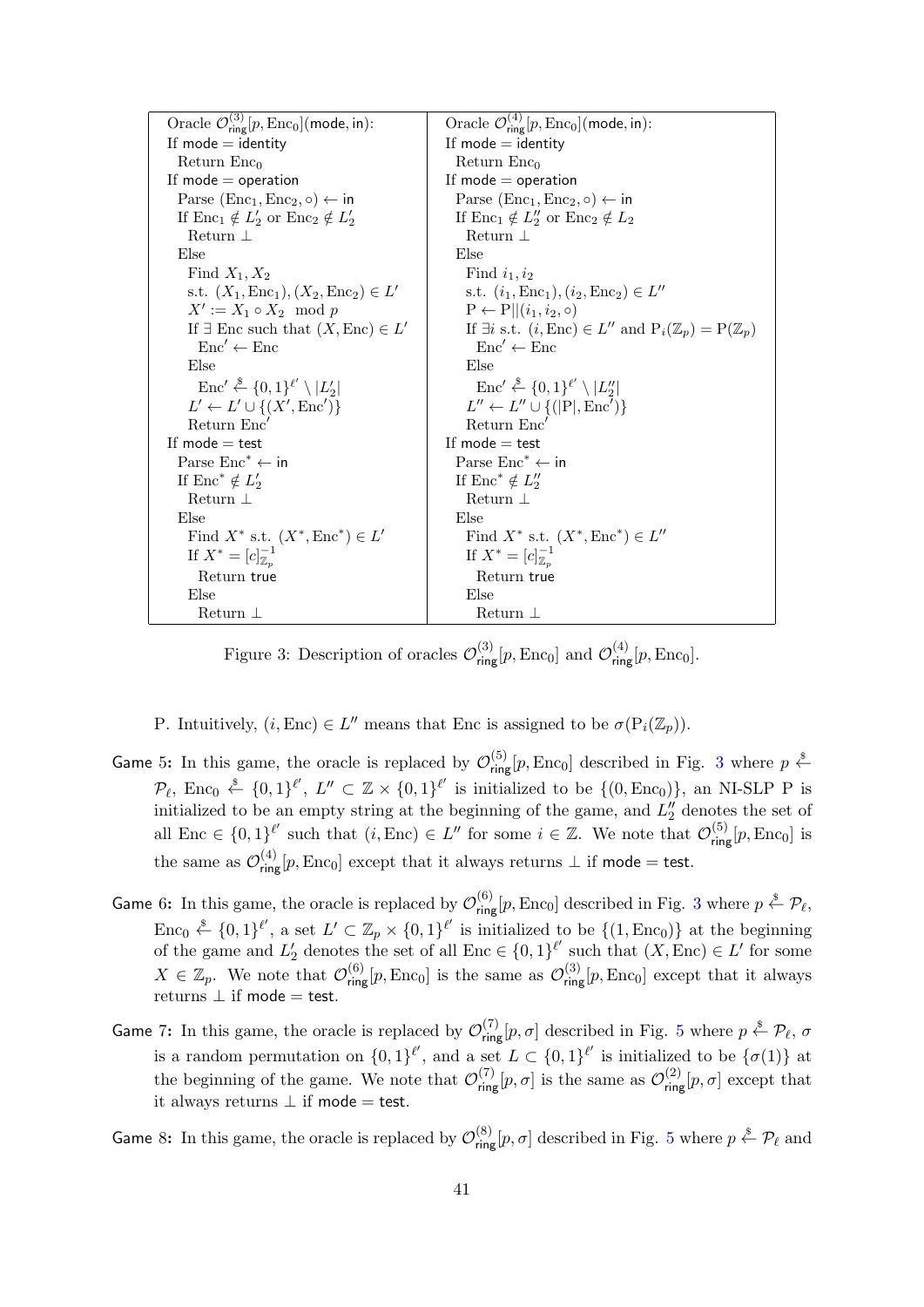| Oracle $\mathcal{O}_{\text{ring}}^{(5)}[p,\text{Enc}_0](\text{mode},\text{in})$ :       | Oracle $\mathcal{O}_{\text{ring}}^{(6)}[p,\text{Enc}_0](\text{mode},\text{in})$ : |
|-----------------------------------------------------------------------------------------|-----------------------------------------------------------------------------------|
| If mode $=$ identity                                                                    | If mode $=$ identity                                                              |
| Return $Enc_0$                                                                          | Return $Enc_0$                                                                    |
| If mode $=$ operation                                                                   | If mode $=$ operation                                                             |
| Parse $(\text{Enc}_1, \text{Enc}_2, \circ) \leftarrow \text{in}$                        | Parse $(\text{Enc}_1, \text{Enc}_2, \circ) \leftarrow \text{in}$                  |
| If Enc <sub>1</sub> $\notin L''_2$ or Enc <sub>2</sub> $\notin L_2$                     | If Enc <sub>1</sub> $\notin L'_2$ or Enc <sub>2</sub> $\notin L'_2$               |
| Return $\perp$                                                                          | Return $\perp$                                                                    |
| Else                                                                                    | Else                                                                              |
| Find $i_1, i_2$                                                                         | Find $X_1, X_2$                                                                   |
| s.t. $(i_1, \text{Enc}_1), (i_2, \text{Enc}_2) \in L''$                                 | s.t. $(X_1, \text{Enc}_1), (X_2, \text{Enc}_2) \in L'$                            |
| $P \leftarrow P  (i_1, i_2, \circ)$                                                     | $X' := X_1 \circ X_2 \mod p$                                                      |
| If $\exists i$ s.t. $(i, \text{Enc}) \in L''$ and $P_i(\mathbb{Z}_p) = P(\mathbb{Z}_p)$ | If $\exists$ Enc such that $(X, \text{Enc}) \in L'$                               |
| $Enc' \leftarrow Enc$                                                                   | $Enc' \leftarrow Enc$                                                             |
| Else                                                                                    | Else                                                                              |
| $\text{Enc}' \stackrel{\$}{\leftarrow} \{0,1\}^{\ell'} \setminus  L''_2 $               | $\text{Enc}' \xleftarrow{\$} \{0,1\}^{\ell'} \setminus  L'_2 $                    |
| $L'' \leftarrow L'' \cup \{( P , Enc'\}\}$                                              | $L' \leftarrow L' \cup \{(X', \text{Enc}')\}$                                     |
| Return Enc'                                                                             | Return Enc'                                                                       |
| If mode $=$ test                                                                        | If mode $=$ test                                                                  |
| Return $\perp$                                                                          | Return $\perp$                                                                    |

Figure 4: Description of oracles  $\mathcal{O}_{\text{ring}}^{(5)}[p,\text{Enc}_0]$  and  $\mathcal{O}_{\text{ring}}^{(6)}[p,\text{Enc}_0]$ .

<span id="page-41-0"></span> $\sigma$  is a random permutation on  $\{0,1\}^{\ell'}$ . We note that  $\mathcal{O}_{\sf ring}^{(8)}[p,\sigma]$  is the same as  $\mathcal{O}_{\sf ring}^{(1)}[p,\sigma]$ except that it always returns  $\bot$  if mode = test.

Game 9: In this game, the oracle is replaced by  $C'_{\text{ring}}[p, K]$  where  $p \overset{\$}{\leftarrow} \mathcal{P}_{\ell}$  and  $K \overset{\$}{\leftarrow} \textsf{PRPGen}(1^{\lambda})$ .

We let  $T_i$  be the event that S outputs 1, and let Q be the maximum number of S's queries. What we have to prove is that  $|\Pr[T_9] - \Pr[T_1]|$  is negligible. We prove this by the following lemmas.

<span id="page-41-1"></span>**Lemma 7.** If (PRPGen, PRP, PRP<sup>-1</sup>) is a secure PRP, then  $Pr[T_1] - Pr[T_0]$  is negligible.

*Proof.* Game 1 is the same as Game 0 except that  $PRP(K, \cdot)$  and  $PRP^{-1}(K, \cdot)$  are replaced by  $\sigma$ and  $\sigma^{-1}$ . Since S only accesses to them as oracles, they are computationally indistinguishable by the security of a PRP.  $\Box$ 

 $\Box$ 

**Lemma 8.** We have 
$$
|\Pr[T_2] - \Pr[T_1]| \leq \frac{Q \cdot 2^{\ell}}{2^{\ell'} - Q - 1}
$$
. Especially,  $|\Pr[T_2] - \Pr[T_1]|$  is negligible.

*Proof.* Since at most one element is added to L at each query, we have  $|L| \leq Q+1$  throughout the game. For any  $\text{Enc}\{0,1\}^{\ell'} \setminus L$ , S cannot obtain any information about  $\sigma^{-1}(\text{Enc})$ , and thus the probability that  $\sigma^{-1}(\text{Enc}) \in \mathbb{Z}_p$  is  $\frac{p-|L|}{2^{\ell'}-|L|} \leq \frac{2^{\ell}}{2^{\ell'}-C}$  $\frac{2^{c}}{2^{l'}-Q-1}$ . Therefore the probability that S makes at least one query that contains Enc  $\in \{0,1\}^{\ell'} \setminus L$  such that  $\sigma^{-1}(\text{Enc}) \notin \mathbb{Z}_p$  is at most  $Q\smash\cdot 2^\ell$  $\frac{Q \cdot 2^{\ell}}{2^{\ell'}-Q-1}$ . Unless this occurs, Game 1 and Game 2 are identical. Since we assume  $\ell' \ge \ell + \lambda$  and Q is polynomial in  $\lambda$ ,  $\frac{Q \cdot 2^{\ell}}{Q}$  $\frac{Q \cdot 2^{\mathcal{C}}}{2^{\ell'} - Q - 1}$  is negligible.  $\Box$ 

The following two lemmas are easy to verify because the modifications from Game 2 to Game 3 and from Game 3 to Game 4 are just conceptual.

**Lemma 9.** We have  $Pr[T_3] = Pr[T_2]$ .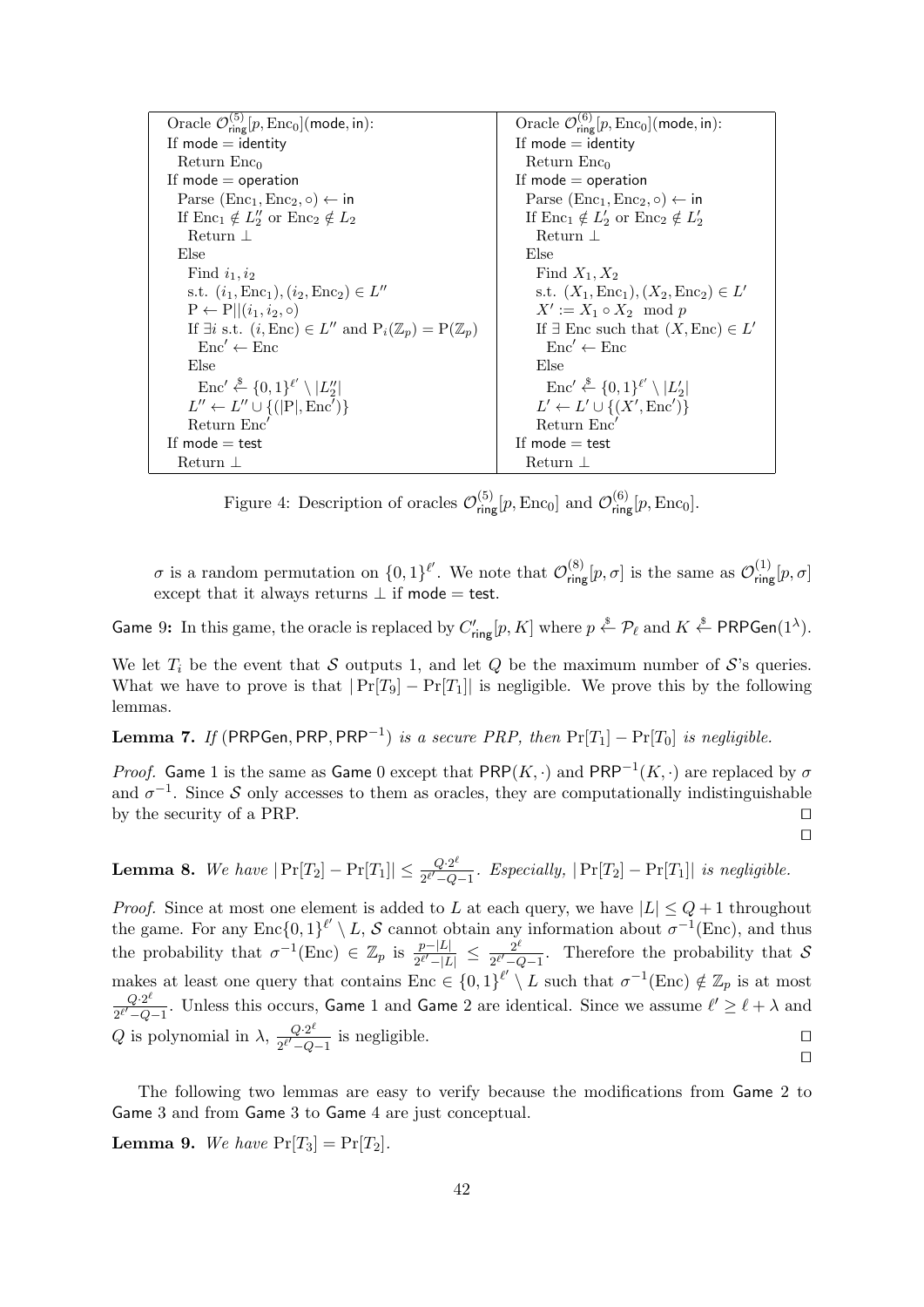| Oracle $\mathcal{O}_{\text{ring}}^{(2)}[p, \sigma]$ (mode, in):                      | Oracle $\mathcal{O}_{\text{ring}}^{(8)}[p, \sigma]$ (mode, in):                      |
|--------------------------------------------------------------------------------------|--------------------------------------------------------------------------------------|
| If mode $=$ identity                                                                 | If mode $=$ identity                                                                 |
| Return $\sigma(1)$                                                                   | Return $\sigma(1)$                                                                   |
| If mode $=$ operation                                                                | If mode $=$ operation                                                                |
| Parse $(Enc_1, Enc_2, \circ) \leftarrow in$                                          | Parse (Enc <sub>1</sub> , Enc <sub>2</sub> , $\circ$ ) $\leftarrow$ in               |
| If $\text{Enc}_1 \notin L$ or $\text{Enc}_2 \notin L$                                | $X_1 \leftarrow \sigma^{-1}(\text{Enc}_1), X_2 \leftarrow \sigma^{-1}(\text{Enc}_2)$ |
| Return $\perp$                                                                       | If $X_1 \notin \mathbb{Z}_p$ or $X_2 \notin \mathbb{Z}_p$                            |
| Else                                                                                 | Return $\perp$                                                                       |
| $X_1 \leftarrow \sigma^{-1}(\text{Enc}_1), X_2 \leftarrow \sigma^{-1}(\text{Enc}_2)$ | Else                                                                                 |
| $X' := X_1 \circ X_2 \mod p$                                                         | $X' := X_1 \circ X_2 \mod p$                                                         |
| $CT' \leftarrow \sigma(X')$                                                          | $\text{Enc}' \leftarrow \sigma(X')$                                                  |
| $L \leftarrow L \cup {\text{Enc}' }$                                                 | Return Enc'                                                                          |
| Return Enc'                                                                          | If mode $=$ test                                                                     |
| If mode $=$ test                                                                     | Return $\perp$                                                                       |
| Return $\perp$                                                                       |                                                                                      |

Figure 5: Description of oracles  $\mathcal{O}_{\text{ring}}^{(7)}[p,\sigma]$  and  $\mathcal{O}_{\text{ring}}^{(8)}[p,\sigma]$ .

<span id="page-42-0"></span>**Lemma 10.** We have  $Pr[T_4] = Pr[T_3]$ .

<span id="page-42-1"></span>**Lemma 11.** There exists a PPT generic algorithm  $\overline{S}$  in the  $\mathcal{D}_R$ -generic model such that  $|\Pr[T_5] - \Pr[T_4]| \leq Q \cdot \mathsf{Adv}_{\bar{\mathcal{S}}, \mathcal{D}_R, c}^{\mathsf{gen}-\mathsf{inv}}(\lambda)$  where  $\mathcal{D}_R$  is a distribution of a ring  $R = \mathbb{Z}_p$  for  $p \stackrel{s}{\leftarrow} \mathcal{P}_\ell$ . Especially, if the factoring assumption w.r.t. unbalanced moduli holds, then  $|Pr[T_5] - Pr[T_4]|$  is negligible.

Proof. The latter part of the lemma follows from the former part and Theorem [4.](#page-16-0) We prove the former part in the following. We construct a generic algorithm  $S$  against the c-inversion assumption in the  $\mathcal{D}_R$ -generic ring model. Recall that  $\bar{\mathcal{S}}$  has access to the oracle  $\mathcal{O}_{\text{ring}}$  defined in Sec[.5.2.](#page-15-1) As a building block, we use an algorithm  $S$  that accesses to an oracle  $O$  (which is supposed to be either of  $\mathcal{O}_{\text{ring}}^{(4)}[p,\text{Enc}_0]$  or  $\mathcal{O}_{\text{ring}}^{(5)}[p,\text{Enc}_0]$ ).

 $\bar{\mathcal{S}}^{\mathcal{O}_{\text{ring}}}(1^{\lambda})$ : This algorithm picks Enc<sub>0</sub>  $\xleftarrow{\$} \{0,1\}^{\ell'}$ , generates a list  $L'' := \{(0, \text{Enc}_0)\}\$ , sets  $ctr := 0$ and gives  $1^{\overline{M}}$  to S as input. When S makes a query (mode, in),  $\overline{S}$  simulates the oracle as follows. If mode = identity, then  $\overline{S}$  returns Enc<sub>0</sub>. If mode = operation and in =  $(Enc_1, Enc_2, \circ), \overline{\mathcal{S}}$  finds  $i_1, i_2$  such that  $(i_1, Enc_1), (i_2, Enc_2) \in L''$ . If such  $i_1$  or  $i_2$  does not exist, then S' returns  $\perp$  to S as a response of S's oracle  $\mathcal O$ . Otherwise  $\overline{\mathcal S}$  makes a operation query  $(i_1, i_2, \circ)$  to its own oracle  $\mathcal{O}_{\text{ring}}$  and increments  $ctr \leftarrow ctr + 1$ . Then for  $j \in \{0, 1, \ldots, ctr-1\}, \overline{S}$  makes an equal query  $(ctr, j)$  to its own oracle  $\mathcal{O}_{ring}$ . If there exists  $j \in \{0, 1, \ldots, ctr - 1\}$  such that  $\mathcal{O}_{\text{ring}}$  returns true for an equal query  $(ctr, j)$ , then  $\overline{S}$  sets  $Enc_{ctr} := Enc_j$ . (If there exist multiple such j, it simply takes the smallest one.) If there does not exist such j, then  $\bar{S}'$  chooses  $\text{Enc}_{ctr} \overset{\$}{\leftarrow} \{0,1\}^{\ell'} \setminus L''_2$ . Then  $\bar{S}$  adds  $(\text{ctr}, \text{Enc}_{ctr})$  to L'' and returns Enc<sub>ctr</sub> to S as a response by the S's oracle  $\mathcal{O}$ . If mode = test,  $\overline{\mathcal{S}}$  returns ⊥ as a response by  $\mathcal O$ . When the execution of  $\mathcal S$  halts,  $\overline{\mathcal S}$  picks  $k \stackrel{\$}{\leftarrow} [Q]$  where  $Q$  denotes the number of S's test query. Let  $\mathsf{in} = \text{Enc}^*$  be the S's k-th test query.  $\overline{S}$  finds i<sup>\*</sup> such that  $(i^*, \text{Enc}^*) \in L''$  and outputs  $i^*$ .

First, we remark that responses from  $\mathcal{O}_{\text{ring}}^{(4)}$  $\lim_{n\rightarrow\infty}[p,\text{Enc}_0]$  and  $\mathcal{O}^{(5)}_{\text{ring}}$  $\lim_{\text{ring}[p,\text{Enc}_0]}$  are identical unless S queries (test, Enc<sup>\*</sup>) such that  $P_{i^*}(\mathbb{Z}_p) = [c]_{\mathbb{Z}_p}^{-1}$  where  $i^*$  is an integer such that  $(i^*, \text{Enc}^*) \in L''$  and P is an NI-SLP maintained by an oracle. We denote the event that  $S$  makes such a query by  $F$ . Then we have  $|\Pr[1 \stackrel{\$}{\leftarrow} \mathcal{S}^{\mathcal{O}_{\text{ring}}(4)}[p,Enc_0]}(1^{\lambda},1^M)] - \Pr[1 \stackrel{\$}{\leftarrow} \mathcal{S}^{\mathcal{O}_{\text{ring}}^{(5)}[p,Enc_0]}(1^{\lambda},1^M)]| \leq \Pr[F]$ . Here, we notice